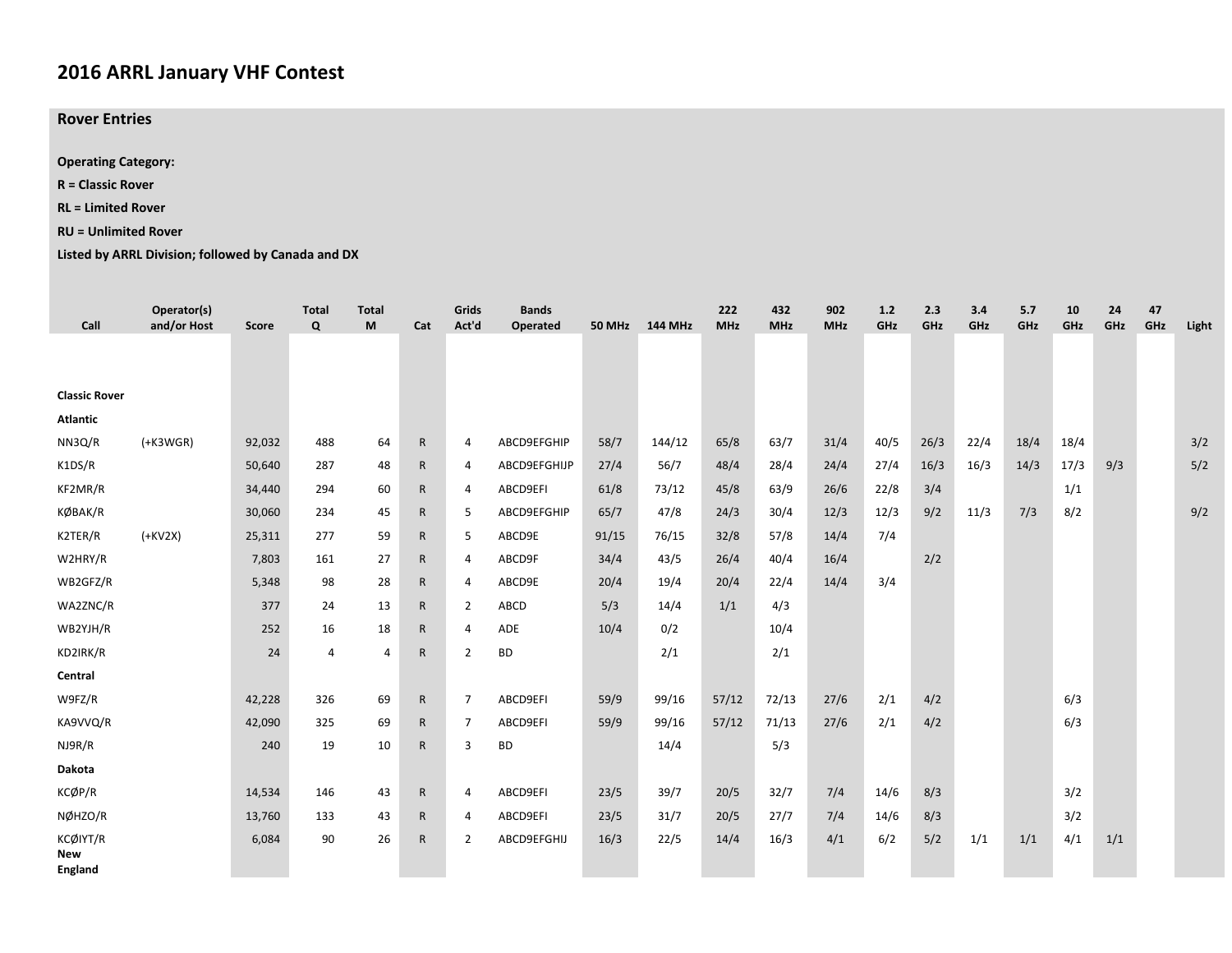| N1WK/R               |                      | 4,185  | 108 | 27 | $\mathsf{R}$ | 3              | ABCD9E       | 44/7   | 25/4   | 14/4  | 21/4  | 2/3  | 2/2  |      |     |     |     |     |     |
|----------------------|----------------------|--------|-----|----|--------------|----------------|--------------|--------|--------|-------|-------|------|------|------|-----|-----|-----|-----|-----|
| Northwestern         |                      |        |     |    |              |                |              |        |        |       |       |      |      |      |     |     |     |     |     |
| KE7IHG/R             |                      | 5,688  | 123 | 36 | $\mathsf{R}$ | 4              | ABCD9        | 46/9   | 50/12  | 11/4  | 12/4  | 4/3  |      |      |     |     |     |     |     |
| K7GEN/R              |                      | 1,856  | 70  | 16 | $\mathsf{R}$ | $\overline{2}$ | ABCD9E       | 18/3   | 20/3   | 11/2  | 14/2  | 4/2  | 3/2  |      |     |     |     |     |     |
| KE7MSU/R             |                      | 1,725  | 52  | 25 | $\mathsf{R}$ | 3              | ABCD9E       | 8/4    | 31/9   | 6/5   | 5/2   | 1/1  | 1/1  |      |     |     |     |     |     |
| K7NIT/R              |                      | 1,414  | 51  | 14 | $\mathsf{R}$ | $\overline{2}$ | ABCD9E       | 10/2   | 11/2   | 9/2   | 11/2  | 6/2  | 4/2  |      |     |     |     |     |     |
| Pacific              |                      |        |     |    |              |                |              |        |        |       |       |      |      |      |     |     |     |     |     |
| K6KV/R               | $(+K6E1)$            | 216    | 18  | 9  | $\mathsf{R}$ | $\overline{2}$ | <b>BD</b>    |        | 12/4   |       | 6/3   |      |      |      |     |     |     |     |     |
| Roanoke              |                      |        |     |    |              |                |              |        |        |       |       |      |      |      |     |     |     |     |     |
| K8GP/R               | (K1RA, W8ZN,<br>ops) | 32,184 | 295 | 54 | $\mathsf{R}$ | 5              | ABCD9EFGHI   | 65/8   | 83/14  | 45/5  | 55/9  | 13/3 | 19/5 | 6/2  | 3/1 | 3/1 | 3/1 |     |     |
| Southwestern         |                      |        |     |    |              |                |              |        |        |       |       |      |      |      |     |     |     |     |     |
| W7QQ/R               | (+KK6MC)             | 8,399  | 119 | 37 | $\mathsf{R}$ | 9              | ABCDEI       | 26/6   | 47/9   | 6/2   | 27/5  |      | 4/3  |      |     |     | 9/3 |     |     |
| <b>West Gulf</b>     |                      |        |     |    |              |                |              |        |        |       |       |      |      |      |     |     |     |     |     |
| K5GJ/R               |                      | 21,518 | 195 | 53 | $\mathsf{R}$ | 10             | ABCD9EFI     | 11/2   | 79/16  | 29/6  | 43/10 | 8/3  | 15/3 | 3/1  |     |     | 7/2 |     |     |
| KØMHC/R              | (+WØJT)              | 1,218  | 35  | 21 | $\mathsf{R}$ | $\overline{2}$ | <b>ABCDI</b> | 6/3    | 12/7   | 7/4   | 9/4   |      |      |      |     |     | 1/1 |     |     |
| Canada               |                      |        |     |    |              |                |              |        |        |       |       |      |      |      |     |     |     |     |     |
| VE3OIL/R             |                      | 41,888 | 230 | 77 | $\mathsf{R}$ | 9              | ABCD9EFGHIJP | 32/8   | 68/18  | 39/12 | 41/14 | 10/3 | 19/5 | 13/3 | 1/1 | 2/1 | 2/1 | 1/1 | 2/1 |
| VE7JH/R              |                      | 3,500  | 101 | 28 | $\mathsf{R}$ | $\overline{2}$ | ABCD         | 40/9   | 37/9   | 13/4  | 11/4  |      |      |      |     |     |     |     |     |
|                      |                      |        |     |    |              |                |              |        |        |       |       |      |      |      |     |     |     |     |     |
| <b>Limited Rover</b> |                      |        |     |    |              |                |              |        |        |       |       |      |      |      |     |     |     |     |     |
| <b>Atlantic</b>      |                      |        |     |    |              |                |              |        |        |       |       |      |      |      |     |     |     |     |     |
| W3ICC/R              | $(+W2PED)$           | 28,482 | 438 | 47 | RL           | 5              | ABCD         | 148/12 | 122/12 | 77/9  | 91/9  |      |      |      |     |     |     |     |     |
| AB2YI/R              |                      | 4,770  | 117 | 30 | <b>RL</b>    | 4              | ABCD         | $32/6$ | 43/9   | 15/5  | 27/6  |      |      |      |     |     |     |     |     |
| W2MC/R               |                      | 1,392  | 58  | 16 | <b>RL</b>    | $\overline{2}$ | ABCD         | 9/3    | 20/4   | 15/4  | 14/3  |      |      |      |     |     |     |     |     |
| KC2SFU/R             | $(+N2SLN)$           | 666    | 32  | 18 | <b>RL</b>    | $\overline{2}$ | ABD          | 4/4    | 23/10  |       | 5/2   |      |      |      |     |     |     |     |     |
| KC3CXK/R             |                      | 456    | 32  | 12 | <b>RL</b>    | 1              | ABD          | 11/3   | 15/5   |       | 6/3   |      |      |      |     |     |     |     |     |
| NE3I/R               |                      | 330    | 28  | 10 | <b>RL</b>    | 3              | ABD          | 8/2    | 15/3   |       | 5/2   |      |      |      |     |     |     |     |     |
| N2DCH/R              |                      | 270    | 21  | 9  | <b>RL</b>    | 4              | ABCD         | 5/1    | 7/2    | 4/1   | 5/1   |      |      |      |     |     |     |     |     |
| KD2IRH/R             |                      | 24     | 4   | 4  | <b>RL</b>    | $\overline{2}$ | <b>BD</b>    |        | 2/1    |       | 2/1   |      |      |      |     |     |     |     |     |
| Central              |                      |        |     |    |              |                |              |        |        |       |       |      |      |      |     |     |     |     |     |
| ACØRA/R              |                      | 32,706 | 281 | 79 | RL           | 17             | ABCD         | 55/12  | 93/21  | 65/14 | 68/15 |      |      |      |     |     |     |     |     |
| K9JK/R               |                      | 2,660  | 106 | 19 | RL           | $\overline{4}$ | ABCD         | 30/5   | 42/4   | 9/2   | 25/4  |      |      |      |     |     |     |     |     |
| W9II/R               |                      | 2,112  | 68  | 24 | <b>RL</b>    | 4              | ABD          | 16/6   | 32/8   |       | 20/6  |      |      |      |     |     |     |     |     |
| N9GH/R               |                      | 930    | 48  | 15 | RL           | $\overline{2}$ | ABCD         | 16/4   | 18/4   | 8/2   | 6/3   |      |      |      |     |     |     |     |     |
| Dakota               |                      |        |     |    |              |                |              |        |        |       |       |      |      |      |     |     |     |     |     |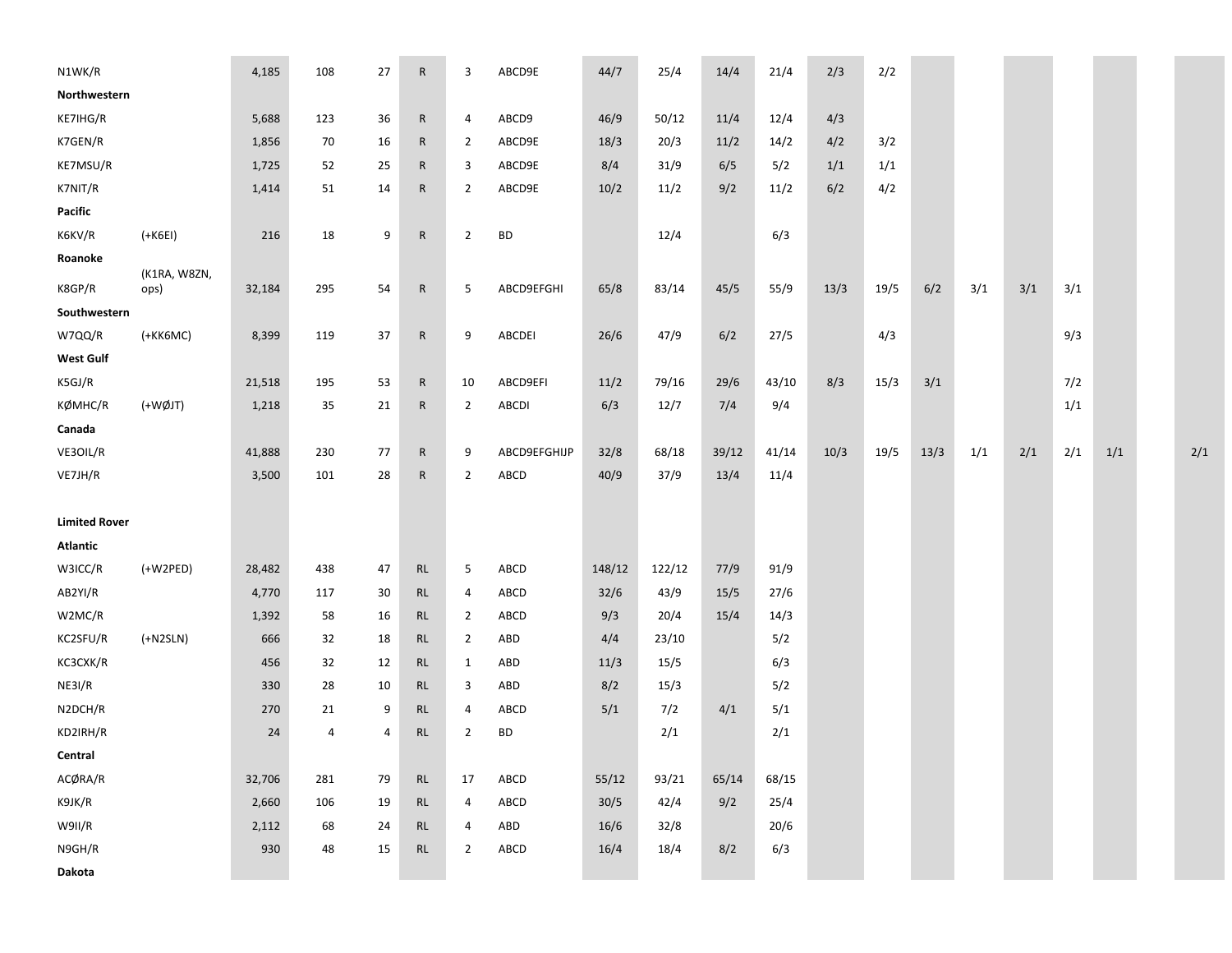| NØSPN/R                           |             | 261    | 27     | 9   | RL            | 4              | <b>BD</b>   |        | 25/4   |       | 2/1   |  |  |  |  |
|-----------------------------------|-------------|--------|--------|-----|---------------|----------------|-------------|--------|--------|-------|-------|--|--|--|--|
| <b>Great Lakes</b>                |             |        |        |     |               |                |             |        |        |       |       |  |  |  |  |
| K2EZ/R                            |             | 36,630 | 244    | 110 | RL            | 27             | ABCD        | 69/22  | 86/30  | 49/14 | 40/17 |  |  |  |  |
| WA4JA/R                           |             | 858    | 30     | 26  | RL            | 8              | ABCD        | 6/5    | 21/11  | 1/1   | 2/1   |  |  |  |  |
| Hudson                            |             |        |        |     |               |                |             |        |        |       |       |  |  |  |  |
| N2ZBH/R                           |             | 5,075  | 151    | 25  | RL            | 4              | ABCD        | 67/9   | 32/4   | 25/4  | 27/4  |  |  |  |  |
| KX2O/R                            |             | 72     | 12     | 6   | RL            | $\overline{2}$ | Β           |        | 12/4   |       |       |  |  |  |  |
| Midwest                           |             |        |        |     |               |                |             |        |        |       |       |  |  |  |  |
| KBØQGT/R<br>New<br><b>England</b> |             | 1,350  | 59     | 18  | RL            | $\overline{7}$ | ABCD        | 18/2   | 25/6   | 9/2   | 7/1   |  |  |  |  |
| KJ1K/R                            | $(+KC2HIZ)$ | 3,168  | 74     | 33  | RL            | 8              | ABD         | $16/5$ | 36/11  |       | 22/9  |  |  |  |  |
| Northwestern                      |             |        |        |     |               |                |             |        |        |       |       |  |  |  |  |
| WW7D/R                            |             | 37,152 | 521    | 54  | RL            | 10             | ABCD        | 174/13 | 180/15 | 81/7  | 86/9  |  |  |  |  |
| Pacific                           |             |        |        |     |               |                |             |        |        |       |       |  |  |  |  |
| K6MI/R                            |             | 6,120  | 137    | 30  | RL            | 6              | ABCD        | 29/6   | 41/6   | 31/6  | 36/6  |  |  |  |  |
| N6MTS/R                           |             | 5,040  | 112    | 30  | <b>RL</b>     | 6              | ABCD        | 25/6   | 31/6   | 27/6  | 29/6  |  |  |  |  |
| NT6S/R                            | $(+NU6P)$   | 2,600  | 98     | 20  | RL            | $\overline{2}$ | ABCD        | 18/5   | 48/7   | 11/3  | 21/3  |  |  |  |  |
| W6IA/R                            |             | 1,027  | 53     | 13  | RL            | 4              | <b>BCD</b>  |        | 27/3   | 6/3   | 20/3  |  |  |  |  |
| AE6JV/R                           |             | 867    | 40     | 17  | <b>RL</b>     | 5              | ABD         | 14/4   | 15/5   |       | 11/3  |  |  |  |  |
| W6ESL/R                           |             | 588    | 33     | 12  | RL            | $\overline{2}$ | ABCD        | 8/2    | 9/2    | 6/4   | 10/2  |  |  |  |  |
| KK6VF/R                           |             | 240    | 19     | 8   | RL            | $\mathbf{1}$   | <b>BCD</b>  |        | 8/3    | 4/2   | 7/2   |  |  |  |  |
| Roanoke                           |             |        |        |     |               |                |             |        |        |       |       |  |  |  |  |
| W4PH/R                            | $(+K2JB)$   | 4,544  | 118    | 32  | RL            | 4              | ABCD        | 33/8   | 61/11  | 8/3   | 16/6  |  |  |  |  |
| <b>Rocky Mountain</b>             |             |        |        |     |               |                |             |        |        |       |       |  |  |  |  |
| ABØYM/R                           |             | 752    | 42     | 16  | RL            | 6              | ABD         | 8/2    | 29/6   |       | 5/2   |  |  |  |  |
| Southwestern                      |             |        |        |     |               |                |             |        |        |       |       |  |  |  |  |
| N6GP/R                            |             | 1,892  | 67     | 22  | RL            | 3              | ABCD        | 30/6   | 18/4   | 8/4   | 11/5  |  |  |  |  |
| W6ETR/R                           |             | 153    | 16     | 9   | <b>RL</b>     | $\overline{2}$ | ABD         | 1/1    | 14/5   |       | 1/1   |  |  |  |  |
| N6WHZ/R                           |             | 25     | 4      | 5   | RL            | 2              | <b>BD</b>   |        | 3/2    |       | 1/1   |  |  |  |  |
| <b>West Gulf</b>                  |             |        |        |     |               |                |             |        |        |       |       |  |  |  |  |
| AE5P/R                            |             | 13,188 | 214    | 42  | RL            | 8              | ABCD        | 49/9   | 65/9   | 44/8  | 56/8  |  |  |  |  |
| WD5RAH/R                          |             | 11,680 | 195    | 40  | RL            | 8              | ABCD        | 44/8   | 54/8   | 44/8  | 53/8  |  |  |  |  |
| KD5EUO/R                          |             | 7,200  | 117    | 50  | RL            | 6              | ${\sf ABD}$ | 37/14  | 53/19  |       | 27/11 |  |  |  |  |
| KD5IKG/R                          |             | 1,560  | 45     | 24  | $\mathsf{RL}$ | 4              | ABCD        | 9/4    | 16/7   | 8/4   | 12/5  |  |  |  |  |
| KC5WX/R                           |             | 1,288  | $45\,$ | 28  | $\mathsf{RL}$ | 3              | ${\sf ABD}$ | 25/16  | 19/8   |       | 1/1   |  |  |  |  |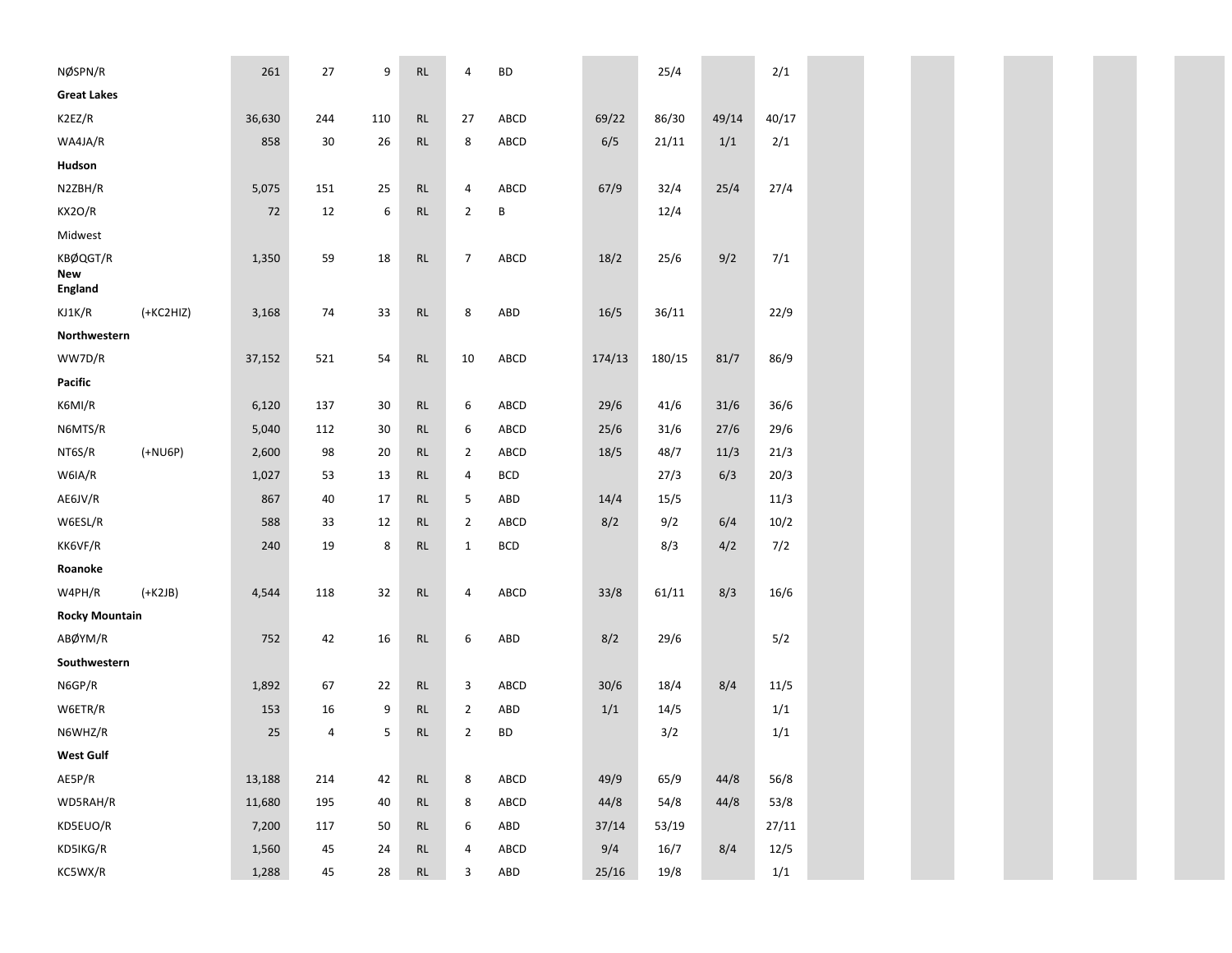| <b>Unlimited Rover</b> |                          |        |                |    |           |                |            |       |        |      |      |      |      |      |      |      |      |  |
|------------------------|--------------------------|--------|----------------|----|-----------|----------------|------------|-------|--------|------|------|------|------|------|------|------|------|--|
| Delta                  |                          |        |                |    |           |                |            |       |        |      |      |      |      |      |      |      |      |  |
| WD5DJW/R               |                          | 36     | $\overline{4}$ | 6  | <b>RU</b> | $\overline{2}$ | <b>BD</b>  |       | 2/2    |      | 2/2  |      |      |      |      |      |      |  |
| Northwestern           |                          |        |                |    |           |                |            |       |        |      |      |      |      |      |      |      |      |  |
| K7ATN/R                |                          | 41,831 | 399            | 59 | <b>RU</b> | 9              | ABCD9E     | 95/11 | 130/12 | 43/7 | 63/7 | 39/7 | 29/6 |      |      |      |      |  |
| N6ZE/R                 |                          | 2,000  | 68             | 25 | <b>RU</b> | 3              | ABCD       | 32/7  | 24/7   | 4/4  | 8/3  | 0/1  |      |      |      |      |      |  |
| Southwestern           |                          |        |                |    |           |                |            |       |        |      |      |      |      |      |      |      |      |  |
| K6WCI/R                | $(+N6TEB)$<br>$(+W6BVB,$ | 59,568 | 255            | 68 | <b>RU</b> | 6              | ABCD9EFGHI | 42/7  | 48/7   | 30/5 | 37/7 | 14/6 | 19/6 | 16/6 | 16/6 | 16/6 | 17/6 |  |
| K6VHF/R                | WY6DX)                   | 4,674  | 89             | 41 | <b>RU</b> | 12             | ABCDE      | 38/13 | 28/7   | 4/2  | 18/5 |      | 1/2  |      |      |      |      |  |
| Canada                 |                          |        |                |    |           |                |            |       |        |      |      |      |      |      |      |      |      |  |
| VE7AFZ/R               |                          | 1,495  | 60             | 23 | <b>RU</b> | $\overline{2}$ | ABCD       | 37/12 | 18/6   | 2/1  | 3/2  |      |      |      |      |      |      |  |
|                        |                          |        |                |    |           |                |            |       |        |      |      |      |      |      |      |      |      |  |

**Single‐Operator Entries**

**Operating Category:**

**SO3B <sup>=</sup> Single Operator, 3 Band**

**SOFM <sup>=</sup> Single Operator, FM Only**

**SOHP <sup>=</sup> Single Operator, High Power**

**SOLP <sup>=</sup> Single Operator, Low Power**

**SOP <sup>=</sup> Single Operator, Portable**

**Entries are listed by Call Area, then ARRL Section; followed by Canada and DX**

|             | Operator(s) |                | Total          | <b>Total</b>   |      | <b>Bands</b> |               |         | 222        | 432        | 902        | 1.2 | 2.3 | 3.4 | 5.7 | 10  | 24  | 47  |       |
|-------------|-------------|----------------|----------------|----------------|------|--------------|---------------|---------|------------|------------|------------|-----|-----|-----|-----|-----|-----|-----|-------|
| Call        | and/or Host | Score          | Q              | M              | Cat  | Operated     | <b>50 MHz</b> | 144 MHz | <b>MHz</b> | <b>MHz</b> | <b>MHz</b> | GHz | GHz | GHz | GHz | GHz | GHz | GHz | Light |
|             |             |                |                |                |      |              |               |         |            |            |            |     |     |     |     |     |     |     |       |
| Call Area Ø |             |                |                |                |      |              |               |         |            |            |            |     |     |     |     |     |     |     |       |
| Colorado    |             |                |                |                |      |              |               |         |            |            |            |     |     |     |     |     |     |     |       |
| WE7L        |             | 200            | 20             | 10             | SOHP | В            |               | 20/10   |            |            |            |     |     |     |     |     |     |     |       |
| KØNR        |             | 114            | 17             | 6              | SOP  | <b>BD</b>    |               | 15/4    |            | 2/2        |            |     |     |     |     |     |     |     |       |
| KØCS        |             | $\overline{4}$ | $\overline{2}$ | $\overline{2}$ | SO3B | A            | 2/2           |         |            |            |            |     |     |     |     |     |     |     |       |
| W3DHJ       |             | $2^{\circ}$    |                |                | SOFM | D            |               |         |            | 1/1        |            |     |     |     |     |     |     |     |       |
| lowa        |             |                |                |                |      |              |               |         |            |            |            |     |     |     |     |     |     |     |       |
| WØLGQ       |             | 7,119          | 80             | 63             | SOHP | ABCD9        | 14/10         | 37/28   | 12/10      | 15/13      | 2/2        |     |     |     |     |     |     |     |       |
| KØDAS       |             | 4,320          | 76             | 40             | SOLP | ABCD         | 17/8          | 27/14   | 12/9       | 20/9       |            |     |     |     |     |     |     |     |       |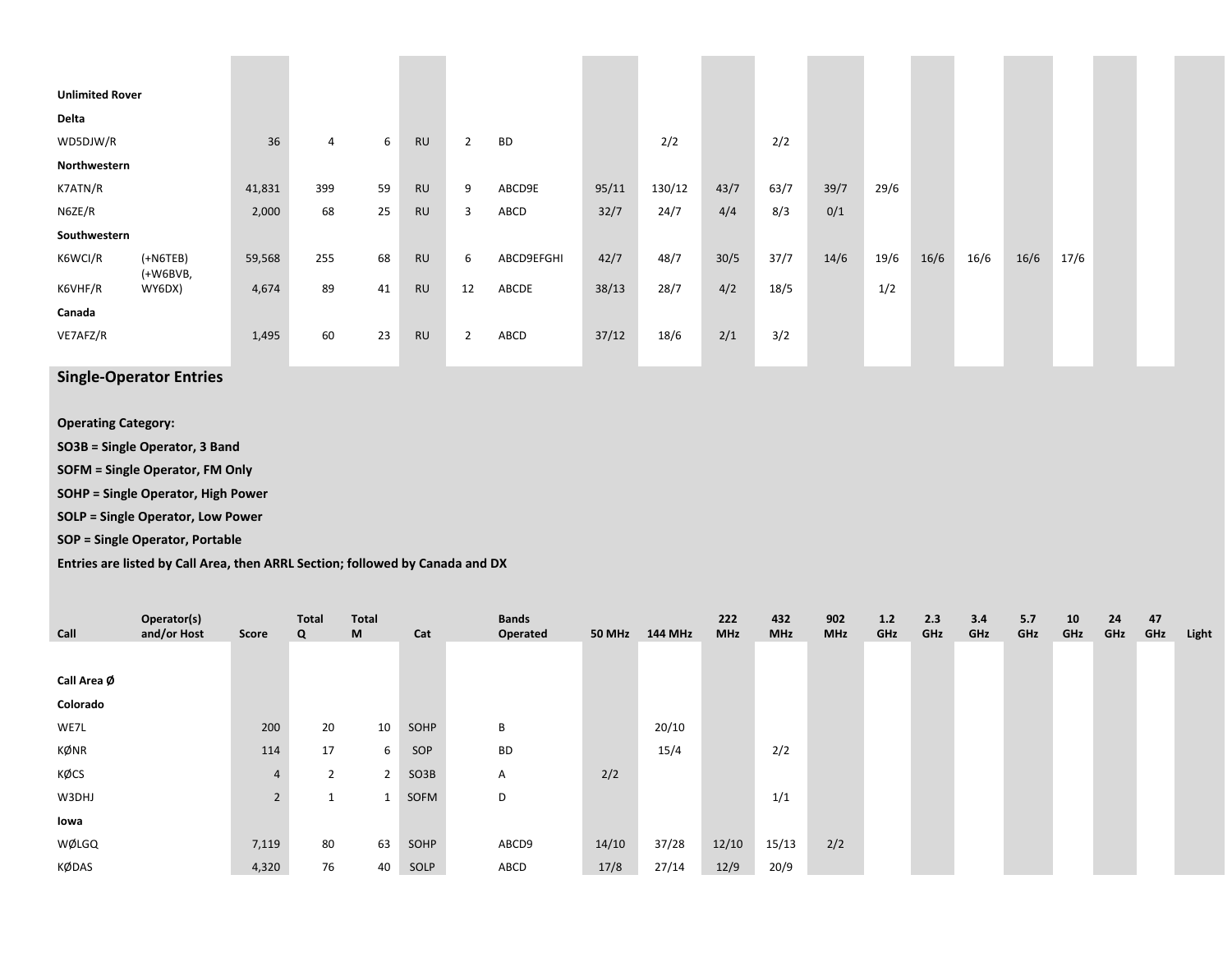| KØCQ                    | 792        | 27             | 24             | SOLP | ABD                    | 5/5   | 16/13 |       | 6/6   |      |      |     |     |     |      |     |
|-------------------------|------------|----------------|----------------|------|------------------------|-------|-------|-------|-------|------|------|-----|-----|-----|------|-----|
| WØVAN                   | 52         | 9              | $\pmb{4}$      | SOLP | ${\sf AD}$             | 5/2   |       |       | 4/2   |      |      |     |     |     |      |     |
| KØJQA                   | 672        | 26             | 21             | SO3B | ABD                    | 6/5   | 14/11 |       | 6/5   |      |      |     |     |     |      |     |
| Kansas                  |            |                |                |      |                        |       |       |       |       |      |      |     |     |     |      |     |
| NØLL                    | 3,741      | 62             | 43             | SOLP | ABCD                   | 14/9  | 23/15 | 11/9  | 14/10 |      |      |     |     |     |      |     |
| <b>KFØM</b>             | 551        | 23             | 19             | SOHP | ABC                    | 4/4   | 13/10 | 6/5   |       |      |      |     |     |     |      |     |
| WØRT                    | 360        | 18             | 15             | SOHP | ${\sf ABCE}$           | 2/2   | 12/9  | 3/3   |       |      | 1/1  |     |     |     |      |     |
| KØRON                   | 216        | 16             | 12             | SOLP | ABD                    | 1/1   | 13/10 |       | 2/1   |      |      |     |     |     |      |     |
| NØJK                    | 20         | 5              | $\pmb{4}$      | SOP  | В                      |       | 5/4   |       |       |      |      |     |     |     |      |     |
| Minnesota               |            |                |                |      |                        |       |       |       |       |      |      |     |     |     |      |     |
| WØGHZ                   | 37,444     | 218            | 74             | SOHP | ABCD9EFGHI             | 41/11 | 59/18 | 32/11 | 39/12 | 17/7 | 11/5 | 6/2 | 1/1 | 1/1 | 11/6 |     |
| WØZQ                    | 12,195     | 116            | 45             | SOHP | ABCD9EFGHIJ            | 15/5  | 28/9  | 25/9  | 23/8  | 12/5 | 5/3  | 1/1 | 2/2 | 2/1 | 2/1  | 1/1 |
| KØSIX                   | 10,746     | 146            | 54             | SOHP | ABCD                   | 41/14 | 52/17 | 24/11 | 29/12 |      |      |     |     |     |      |     |
| KØAWU                   | 4,095      | 64             | 39             | SOHP | ABCD9EI                | 13/8  | 24/13 | 13/8  | 9/5   | 1/1  | 3/3  |     |     |     | 1/1  |     |
| NØUK                    | 546        | 24             | 13             | SOLP | ABCDI                  | 8/3   | 10/4  | 2/2   | 2/2   |      |      |     |     |     | 2/2  |     |
| WØZF                    | 171        | 15             | 9              | SOHP | ABD                    | 4/3   | 7/3   |       | 4/3   |      |      |     |     |     |      |     |
| WØOHU                   | 147        | 18             | $\overline{7}$ | SOLP | ABD                    | 2/1   | 13/4  |       | 3/2   |      |      |     |     |     |      |     |
| KØTI                    | 102        | 17             | 6              | SOLP | AB                     | 9/3   | 8/3   |       |       |      |      |     |     |     |      |     |
| WBØLJC                  | 68         | 17             | 4              | SOLP | В                      |       | 17/4  |       |       |      |      |     |     |     |      |     |
| WØIS                    | 15         | 5              | 3              | SOP  | $\mathsf{A}\mathsf{B}$ | 1/1   | 4/2   |       |       |      |      |     |     |     |      |     |
| KØVG                    | 150        | 20             | 6              | SO3B | ABD                    | 6/2   | 9/2   |       | 5/2   |      |      |     |     |     |      |     |
| AEØEE                   | 44         | 9              | 4              | SO3B | ABD                    | 4/2   | 3/1   |       | 2/1   |      |      |     |     |     |      |     |
| W6GMT                   | 27         | $\overline{7}$ | 3              | SO3B | ABD                    | 3/1   | 2/1   |       | 2/1   |      |      |     |     |     |      |     |
| WFØT                    | $\sqrt{4}$ | $\overline{2}$ | $\overline{2}$ | SO3B | $\mathsf{A}\mathsf{B}$ | 1/1   | 1/1   |       |       |      |      |     |     |     |      |     |
| Missouri                |            |                |                |      |                        |       |       |       |       |      |      |     |     |     |      |     |
| КØТРР                   | 6,344      | 79             | 61             | SOHP | ABCD                   | 38/31 | 16/12 | 11/9  | 14/9  |      |      |     |     |     |      |     |
| WAØCNS                  | 147        | 17             | $\overline{7}$ | SOLP | ABCD                   | 3/2   | 10/3  | 2/1   | 2/1   |      |      |     |     |     |      |     |
| Nebraska                |            |                |                |      |                        |       |       |       |       |      |      |     |     |     |      |     |
| WØKT<br><b>North</b>    | 418        | 19             | 19             | SOHP | ABD                    | 5/5   | 11/11 |       | 3/3   |      |      |     |     |     |      |     |
| Dakota                  |            |                |                |      |                        |       |       |       |       |      |      |     |     |     |      |     |
| NTØV<br>South<br>Dakota | 475        | 20             | 19             | SOHP | ABCD                   | 5/5   | 10/9  | 3/3   | 2/2   |      |      |     |     |     |      |     |
| WBØHHM                  | 1,992      | 58             | 24             | SOLP | ABCD                   | 8/5   | 25/9  | 8/4   | 17/6  |      |      |     |     |     |      |     |
| Call Area 1             |            |                |                |      |                        |       |       |       |       |      |      |     |     |     |      |     |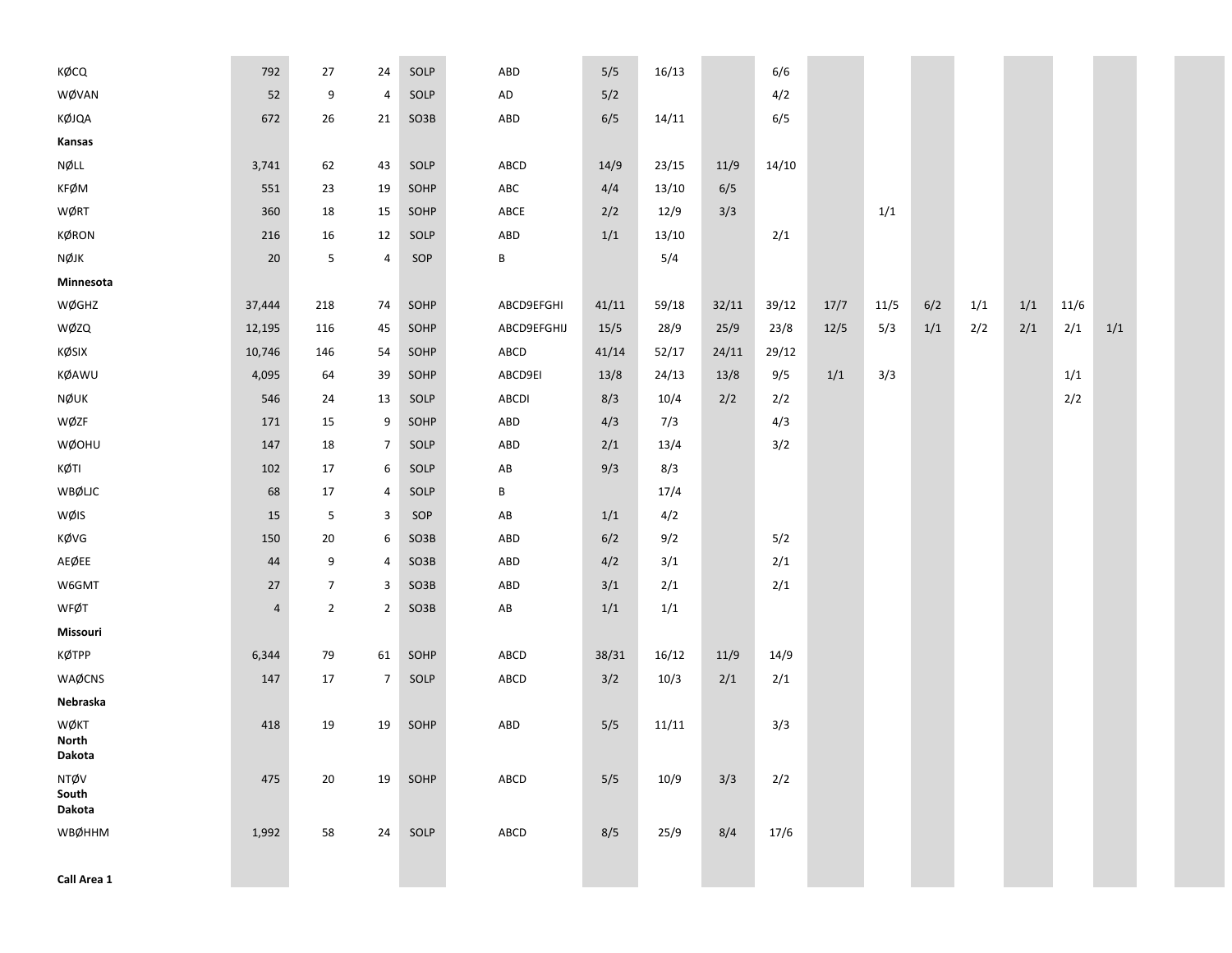| Connecticut                  |         |     |                |                   |            |        |        |       |        |       |       |      |      |     |     |  |
|------------------------------|---------|-----|----------------|-------------------|------------|--------|--------|-------|--------|-------|-------|------|------|-----|-----|--|
| K1TEO                        | 299,730 | 868 | 194            | SOHP              | ABCD9EFGH  | 222/42 | 297/42 | 94/30 | 151/33 | 32/14 | 42/16 | 17/8 | 10/7 | 3/2 |     |  |
| WZ1V                         | 77,000  | 510 | 100            | SOHP              | ABCDE      | 163/25 | 153/26 | 71/18 | 90/20  |       | 33/11 |      |      |     |     |  |
| K1GX                         | 68,500  | 325 | 100            | SOHP              | ABCD9EFGHI | 67/13  | 92/19  | 47/15 | 58/15  | 18/11 | 25/10 | 9/8  | 4/4  | 2/2 | 3/3 |  |
| K1IIG                        | 31,218  | 282 | 66             | SOHP              | ABCD9EF    | 98/14  | 83/15  | 26/10 | 44/10  | 8/6   | 16/6  | 7/5  |      |     |     |  |
| K1ZZ                         | 19,500  | 302 | 52             | SOHP              | ABDE       | 134/19 | 103/18 |       | 61/13  |       | 4/2   |      |      |     |     |  |
| W1AN                         | 14,469  | 188 | 53             | SOHP              | ABCDE      | 66/11  | 55/17  | 28/10 | 30/10  |       | 9/5   |      |      |     |     |  |
| K1EV                         | 7,524   | 164 | 38             | SOHP              | ABCD       | 71/10  | 59/15  | 16/6  | 18/7   |       |       |      |      |     |     |  |
| U6M                          | 2,500   | 79  | 25             | SOLP              | ABCD       | 36/8   | 22/7   | 16/6  | 5/4    |       |       |      |      |     |     |  |
| W1TR                         | 1,738   | 56  | 22             | SOLP              | ABDE       | 31/9   | 12/7   |       | 8/4    |       | 5/2   |      |      |     |     |  |
| KB1JDX                       | 1,406   | 60  | 19             | SOLP              | ABCDE      | 33/9   | 17/4   | 1/1   | 7/3    |       | 2/2   |      |      |     |     |  |
| WA1GTP                       | 1,302   | 50  | 21             | SOLP              | ABCD       | 24/7   | 14/6   | 4/3   | 8/5    |       |       |      |      |     |     |  |
| NJ1Q                         | 615     | 39  | 15             | SOLP              | ABD        | 20/8   | 17/6   |       | 2/1    |       |       |      |      |     |     |  |
| KA1VMG                       | 506     | 45  | 11             | SOLP              | ABD        | 42/8   | 2/2    |       | 1/1    |       |       |      |      |     |     |  |
| K1CSP                        | 380     | 36  | 10             | SOLP              | ABD        | 18/4   | 16/4   |       | 2/2    |       |       |      |      |     |     |  |
| K1MVM                        | 248     | 31  | 8              | SOLP              | Α          | 31/8   |        |       |        |       |       |      |      |     |     |  |
| W1WQG                        | 18      | 6   | 3              | SOLP              | А          | 6/3    |        |       |        |       |       |      |      |     |     |  |
| N1ZN                         | 3,248   | 103 | 28             | SO <sub>3</sub> B | ABD        | 60/13  | 30/10  |       | 13/5   |       |       |      |      |     |     |  |
| W1ZR                         | 250     | 25  | 10             | SO3B              | AB         | 17/6   | 8/4    |       |        |       |       |      |      |     |     |  |
| N2YTF                        | 150     | 25  | 6              | SO <sub>3</sub> B | B          |        | 25/6   |       |        |       |       |      |      |     |     |  |
| <b>Eastern Massachusetts</b> |         |     |                |                   |            |        |        |       |        |       |       |      |      |     |     |  |
| K1KG                         | 49,640  | 275 | 85             | SOLP              | ABCD9EFGHI | 78/12  | 68/17  | 33/12 | 42/13  | 14/8  | 22/9  | 8/5  | 5/4  | 2/2 | 3/3 |  |
| N1GJ                         | 15,300  | 166 | 51             | SOHP              | ABCD9EFHI  | 49/9   | 47/12  | 23/8  | 25/9   | 7/4   | 10/4  | 2/2  |      | 1/1 | 2/2 |  |
| W1FKF                        | 14,612  | 143 | 52             | SOHP              | ABCD9EFI   | 29/7   | 40/13  | 23/11 | 29/9   | 6/4   | 11/4  | 3/2  |      |     | 2/2 |  |
| W1OUN                        | 4,185   | 109 | 31             | SOHP              | ABDE       | 52/11  | 39/13  |       | 14/5   |       | 4/2   |      |      |     |     |  |
| K1NKR                        | 742     | 40  | 14             | SOLP              | ABCDE      | 18/4   | 11/4   | 6/3   | 4/2    |       | 1/1   |      |      |     |     |  |
| AA1O                         | 610     | 61  | 10             | SOHP              | AB         | 55/9   | 6/1    |       |        |       |       |      |      |     |     |  |
| K1YA                         | 408     | 51  | 8              | SOLP              | AB         | 34/5   | 17/3   |       |        |       |       |      |      |     |     |  |
| KA1EKR                       | 405     | 45  | 9              | SOLP              | Α          | 45/9   |        |       |        |       |       |      |      |     |     |  |
| KA1R                         | 210     | 42  | 5 <sub>1</sub> | SOHP              | A          | 42/5   |        |       |        |       |       |      |      |     |     |  |
| W1FV                         | 133     | 19  | 7 <sup>1</sup> | SOHP              | A          | 19/7   |        |       |        |       |       |      |      |     |     |  |
| K1HC                         | 2,700   | 99  | 25             | SO3B              | ABD        | 44/7   | 46/13  |       | 9/5    |       |       |      |      |     |     |  |
| W1DYJ                        | 1,805   | 90  | 19             | SO3B              | ABD        | 50/9   | 35/8   |       | 5/2    |       |       |      |      |     |     |  |
| N1BC                         | 259     | 31  | 7 <sup>1</sup> | SO3B              | ABD        | 16/3   | 9/2    |       | 6/2    |       |       |      |      |     |     |  |
| Maine                        |         |     |                |                   |            |        |        |       |        |       |       |      |      |     |     |  |
| K1TOL                        | 8,496   | 177 | 48             | SOHP              | A          | 177/48 |        |       |        |       |       |      |      |     |     |  |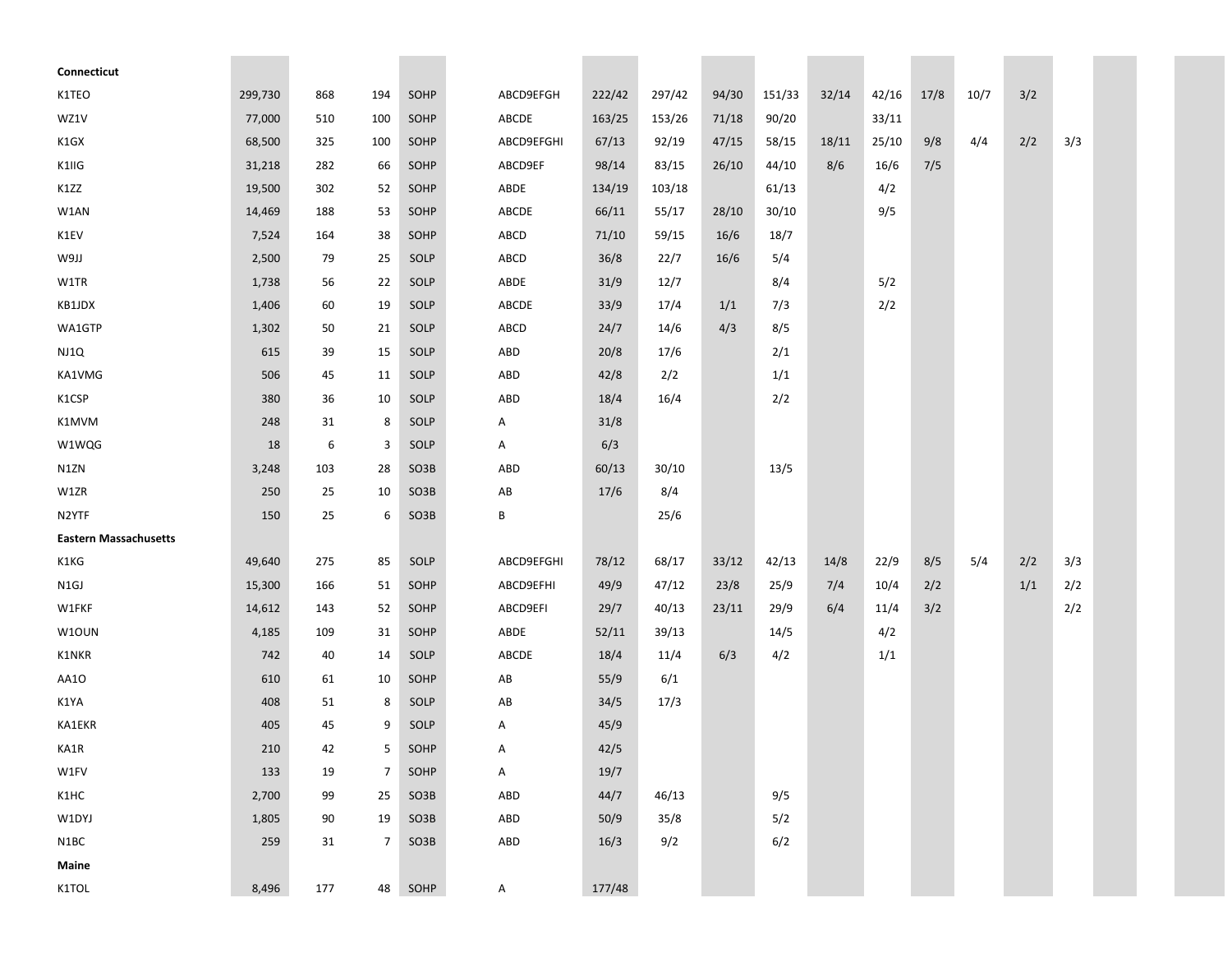| KT1R                         | 693            | 33             | 21           | SOLP | AB           | 10/7  | 23/14  |       |       |      |       |     |     |     |     |     |     |
|------------------------------|----------------|----------------|--------------|------|--------------|-------|--------|-------|-------|------|-------|-----|-----|-----|-----|-----|-----|
| W1CEK                        | 288            | 31             | 9            | SOLP | ABD          | 23/6  | 7/2    |       | 1/1   |      |       |     |     |     |     |     |     |
| N1JD                         | 630            | 40             | 15           | SO3B | ABD          | 24/6  | 14/8   |       | 2/1   |      |       |     |     |     |     |     |     |
| <b>New Hampshire</b>         |                |                |              |      |              |       |        |       |       |      |       |     |     |     |     |     |     |
| AF1T                         | 65,384         | 381            | 88           | SOLP | ABCD9EFGHIJP | 95/15 | 112/18 | 43/13 | 77/13 | 15/9 | 19/7  | 9/5 | 1/1 | 1/1 | 7/4 | 1/1 | 1/1 |
| K1TR                         | 17,298         | 218            | 62           | SOHP | ABCD         | 86/15 | 71/23  | 25/11 | 36/13 |      |       |     |     |     |     |     |     |
| K1OR                         | 16,259         | 178            | 71           | SOHP | ABCD         | 44/13 | 83/31  | 25/13 | 26/14 |      |       |     |     |     |     |     |     |
| AC1J                         | 12,190         | 188            | 46           | SOLP | ABCDE        | 63/13 | 66/13  | 16/6  | 34/11 |      | 9/3   |     |     |     |     |     |     |
| N1JHJ                        | 5,760          | 137            | 32           | SOLP | ABCDE        | 54/8  | 44/10  | 17/8  | 20/4  |      | 2/2   |     |     |     |     |     |     |
| K1EEE                        | 480            | 60             | 8            | SOLP | A            | 60/8  |        |       |       |      |       |     |     |     |     |     |     |
| WA1VKO                       | 408            | 51             | 8            | SOLP | AB           | 47/6  | 4/2    |       |       |      |       |     |     |     |     |     |     |
| K1PDY                        | 319            | 23             | 11           | SOLP | ACD          | 17/5  | 0/2    | 3/2   | 3/2   |      |       |     |     |     |     |     |     |
| NF1O                         | 230            | 18             | 10           | SOLP | ABCD         | 11/4  | 2/2    | 2/2   | 3/2   |      |       |     |     |     |     |     |     |
| NE1F                         | 152            | 14             | 8            | SOLP | ABCD         | 7/2   | 2/2    | 2/2   | 3/2   |      |       |     |     |     |     |     |     |
| W1EAA                        | 480            | 42             | 10           | SO3B | ABD          | 26/5  | 10/3   |       | 6/2   |      |       |     |     |     |     |     |     |
| KB1YSK                       | 224            | 43             | 4            | SOFM | BD           |       | 30/2   |       | 13/2  |      |       |     |     |     |     |     |     |
| NY1Z                         | 15             | 3              | 3            | SOFM | BD           |       | 1/1    |       | 2/2   |      |       |     |     |     |     |     |     |
| <b>Rhode Island</b>          |                |                |              |      |              |       |        |       |       |      |       |     |     |     |     |     |     |
| K3IU                         | 200            | 25             | 8            | SOHP | A            | 25/8  |        |       |       |      |       |     |     |     |     |     |     |
| N2ULF                        | 8              | 3              | 4            | SOLP | BD           |       | 4/4    |       |       |      |       |     |     |     |     |     |     |
| Vermont                      |                |                |              |      |              |       |        |       |       |      |       |     |     |     |     |     |     |
| W1AIM                        | 13,266         | 126            | 67           | SOHP | ABCD9E       | 37/15 | 41/19  | 15/10 | 21/12 | 5/5  | 7/6   |     |     |     |     |     |     |
| K1ZK                         | 377            | 24             | 13           | SOLP | ABCD         | 6/4   | 13/5   | 2/1   | 3/3   |      |       |     |     |     |     |     |     |
| AA1PR                        | 15             | 4              | 3            | SOLP | ABD          | 1/1   | 2/1    |       | 1/1   |      |       |     |     |     |     |     |     |
| K1IB                         | 216            | 18             | 12           | SO3B | В            |       | 18/12  |       |       |      |       |     |     |     |     |     |     |
| <b>Western Massachusetts</b> |                |                |              |      |              |       |        |       |       |      |       |     |     |     |     |     |     |
| N1DPM                        | 40,061         | 200            | 97           | SOHP | ABCD9EFG     | 41/15 | 52/24  | 33/17 | 37/17 | 12/9 | 17/10 | 6/4 | 2/1 |     |     |     |     |
| N1MUW                        | 935            | 42             | 17           | SOHP | ABCD         | 15/5  | 14/6   | 4/2   | 9/4   |      |       |     |     |     |     |     |     |
| WD1S                         | 84             | 14             | 6            | SOLP | AB           | 13/5  | 1/1    |       |       |      |       |     |     |     |     |     |     |
| K5ZD                         | 48             | 12             | 4            | SOLP | A            | 12/4  |        |       |       |      |       |     |     |     |     |     |     |
| W1YK (W2CMD, op)             | $\overline{2}$ | $\overline{2}$ | $\mathbf{1}$ | SOLP | В            |       | 2/1    |       |       |      |       |     |     |     |     |     |     |
| K3GM                         | 240            | 30             | 8            | SO3B | A            | 30/8  |        |       |       |      |       |     |     |     |     |     |     |
| K1LMY                        | 187            | 14             | 11           | SO3B | ABD          | 4/4   | 7/4    |       | 3/3   |      |       |     |     |     |     |     |     |
|                              |                |                |              |      |              |       |        |       |       |      |       |     |     |     |     |     |     |
| <b>Call Area 2</b>           |                |                |              |      |              |       |        |       |       |      |       |     |     |     |     |     |     |
| <b>Eastern New York</b>      |                |                |              |      |              |       |        |       |       |      |       |     |     |     |     |     |     |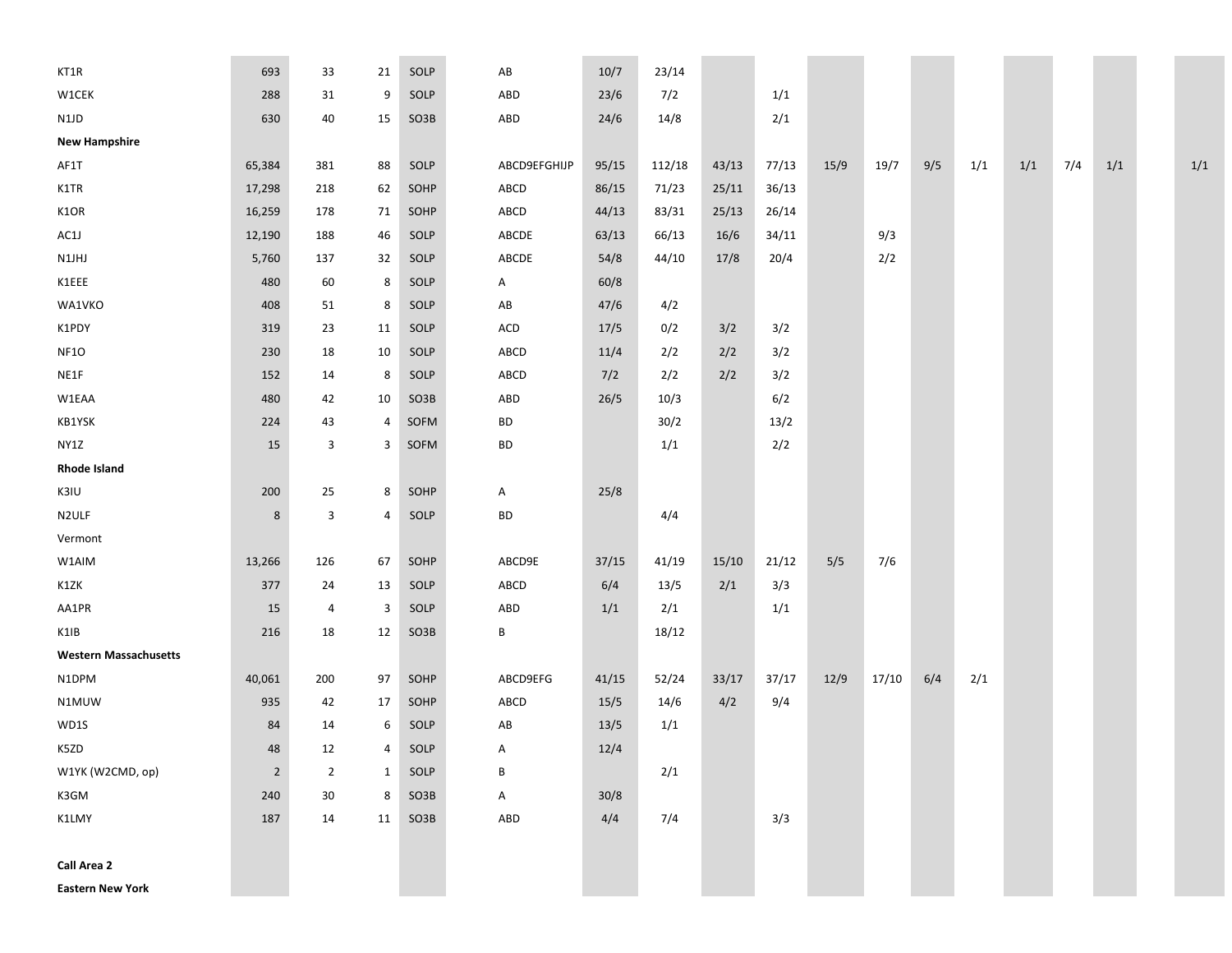| WB2SIH                           | 55,616       | 435            | 79             | SOLP | ABCD9E                 | 93/12  | 145/19 | 72/16 | 89/16 | 11/7  | 25/9 |     |     |  |
|----------------------------------|--------------|----------------|----------------|------|------------------------|--------|--------|-------|-------|-------|------|-----|-----|--|
| NA2NY                            | 360          | 22             | 15             | SOHP | ABD                    | 12/7   | 8/6    |       | 2/2   |       |      |     |     |  |
| AC2QY                            | 20           | 5              | $\overline{4}$ | SOLP | Α                      | 5/4    |        |       |       |       |      |     |     |  |
| W2UIS                            | $\mathbf{1}$ | $\mathbf 1$    | $\mathbf{1}$   | SOFM | В                      |        | 1/1    |       |       |       |      |     |     |  |
| <b>New York City-Long Island</b> |              |                |                |      |                        |        |        |       |       |       |      |     |     |  |
| N <sub>2GHR</sub>                | 49,640       | 372            | 85             | SOHP | ABCD9EF                | 158/18 | 86/18  | 37/11 | 57/18 | 10/8  | 20/9 | 4/3 |     |  |
| WB2JAY                           | 36,800       | 305            | 64             | SOLP | ABCD9EFG               | 70/11  | 89/15  | 44/9  | 58/11 | 13/5  | 22/7 | 6/4 | 3/2 |  |
| N <sub>2</sub> SLO               | 20,740       | 207            | 61             | SOHP | ABCDE                  | 44/12  | 66/18  | 37/12 | 42/12 |       | 18/7 |     |     |  |
| N <sub>2</sub> DY                | 6,386        | 146            | 31             | SOHP | ABCDE                  | 40/8   | 56/10  | 14/4  | 31/7  |       | 5/2  |     |     |  |
| N2FKF                            | 4,800        | 141            | 25             | SOHP | BD                     |        | 90/16  |       | 51/9  |       |      |     |     |  |
| KA2BPP                           | 1,168        | 54             | 16             | SOLP | BD                     |        | 35/11  |       | 19/5  |       |      |     |     |  |
| KA2DRR                           | 392          | 18             | 14             | SOLP | ABDE                   | 7/5    | 5/4    |       | 4/3   |       | 2/2  |     |     |  |
| WB2TPS                           | 66           | 11             | 6              | SOLP | $\mathsf{A}\mathsf{B}$ | 9/4    | 2/2    |       |       |       |      |     |     |  |
| WB2ART                           | 45           | 9              | 5              | SOLP | AB                     | 2/2    | 7/3    |       |       |       |      |     |     |  |
| WB2AMU                           | 767          | 47             | 13             | SOP  | ABCD                   | 18/4   | 17/4   | 4/2   | 8/3   |       |      |     |     |  |
| <b>KC2JRQ</b>                    | 112          | 13             | 7              | SOP  | <b>BCD</b>             |        | 10/4   | $1/1$ | 2/2   |       |      |     |     |  |
| <b>Northern New Jersey</b>       |              |                |                |      |                        |        |        |       |       |       |      |     |     |  |
| W <sub>2KV</sub>                 | 17,980       | 253            | 58             | SOHP | ABD                    | 52/11  | 144/31 |       | 57/16 |       |      |     |     |  |
| W2BVH                            | 10,332       | 213            | 36             | SOHP | ABCD                   | 68/11  | 71/11  | 33/7  | 41/7  |       |      |     |     |  |
| K2NUD                            | 9,826        | 228            | 34             | SOLP | ABCD                   | 91/10  | 76/12  | 30/7  | 31/5  |       |      |     |     |  |
| KO2OK                            | 7,656        | 232            | 33             | SOHP | ${\sf AB}$             | 148/19 | 84/14  |       |       |       |      |     |     |  |
| W2UDT                            | 2,254        | 74             | 23             | SOLP | ABCD                   | 26/5   | 24/10  | 9/3   | 15/5  |       |      |     |     |  |
| W2JJ (WA2VUN, op)                | 2,176        | 128            | 17             | SOHP | Α                      | 128/17 |        |       |       |       |      |     |     |  |
| WB2CUT                           | 2,160        | 135            | 16             | SOLP | В                      |        | 135/16 |       |       |       |      |     |     |  |
| <b>K2UNK</b>                     | 610          | 61             | 10             | SOLP | Α                      | 61/10  |        |       |       |       |      |     |     |  |
| K2DLS                            | 264          | 18             | 8              | SOLP | ABCD9                  | 3/2    | 6/2    | 3/1   | 3/2   | 3/1   |      |     |     |  |
| K2DBK                            | 196          | 28             | 7              | SOLP | A                      | 28/7   |        |       |       |       |      |     |     |  |
| W2VTV                            | 55           | 11             | 5              | SOLP | Α                      | 11/5   |        |       |       |       |      |     |     |  |
| KC2PVM                           | 50           | 5              | 5              | SOLP | ABCD9                  | 1/1    | 1/1    | 1/1   | 1/1   | $1/1$ |      |     |     |  |
| WB2ONA                           | 24           | 8              | 3              | SOLP | AB                     | 5/2    | 3/1    |       |       |       |      |     |     |  |
| KC2QBC                           | 14           | $\overline{7}$ | $\overline{2}$ | SOLP | AB                     | 4/1    | 3/1    |       |       |       |      |     |     |  |
| KQ2RP                            | 80           | 16             | 5              | SOP  | AB                     | 7/2    | 9/3    |       |       |       |      |     |     |  |
| WB2LEB                           | 560          | 70             | 8              | SO3B | $\mathsf{A}$           | 70/8   |        |       |       |       |      |     |     |  |
| W2JEK                            | 245          | 34             | $\overline{7}$ | SO3B | ABD                    | 32/5   | 1/1    |       | 1/1   |       |      |     |     |  |
| N2VIG                            | 84           | 12             | $\overline{7}$ | SO3B | $\mathsf{A}\mathsf{B}$ | 3/2    | 9/5    |       |       |       |      |     |     |  |
| <b>Southern New Jersey</b>       |              |                |                |      |                        |        |        |       |       |       |      |     |     |  |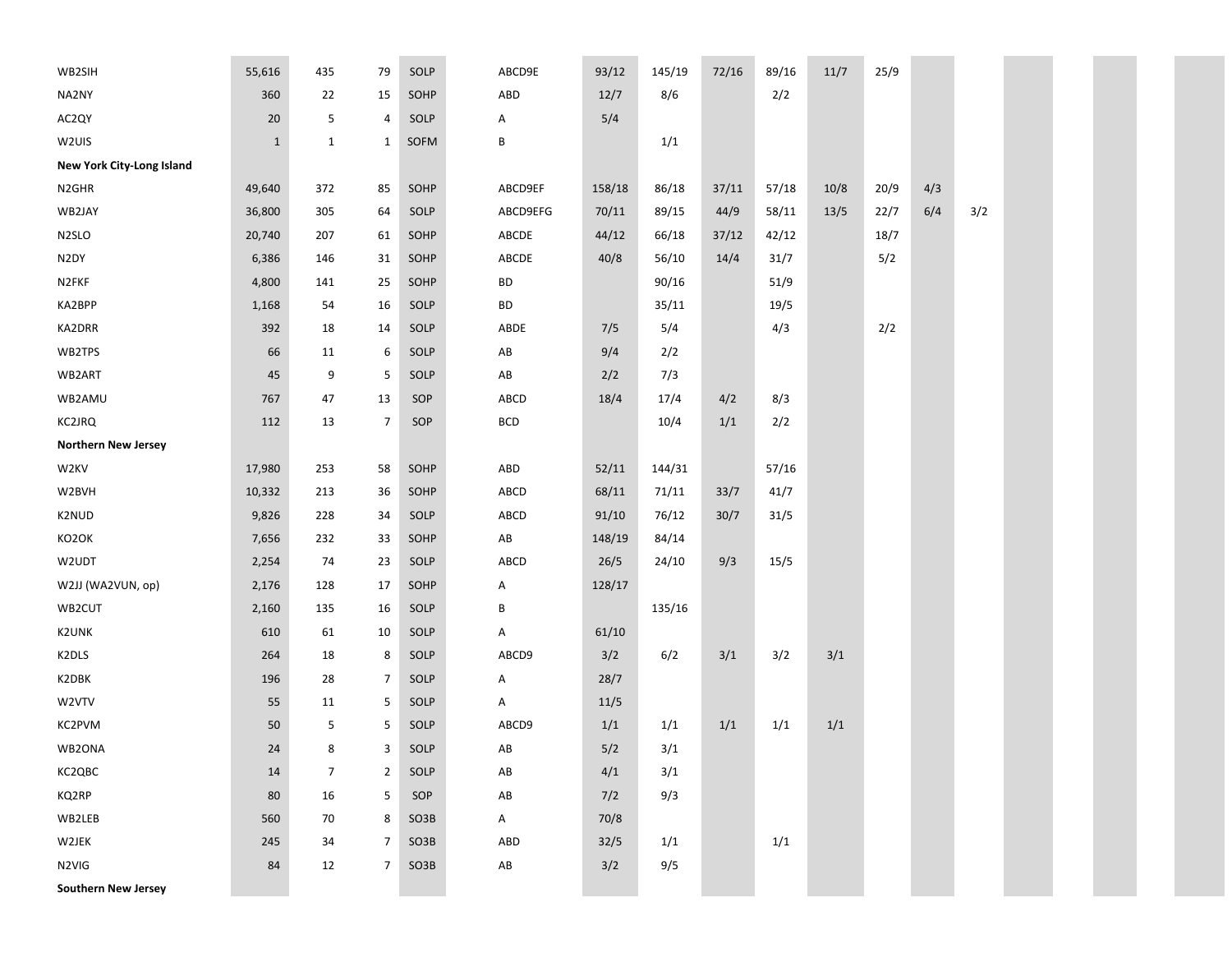| WB2RVX                  | 156,800         | 513            | 112            | SOHP   | ABCD9EFGHIP            | 103/19 | 107/19 | 68/17 | 83/18 | 33/9 | 49/10 | 22/4 | 21/6 | 13/5 | 12/4 |  | 2/1 |
|-------------------------|-----------------|----------------|----------------|--------|------------------------|--------|--------|-------|-------|------|-------|------|------|------|------|--|-----|
| N3RG                    | 106,050         | 444            | 101            | SOLP   | ABCD9EFGHIP            | 116/25 | 104/20 | 52/12 | 73/12 | 22/7 | 31/7  | 15/4 | 11/5 | 10/5 | 9/3  |  | 1/1 |
| W2SJ                    | 48,600          | 352            | 60             | SOHP   | ABCD9EFGP              | 78/10  | 80/13  | 51/8  | 67/10 | 18/5 | 30/6  | 14/3 | 12/4 |      |      |  | 2/1 |
| KC2TN                   | 27,984          | 310            | 53             | SOHP   | ABCD9EP                | 88/14  | 82/13  | 48/9  | 55/9  | 9/2  | 27/5  |      |      |      |      |  | 1/1 |
| W2MMD (KB2AYU, op)      | 20,808          | 297            | 51             | SOLP   | ABCD                   | 93/15  | 93/15  | 50/10 | 61/11 |      |       |      |      |      |      |  |     |
| W2TAG                   | 9,982           | 214            | 31             | SOLP   | ABCDE                  | 66/8   | 70/10  | 27/4  | 36/6  |      | 15/3  |      |      |      |      |  |     |
| K1JT                    | 5,445           | 121            | 45             | SOHP   | $\mathsf{A}\mathsf{B}$ | 73/18  | 48/27  |       |       |      |       |      |      |      |      |  |     |
| N2DEQ                   | 3,211           | 124            | 19             | SOLP   | ABCDE                  | 35/6   | 50/7   | 16/2  | 20/3  |      | 3/1   |      |      |      |      |  |     |
| K2TXB                   | 3,102           | 141            | 22             | SOHP   | В                      |        | 141/22 |       |       |      |       |      |      |      |      |  |     |
| K2WB                    | 2,755           | 105            | 19             | SOLP   | ABCD                   | 32/4   | 33/7   | 18/4  | 22/4  |      |       |      |      |      |      |  |     |
| W2FDJ                   | 693             | 77             | 9              | SOLP   | AB                     | 29/2   | 48/7   |       |       |      |       |      |      |      |      |  |     |
| N2BNP                   | 418             | 38             | 11             | SOLP   | AB                     | 36/10  | 2/1    |       |       |      |       |      |      |      |      |  |     |
| K2UYH                   | 72              | 6              | 4              | SOLP   | DE                     |        |        |       | 3/3   |      | 3/1   |      |      |      |      |  |     |
| KE2D                    | $20\,$          | 10             | $\overline{2}$ | SOLP   | A                      | 10/2   |        |       |       |      |       |      |      |      |      |  |     |
| K2AA/100 (KV2R, op)     | 8,288           | 243            | 28             | SO3B   | ABD                    | 90/7   | 100/14 |       | 53/7  |      |       |      |      |      |      |  |     |
| WB2EOD                  | 5,712           | 185            | 24             | SO3B   | ABD                    | 51/8   | 81/10  |       | 53/6  |      |       |      |      |      |      |  |     |
| KC2THQ                  | 5,520           | 179            | 24             | SO3B   | ABD                    | 51/8   | 77/10  |       | 51/6  |      |       |      |      |      |      |  |     |
| NE2U                    | 3,425           | 114            | 25             | SO3B   | ABD                    | 29/6   | 62/13  |       | 23/6  |      |       |      |      |      |      |  |     |
| KD2JPW                  | 384             | 40             | 8              | SO3B   | ABD                    | 7/2    | 25/4   |       | 8/2   |      |       |      |      |      |      |  |     |
| AD3Y                    | $\overline{7}$  | 7              | $\mathbf{1}$   | SO3B   | A                      | 7/1    |        |       |       |      |       |      |      |      |      |  |     |
| N <sub>2</sub> SCJ      | 924             | 88             | 7              | SOFM   | ABCD                   | 3/1    | 41/2   | 29/2  | 15/2  |      |       |      |      |      |      |  |     |
| <b>Western New York</b> |                 |                |                |        |                        |        |        |       |       |      |       |      |      |      |      |  |     |
| K2DH                    | 29,602          | 204            | 82             | SOHP   | ABCD9EFI               | 44/13  | 67/21  | 25/12 | 44/18 | 5/5  | 15/9  | 3/3  |      |      | 1/1  |  |     |
| KA2ENE                  | 5,221           | 186            | 23             | SOLP   | ABD                    | 68/8   | 77/10  |       | 41/5  |      |       |      |      |      |      |  |     |
| K2MPE                   | 2,116           | 73             | 23             | SOLP   | ABCD                   | 20/3   | 34/11  | 8/4   | 11/5  |      |       |      |      |      |      |  |     |
| W2UAD                   | 2,000           | 64             | 25             | SOHP   | ABD                    | 12/3   | 36/14  |       | 16/8  |      |       |      |      |      |      |  |     |
| WB2BYP                  | 1,748           | 54             | 19             | SOHP   | ABCD9E                 | 11/3   | 15/4   | 9/4   | 14/4  | 1/2  | 4/2   |      |      |      |      |  |     |
| N2MKT                   | 1,452           | 55             | 22             | SOLP   | ABCD                   | 17/3   | 27/13  | 3/2   | 8/4   |      |       |      |      |      |      |  |     |
| KA2OQZ                  | 1,216           | 54             | 19             | SOLP   | ABCD9                  | 18/5   | 24/7   | 4/3   | 9/4   |      |       |      |      |      |      |  |     |
| KC2PCD                  | 1,072           | 56             | 16             | SOLP   | ABD                    | 24/5   | 21/6   |       | 11/5  |      |       |      |      |      |      |  |     |
| N2BEG                   | 1,071           | 63             | 17             | SOLP   | $\mathsf{A}\mathsf{B}$ | 33/11  | 30/6   |       |       |      |       |      |      |      |      |  |     |
| W3OAB                   | 984             | 69             | 12             | SOHP   | ABD                    | 25/4   | 31/6   |       | 13/2  |      |       |      |      |      |      |  |     |
| WB2YJH                  | 256             | 32             | 8              | SOLP   | $\mathsf{A}\mathsf{B}$ | 12/4   | 20/4   |       |       |      |       |      |      |      |      |  |     |
| N2DCH                   | 55              | 8              | 5              | SOLP   | ABCD                   | 2/1    | 3/2    | 1/1   | 2/1   |      |       |      |      |      |      |  |     |
| W2BSN                   | 33              | $\overline{7}$ | 3              | SOLP   | $\sf BCD$              |        | 3/1    | 2/1   | 2/1   |      |       |      |      |      |      |  |     |
| KA2FHN                  | 30 <sup>°</sup> | 10             |                | 3 SOLP | B                      |        | 10/3   |       |       |      |       |      |      |      |      |  |     |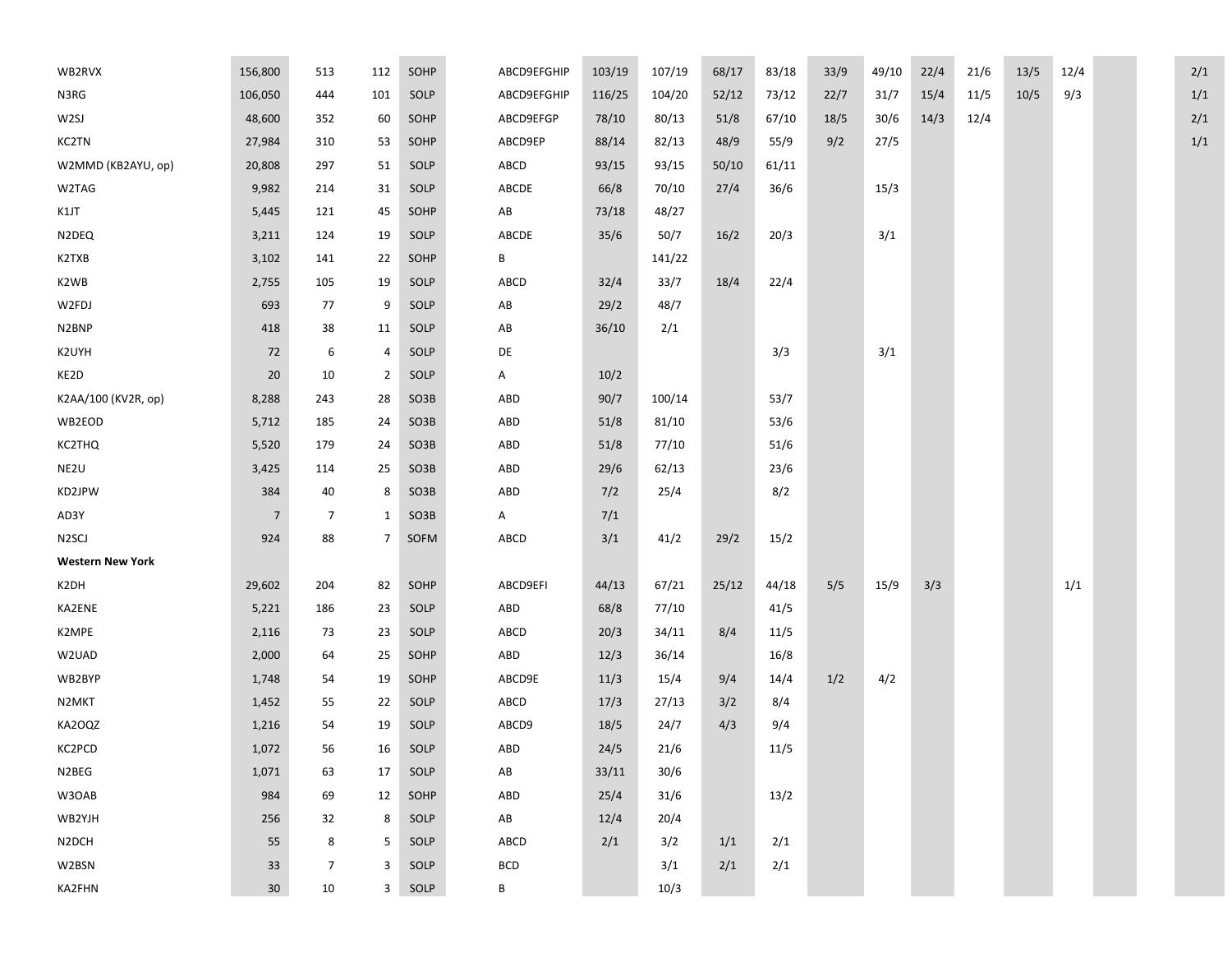| WX3P                 | 840     | 59  | 12  | SOP               | ABD                    | 19/3   | 29/5   |       | 11/4   |      |       |      |      |      |      |     |     |
|----------------------|---------|-----|-----|-------------------|------------------------|--------|--------|-------|--------|------|-------|------|------|------|------|-----|-----|
| K <sub>2</sub> OS    | 320     | 33  | 8   | SO3B              | ABD                    | 10/3   | 16/3   |       | 7/2    |      |       |      |      |      |      |     |     |
| <b>K2QO</b>          | 180     | 18  | 10  | SO <sub>3</sub> B | $\mathsf{A}\mathsf{B}$ | 9/4    | 9/6    |       |        |      |       |      |      |      |      |     |     |
| K2EHF                | 156     | 20  | 6   | SO3B              | ABD                    | 2/1    | 12/3   |       | 6/2    |      |       |      |      |      |      |     |     |
| WB2GFZ               | 21      | 5   | 3   | SO3B              | ABD                    | 2/1    | 1/1    |       | 2/1    |      |       |      |      |      |      |     |     |
| W2EV                 | 5,842   | 181 | 23  | SOFM              | ABCD                   | 33/5   | 75/7   | 23/5  | 50/6   |      |       |      |      |      |      |     |     |
| K <sub>2SI</sub>     | 1,500   | 103 | 12  | SOFM              | ABD                    | 29/4   | 52/4   |       | 22/4   |      |       |      |      |      |      |     |     |
|                      |         |     |     |                   |                        |        |        |       |        |      |       |      |      |      |      |     |     |
| Call Area 3          |         |     |     |                   |                        |        |        |       |        |      |       |      |      |      |      |     |     |
| <b>Delaware</b>      |         |     |     |                   |                        |        |        |       |        |      |       |      |      |      |      |     |     |
| N3YMS                | 39,798  | 349 | 66  | SOLP              | ABCD9E                 | 67/11  | 124/21 | 49/11 | 61/12  | 20/5 | 28/6  |      |      |      |      |     |     |
| WA3QPX               | 30,396  | 276 | 68  | SOHP              | ABCD9EF                | 110/12 | 73/29  | 32/8  | 32/8   | 11/4 | 13/5  | 5/2  |      |      |      |     |     |
| KS3D (KJ3N, op)      | 6,235   | 154 | 29  | SOLP              | ABDE                   | 44/7   | 67/13  |       | 34/7   |      | 9/2   |      |      |      |      |     |     |
| K3CNH                | 3,538   | 90  | 29  | SOLP              | ABCD                   | 21/7   | 37/12  | 15/4  | 17/6   |      |       |      |      |      |      |     |     |
| KA3HED               | 1,896   | 69  | 24  | SOLP              | ABD                    | 19/8   | 40/10  |       | 10/6   |      |       |      |      |      |      |     |     |
| N3MWQ                | 3,050   | 100 | 25  | SO3B              | ABD                    | 28/9   | 50/9   |       | 22/7   |      |       |      |      |      |      |     |     |
| K3UHU                | 2,522   | 97  | 26  | SO3B              | $\mathsf{A}\mathsf{B}$ | 76/16  | 21/9   |       | 0/1    |      |       |      |      |      |      |     |     |
| Eastern Pennsylvania |         |     |     |                   |                        |        |        |       |        |      |       |      |      |      |      |     |     |
| K3TUF                | 209,952 | 660 | 144 | SOHP              | ABCD9EGHIJ             | 150/25 | 182/32 | 80/21 | 113/26 | 35/9 | 50/15 |      | 21/4 | 13/4 | 11/4 | 5/4 |     |
| WA3NUF               | 116,370 | 579 | 90  | SOLP              | ABCD9EFGHIJP           | 146/15 | 149/21 | 74/12 | 93/16  | 32/8 | 36/6  | 19/3 | 14/3 | 5/2  | 9/2  | 1/1 | 1/1 |
| W3SZ                 | 108,621 | 466 | 81  | SOLP              | ABCD9EFGHIJ            | 90/12  | 99/15  | 61/10 | 77/10  | 23/5 | 36/7  | 21/5 | 21/5 | 15/4 | 18/4 | 5/4 |     |
| K3IPM                | 86,502  | 519 | 78  | SOHP              | ABCD9EFGI              | 156/18 | 135/18 | 59/9  | 72/9   | 25/7 | 30/7  | 18/4 | 17/4 |      | 7/2  |     |     |
| WA3GFZ               | 69,793  | 413 | 71  | SOLP              | ABCD9EFGHIJP           | 80/10  | 107/16 | 58/10 | 76/11  | 23/6 | 29/7  | 16/3 | 8/2  | 5/1  | 7/3  | 1/1 | 3/1 |
| WA3DRC               | 56,886  | 363 | 57  | SOHP              | ABCD9EFGHIP            | 51/5   | 95/13  | 52/7  | 60/10  | 25/5 | 28/5  | 19/4 | 17/4 | 7/2  | 7/1  |     | 2/1 |
| WØRSJ                | 51,696  | 371 | 72  | SOHP              | ABCD9EFG               | 81/14  | 109/16 | 49/11 | 77/13  | 13/5 | 28/7  | 8/3  | 6/3  |      |      |     |     |
| K3GNC                | 45,936  | 331 | 66  | SOHP              | ABCDEFG                | 57/10  | 111/21 | 37/6  | 69/14  |      | 35/9  | 14/4 | 8/2  |      |      |     |     |
| WS3C                 | 21,063  | 232 | 59  | SOLP              | ABCDE                  | 63/13  | 76/16  | 33/12 | 44/13  |      | 16/5  |      |      |      |      |     |     |
| WA3SRU               | 19,352  | 259 | 41  | SOHP              | ABCD9E                 | 64/9   | 66/12  | 36/6  | 51/8   | 19/3 | 23/3  |      |      |      |      |     |     |
| KA3FQS               | 18,574  | 269 | 37  | SOLP              | ABCD9EFG               | 68/8   | 76/12  | 43/5  | 46/5   | 12/2 | 15/2  | 4/1  | 5/2  |      |      |     |     |
| W3KM                 | 18,538  | 266 | 46  | SOLP              | ABCDE                  | 77/10  | 80/14  | 49/9  | 46/8   |      | 14/5  |      |      |      |      |     |     |
| WA2OMY               | 18,326  | 219 | 34  | SOHP              | <b>BC9EFGH</b>         |        | 139/15 | 12/2  |        | 23/4 | 19/4  | 12/3 | 11/4 | 3/2  |      |     |     |
| K3MD                 | 17,934  | 202 | 61  | SOHP              | ABCDE                  | 63/16  | 73/18  | 26/10 | 27/10  |      | 13/7  |      |      |      |      |     |     |
| K3JJZ                | 13,392  | 237 | 36  | SOHP              | ABCD9EGP               | 65/7   | 67/9   | 42/6  | 52/7   | 2/2  | 7/2   | 0/1  | 1/1  |      |      |     | 1/1 |
| WA3YUE               | 10,388  | 210 | 28  | SOHP              | ABCD9EF                | 63/6   | 60/7   | 25/4  | 35/5   | 13/3 | 9/2   | 5/1  |      |      |      |     |     |
| KB3MTW               | 7,280   | 224 | 20  | SOLP              | ABCD9E                 | 62/4   | 62/5   | 37/2  | 43/3   | 12/3 | 8/3   |      |      |      |      |     |     |
| KB1JEY               | 7,100   | 201 | 25  | SOLP              | ABCDP                  | 65/7   | 59/7   | 35/5  | 41/5   |      |       |      |      |      |      |     | 1/1 |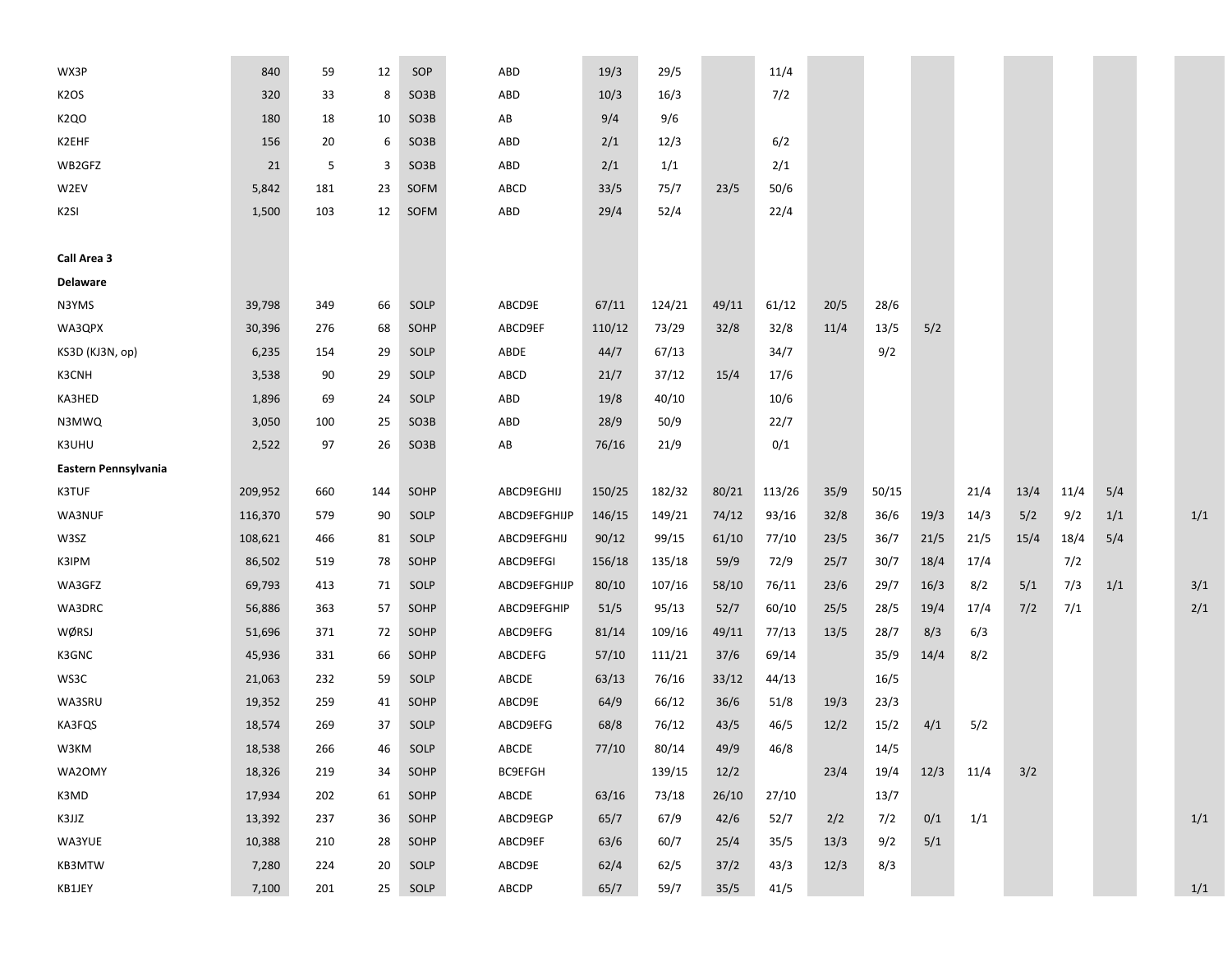| N3EXA              | 6,534  | 212            | 27             | SOLP | ABCD         | 67/9  | 115/15 | 21/2 | 9/1   |     |     |  |     |     |     |
|--------------------|--------|----------------|----------------|------|--------------|-------|--------|------|-------|-----|-----|--|-----|-----|-----|
| W3HMS              | 5,344  | 101            | 32             | SOHP | ABCD9E       | 19/4  | 36/9   | 13/6 | 23/7  | 4/3 | 6/3 |  |     |     |     |
| AA3JH              | 5,040  | 182            | 21             | SOLP | ABCD         | 83/10 | 41/5   | 19/2 | 39/4  |     |     |  |     |     |     |
| K3MF               | 4,830  | 94             | 42             | SOHP | ABD          | 18/7  | 55/24  |      | 21/11 |     |     |  |     |     |     |
| W2GTV              | 4,826  | 159            | 19             | SOLP | ABCD9E       | 45/4  | 39/4   | 23/2 | 42/3  | 6/3 | 4/3 |  |     |     |     |
| WA3RLT             | 4,776  | 165            | 24             | SOLP | ABD          | 68/7  | 63/10  |      | 34/7  |     |     |  |     |     |     |
| KA3WXV             | 4,623  | 155            | 23             | SOLP | ABCD         | 55/8  | 54/8   | 17/3 | 29/4  |     |     |  |     |     |     |
| N1XKT              | 3,936  | 182            | 16             | SOLP | ABCD         | 54/5  | 64/5   | 30/3 | 34/3  |     |     |  |     |     |     |
| WA3NFV             | 3,451  | 153            | 17             | SOLP | ABCD         | 56/6  | 47/6   | 22/2 | 28/3  |     |     |  |     |     |     |
| K300               | 2,800  | 100            | 28             | SOHP | AB           | 71/18 | 29/10  |      |       |     |     |  |     |     |     |
| N3FD               | 2,640  | 131            | 15             | SOLP | ABCD         | 49/6  | 37/4   | 21/2 | 24/3  |     |     |  |     |     |     |
| KB3XG              | 2,583  | 94             | 21             | SOHP | ABD          | 27/6  | 38/8   |      | 29/7  |     |     |  |     |     |     |
| K3HUW              | 2,512  | 116            | 16             | SOLP | ABCD         | 19/3  | 56/8   | 9/1  | 32/4  |     |     |  |     |     |     |
| K3VEQ              | 2,380  | 114            | 17             | SOLP | ABD          | 37/6  | 51/9   |      | 26/2  |     |     |  |     |     |     |
| WA3ELQ             | 2,058  | 124            | 14             | SOLP | ABCD         | 58/7  | 43/4   | 10/1 | 13/2  |     |     |  |     |     |     |
| KB3TC              | 2,023  | 96             | 17             | SOLP | ABDE         | 37/6  | 38/7   |      | 20/3  |     | 1/1 |  |     |     |     |
| WA3JZN             | 1,736  | 99             | 14             | SOLP | ABCD         | 51/5  | 23/6   | 17/1 | 8/2   |     |     |  |     |     |     |
| N3EMA              | 1,728  | 101            | 12             | SOLP | ABCD         | 24/3  | 34/4   | 22/2 | 21/3  |     |     |  |     |     |     |
| W3JG               | 1,635  | 83             | 15             | SOHP | ABCDE        | 36/5  | 27/5   | 6/2  | 11/2  |     | 3/1 |  |     |     |     |
| K3DMA              | 1,386  | 43             | 11             | SOLP | ABCD9EIJP    | 5/1   | 9/2    | 10/2 | 6/1   | 4/1 | 2/1 |  | 1/1 | 1/1 | 5/1 |
| WR3P               | 1,287  | 85             | 11             | SOLP | ABCDE        | 27/3  | 28/3   | 13/2 | 16/2  |     | 1/1 |  |     |     |     |
| W3AWA (WA3KFT, op) | 882    | 75             | 9              | SOHP | ABCD         | 24/3  | 28/2   | 12/2 | 11/2  |     |     |  |     |     |     |
| W3GXB              | 840    | 50             | 15             | SOLP | ABC          | 18/8  | 26/6   | 6/1  |       |     |     |  |     |     |     |
| K1DS               | 682    | 42             | 11             | SOLP | ABCDE        | 11/2  | 15/4   | 5/1  | 9/2   |     | 2/2 |  |     |     |     |
| K3ISH              | 666    | 37             | 18             | SOHP | AB           | 30/13 | 7/5    |      |       |     |     |  |     |     |     |
| W3MTP              | 665    | 34             | 19             | SOLP | ABD          | 9/6   | 24/12  |      | 1/1   |     |     |  |     |     |     |
| WA2DTW             | 663    | 35             | 13             | SOLP | ABCD         | 9/3   | 10/4   | 8/3  | 8/3   |     |     |  |     |     |     |
| NE3I               | 462    | 51             | 7              | SOLP | ABCD         | 19/3  | 17/2   | 10/1 | 5/1   |     |     |  |     |     |     |
| WF3M               | 441    | 49             | 9              | SOLP | Α            | 49/9  |        |      |       |     |     |  |     |     |     |
| K3WW               | 432    | 48             | 9              | SOHP | Α            | 48/9  |        |      |       |     |     |  |     |     |     |
| AA2UK              | 260    | 26             | 10             | SOLP | A            | 26/10 |        |      |       |     |     |  |     |     |     |
| K3BFS              | 204    | 34             | 6              | SOLP | B            |       | 34/6   |      |       |     |     |  |     |     |     |
| KB3EXB             | 170    | 16             | 10             | SOLP | ABD          | 6/4   | 9/5    |      | 1/1   |     |     |  |     |     |     |
| KY3W               | 102    | 17             | 6              | SOHP | $\mathsf{A}$ | 17/6  |        |      |       |     |     |  |     |     |     |
| W3FEY              | 65     | $\overline{7}$ | 5              | SOHP | <b>BCD</b>   |       | 1/1    | 5/3  | 1/1   |     |     |  |     |     |     |
| W3GAD              | $52\,$ | $\overline{a}$ | $\overline{4}$ | SOLP | BCDP         |       | 1/1    | 1/1  | 1/1   |     |     |  |     |     | 1/1 |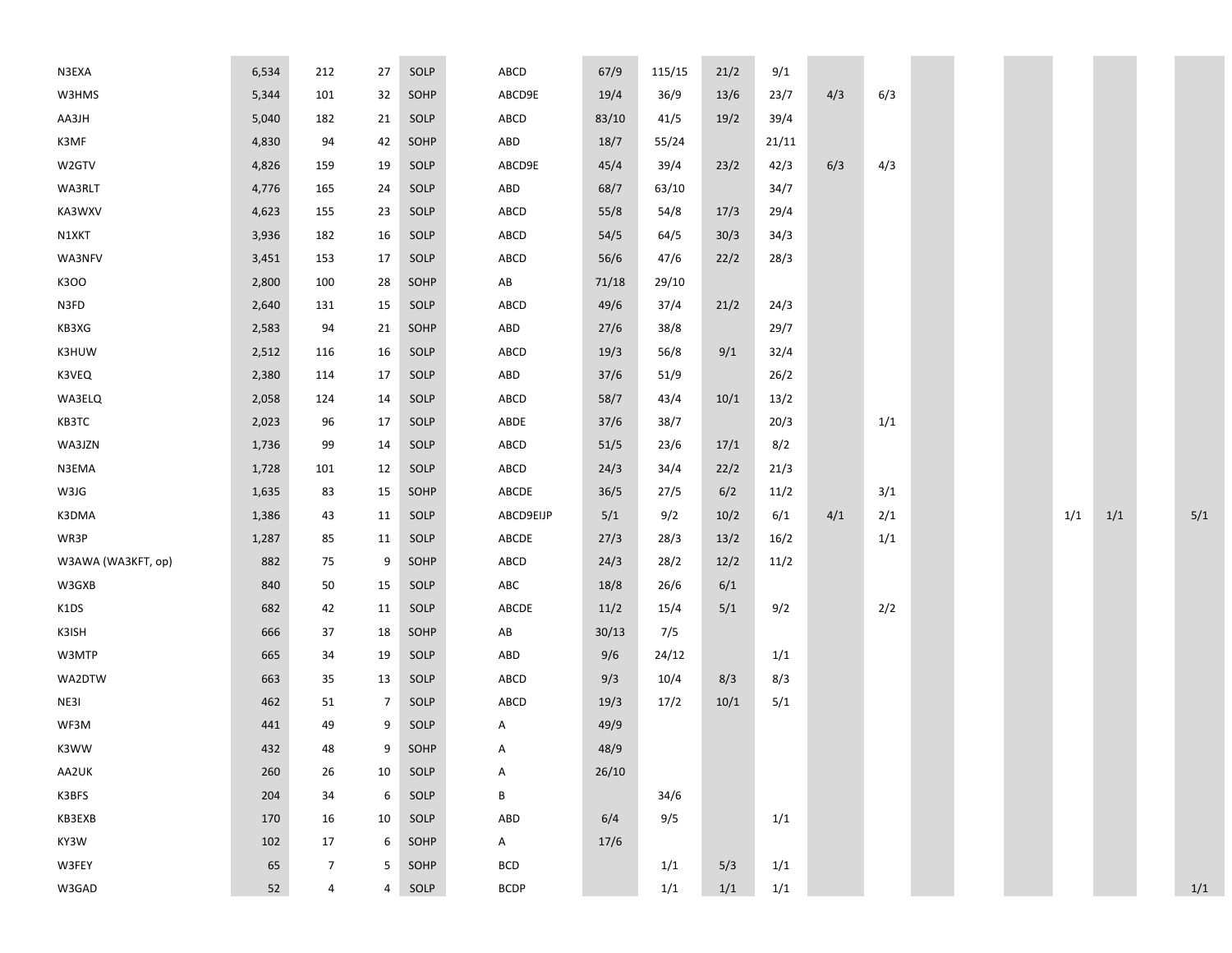| N3XAO                     | 45              | 9            | 5              | SOLP   | Α                      | 9/5    |        |       |       |       |       |      |      |      |      |  |     |
|---------------------------|-----------------|--------------|----------------|--------|------------------------|--------|--------|-------|-------|-------|-------|------|------|------|------|--|-----|
| K3EGE                     | 36              | 3            | $\overline{2}$ | SOLP   | CP                     |        |        | 1/1   |       |       |       |      |      |      |      |  | 2/1 |
| KU3A                      | 15              | 5            | 3              | SOHP   | A                      | 5/2    | 0/1    |       |       |       |       |      |      |      |      |  |     |
| N3FG                      | 12              | 6            | $\overline{2}$ | SOHP   | AB                     | 3/1    | 3/1    |       |       |       |       |      |      |      |      |  |     |
| KF3G                      | 6               | 3            | $\overline{2}$ | SOLP   | $\mathsf{A}\mathsf{B}$ | 2/1    | 1/1    |       |       |       |       |      |      |      |      |  |     |
| K3IB                      | 6               | 3            | $\overline{2}$ | SOLP   | B                      |        | 3/2    |       |       |       |       |      |      |      |      |  |     |
| WA3WUL                    | $\bf 8$         | $\mathbf{1}$ | $\mathbf{1}$   | SOP    | P                      |        |        |       |       |       |       |      |      |      |      |  | 1/1 |
| WA2FGK (K2LNS, op)        | 42,336          | 407          | 84             | SO3B   | ABD                    | 139/28 | 171/32 |       | 97/24 |       |       |      |      |      |      |  |     |
| KB3OZC                    | 3,496           | 142          | 23             | SO3B   | ABD                    | 89/11  | 43/7   |       | 10/5  |       |       |      |      |      |      |  |     |
| NS3L                      | 1,827           | 73           | 21             | SO3B   | ABD                    | 34/8   | 25/7   |       | 14/6  |       |       |      |      |      |      |  |     |
| WV3P                      | 1,653           | 80           | 19             | SO3B   | ABD                    | 43/7   | 30/7   |       | 7/5   |       |       |      |      |      |      |  |     |
| AA3B                      | 610             | 61           | 10             | SO3B   | A                      | 61/10  |        |       |       |       |       |      |      |      |      |  |     |
| N3JNX                     | 528             | 27           | 16             | SO3B   | ABD                    | 8/3    | 13/9   |       | 6/4   |       |       |      |      |      |      |  |     |
| KE3KQ                     | 125             | 25           | 5              | SO3B   | A                      | 25/5   |        |       |       |       |       |      |      |      |      |  |     |
| K3DSM                     | 114             | 16           | 6              | SO3B   | ABD                    | 8/3    | 5/2    |       | 3/1   |       |       |      |      |      |      |  |     |
| WS3O                      | 70              | 13           | 5              | SO3B   | ABD                    | 10/3   | 2/1    |       | 1/1   |       |       |      |      |      |      |  |     |
| KB3NRL<br>Maryland-<br>DC | 18              | 5            | 3              | SO3B   | ABD                    | 1/1    | 3/1    |       | 1/1   |       |       |      |      |      |      |  |     |
| K1RZ                      | 253,935         | 605          | 171            | SOHP   | ABCD9EFGHI             | 115/27 | 176/34 | 71/25 | 92/24 | 39/15 | 46/15 | 26/9 | 16/8 | 10/7 | 14/7 |  |     |
| K3DNE                     | 66,458          | 425          | 101            | SOHP   | ABCD9EFG               | 123/24 | 157/28 | 49/16 | 62/16 | 14/6  | 15/7  | 3/2  | 2/2  |      |      |  |     |
| N3HBX                     | 61,008          | 494          | 93             | SOHP   | ABCDE                  | 150/25 | 202/30 | 54/16 | 78/18 |       | 10/4  |      |      |      |      |  |     |
| W3EKT                     | 12,691          | 195          | 49             | SOLP   | ABCDE                  | 74/14  | 65/15  | 19/7  | 33/11 |       | 4/2   |      |      |      |      |  |     |
| K3ZO                      | 8,094           | 213          | 38             | SOHP   | AB                     | 95/14  | 118/24 |       |       |       |       |      |      |      |      |  |     |
| W3BFC                     | 4,698           | 162          | 29             | SOHP   | В                      |        | 162/29 |       |       |       |       |      |      |      |      |  |     |
| W3LL                      | 1,827           | 78           | 21             | SOLP   | ABD                    | 45/8   | 24/7   |       | 9/6   |       |       |      |      |      |      |  |     |
| W3FAY                     | 1,540           | 63           | 20             | SOLP   | ABCD                   | 20/6   | 29/10  | 5/2   | 9/2   |       |       |      |      |      |      |  |     |
| W3DAD                     | 765             | 46           | 15             | SOLP   | ABD                    | 31/9   | 10/3   |       | 5/3   |       |       |      |      |      |      |  |     |
| K3BPP                     | 598             | 44           | 13             | SOLP   | ABD                    | 2/2    | 40/9   |       | 2/2   |       |       |      |      |      |      |  |     |
| AA3S                      | 384             | 42           | 8              | SOLP   | ABD                    | 25/3   | 11/3   |       | 6/2   |       |       |      |      |      |      |  |     |
| N3VOP                     | 328             | 32           | 8              | SOLP   | ${\sf ABCD}$           | 9/2    | 14/4   | 2/1   | 7/1   |       |       |      |      |      |      |  |     |
| K3EO                      | 180             | 20           | 9              | SOLP   | AB                     | 10/4   | 10/5   |       |       |       |       |      |      |      |      |  |     |
| K3TN                      | 175             | 25           | $\overline{7}$ | SOHP   | $\mathsf{A}\mathsf{B}$ | 21/6   | 4/1    |       |       |       |       |      |      |      |      |  |     |
| K8GU                      | 136             | 17           | 8              | SOHP   | $\mathsf{A}\mathsf{B}$ | 7/2    | 10/6   |       |       |       |       |      |      |      |      |  |     |
| W8LYJ                     | 133             | 19           | $\overline{7}$ | SOHP   | A                      | 19/5   | 0/2    |       |       |       |       |      |      |      |      |  |     |
| K3PG                      | 30 <sup>°</sup> | 6            |                | 5 SOHP | B                      |        | 6/5    |       |       |       |       |      |      |      |      |  |     |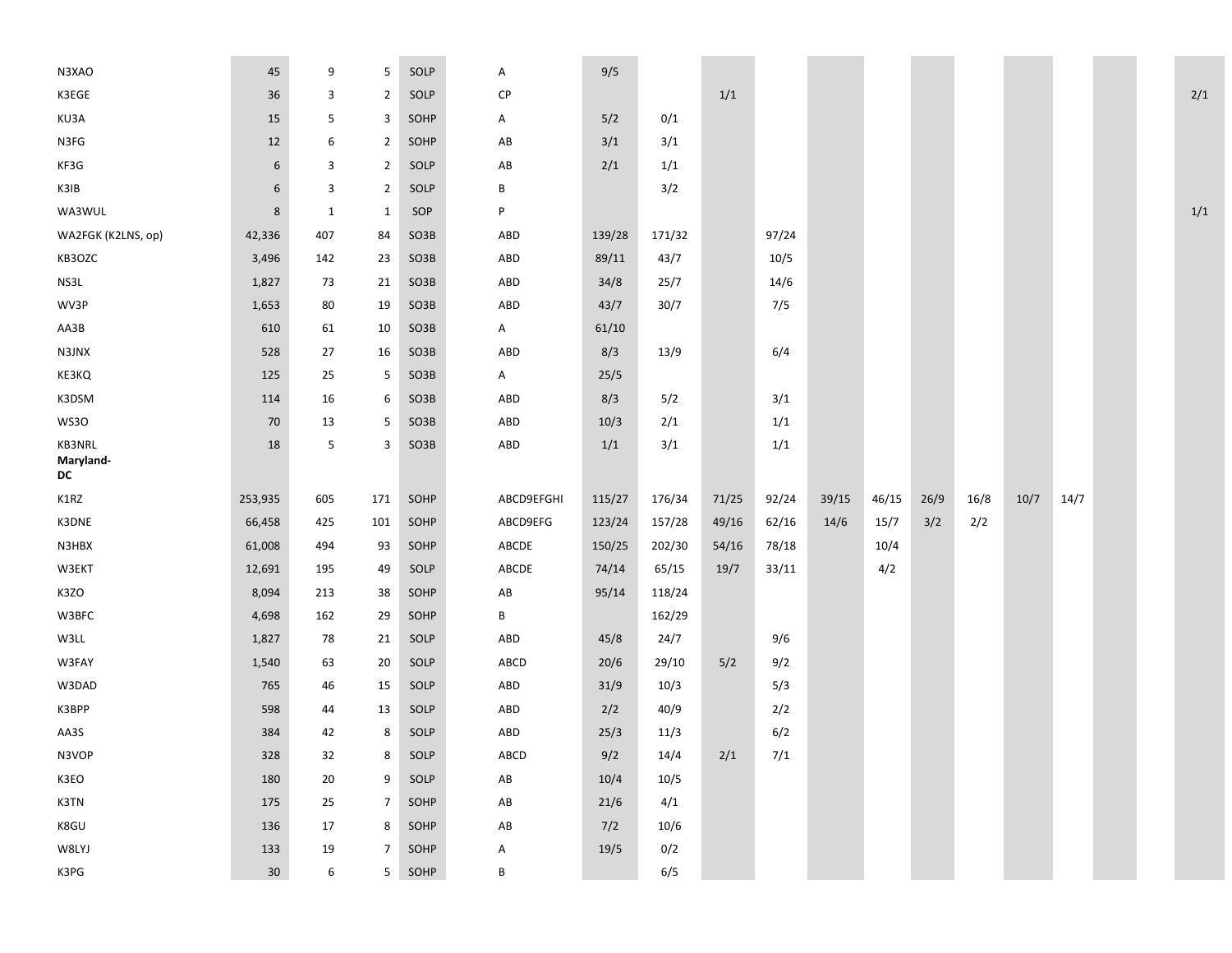| KC3FMP                  | 16             | $\overline{7}$ | $\overline{2}$ | SOLP | <b>BD</b>              |       | 6/1    |       | 1/1   |     |     |  |  |  |  |
|-------------------------|----------------|----------------|----------------|------|------------------------|-------|--------|-------|-------|-----|-----|--|--|--|--|
| K6PFA                   | 130            | 23             | 5              | SOP  | ABD                    | 13/2  | 7/2    |       | 3/1   |     |     |  |  |  |  |
| W3MEO                   | 20             | 5              | $\overline{a}$ | SOP  | A                      | 5/4   |        |       |       |     |     |  |  |  |  |
| N3ALN                   | 3,718          | 123            | 26             | SO3B | ABD                    | 59/12 | 44/8   |       | 20/6  |     |     |  |  |  |  |
| K3CCR (N3UM, op)        | 2,492          | 72             | 28             | SO3B | ABD                    | 21/8  | 34/12  |       | 17/8  |     |     |  |  |  |  |
| K3YDX                   | 420            | 35             | 10             | SO3B | ABD                    | 18/5  | 10/3   |       | 7/2   |     |     |  |  |  |  |
| K3TEZ                   | 140            | 19             | $\overline{7}$ | SO3B | ABD                    | 16/4  | 2/2    |       | 1/1   |     |     |  |  |  |  |
| KC3ASH                  | $\overline{a}$ | $\overline{2}$ | $\overline{2}$ | SO3B | B                      |       | 2/2    |       |       |     |     |  |  |  |  |
| Western Pennsylvania    |                |                |                |      |                        |       |        |       |       |     |     |  |  |  |  |
| KA1ZE/3                 | 12,711         | 223            | 57             | SOHP | В                      |       | 223/57 |       |       |     |     |  |  |  |  |
| WA3PTV                  | 3,627          | 75             | 31             | SOHP | ABCD9E                 | 16/7  | 27/8   | 13/6  | 14/6  | 3/3 | 2/1 |  |  |  |  |
| K3BM                    | 748            | 28             | 22             | SOHP | ABD                    | 3/3   | 19/13  |       | 6/6   |     |     |  |  |  |  |
| K3ZCY                   | 450            | 23             | 15             | SOLP | ABCD                   | 6/3   | 10/7   | 2/2   | 5/3   |     |     |  |  |  |  |
| NG3W                    | 88             | 10             | 8              | SOLP | ABD                    |       | 10/7   |       | 1/1   |     |     |  |  |  |  |
| N3XF                    | 3,939          | 84             | 39             | SO3B | ABD                    | 35/14 | 32/15  |       | 17/10 |     |     |  |  |  |  |
|                         |                |                |                |      |                        |       |        |       |       |     |     |  |  |  |  |
| Call Area 4             |                |                |                |      |                        |       |        |       |       |     |     |  |  |  |  |
| Alabama                 |                |                |                |      |                        |       |        |       |       |     |     |  |  |  |  |
| W4ENN                   | 1,323          | 33             | 27             | SOHP | ABCD9E                 | 9/7   | 12/10  | 4/4   | 6/4   | 1/1 | 1/1 |  |  |  |  |
| AJ4W                    | 756            | 31             | 21             | SOLP | ABD                    | 13/6  | 13/10  |       | 5/5   |     |     |  |  |  |  |
| Georgia                 |                |                |                |      |                        |       |        |       |       |     |     |  |  |  |  |
| KX4R                    | 28,583         | 188            | 101            | SOLP | ABCD9E                 | 30/15 | 81/38  | 30/18 | 38/21 | 2/1 | 7/8 |  |  |  |  |
| W4AMP                   | 3,040          | 58             | 40             | SOHP | ABCDE                  | 11/6  | 31/20  | 8/7   | 7/6   |     | 1/1 |  |  |  |  |
| W4ATL                   | 30             | 6              | 5              | SOHP | AB                     | 1/1   | 5/4    |       |       |     |     |  |  |  |  |
| KD4K                    | 24             | 4              | $\overline{a}$ | SOLP | ABCD                   | 1/1   | 1/1    | 1/1   | 1/1   |     |     |  |  |  |  |
| K4BAI                   | $\overline{a}$ | $\overline{2}$ | $\overline{2}$ | SOLP | Α                      | 2/2   |        |       |       |     |     |  |  |  |  |
| N3FNE                   | $\mathbf{1}$   | $\mathbf{1}$   | $\mathbf{1}$   | SOLP | A                      | 1/1   |        |       |       |     |     |  |  |  |  |
| KK4OSG                  | 340            | 27             | 10             | SOFM | ABCD                   | 3/1   | 17/5   | 2/1   | 5/3   |     |     |  |  |  |  |
| Kentucky                |                |                |                |      |                        |       |        |       |       |     |     |  |  |  |  |
| W8KHP                   | 216            | 18             | 12             | SOLP | $\mathsf{A}\mathsf{B}$ | 8/5   | 10/7   |       |       |     |     |  |  |  |  |
| <b>North Carolina</b>   |                |                |                |      |                        |       |        |       |       |     |     |  |  |  |  |
| W4WSR                   | 15,732         | 143            | 76             | SOHP | ABCD9E                 | 25/11 | 62/27  | 15/12 | 37/22 | 1/1 | 3/3 |  |  |  |  |
| NG4C                    | 8,823          | 131            | 51             | SOHP | ABCD9                  | 42/14 | 53/18  | 11/6  | 22/10 | 3/3 |     |  |  |  |  |
| N1GC                    | 4,717          | 68             | 53             | SOHP | ABCD                   | 13/10 | 34/24  | 8/7   | 13/12 |     |     |  |  |  |  |
| <b>Northern Florida</b> |                |                |                |      |                        |       |        |       |       |     |     |  |  |  |  |
| N4TWX                   | 6,897          | 87             | 57             | SOHP | ABCDE                  | 24/12 | 31/20  | 11/8  | 20/16 |     | 1/1 |  |  |  |  |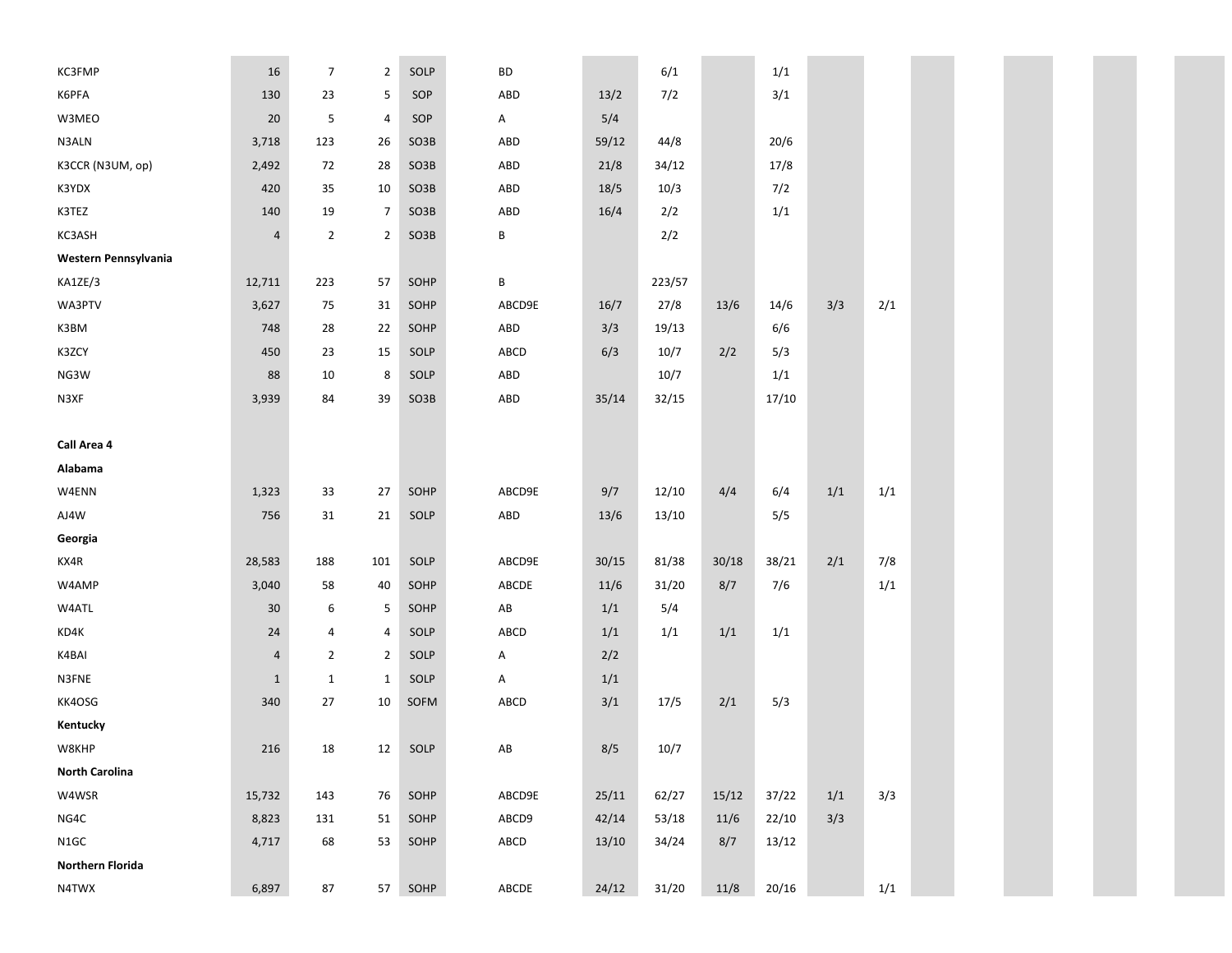| WA4GPM                  | 420              | 25             | 14             | SOLP | ABD                    | 12/6   | 8/5    |       | 5/3   |       |      |     |     |  |
|-------------------------|------------------|----------------|----------------|------|------------------------|--------|--------|-------|-------|-------|------|-----|-----|--|
| W1LVL                   | 108              | 11             | 6              | SOLP | ABD9                   | 4/2    | 2/1    |       | 4/2   | $1/1$ |      |     |     |  |
| KN4Y                    | 12               | 4              | 3              | SOLP | Α                      | 4/3    |        |       |       |       |      |     |     |  |
| N9HF                    | $\mathbf 2$      | $\mathbf{1}$   | $\mathbf{1}$   | SOHP | С                      |        |        | 1/1   |       |       |      |     |     |  |
| KK3Q                    | 18               | $\overline{a}$ | 3              | SOFM | <b>BCD</b>             |        | 2/1    | 1/1   | 1/1   |       |      |     |     |  |
| N3DCJ                   | 6                | $\overline{2}$ | $\overline{2}$ | SOFM | <b>BD</b>              |        | 1/1    |       | 1/1   |       |      |     |     |  |
| South Carolina          |                  |                |                |      |                        |        |        |       |       |       |      |     |     |  |
| KK4MA                   | 180              | 15             | 12             | SOHP | Α                      | 15/12  |        |       |       |       |      |     |     |  |
| K4NK                    | 45               | 9              | 5              | SOLP | AB                     | 4/2    | 5/3    |       |       |       |      |     |     |  |
| K4RW                    | 42               | $\overline{7}$ | 6              | SOHP | Α                      | 7/6    |        |       |       |       |      |     |     |  |
| <b>Southern Florida</b> |                  |                |                |      |                        |        |        |       |       |       |      |     |     |  |
| KØVXM                   | 2,781            | 54             | 27             | SOHP | ABCD9EFG               | 8/4    | 19/8   | 5/3   | 15/7  | 1/1   | 4/2  | 1/1 | 1/1 |  |
| KD2JA                   | 1,610            | 60             | 23             | SOHP | ABD                    | 32/13  | 18/7   |       | 10/3  |       |      |     |     |  |
| W6BXQ                   | 308              | 35             | $\overline{7}$ | SOLP | ABCD                   | 9/2    | 17/2   | 2/1   | 7/2   |       |      |     |     |  |
| N4PBC                   | 126              | 17             | 6              | SOHP | ABD                    | 5/2    | 8/3    |       | 4/1   |       |      |     |     |  |
| N4BP                    | 80               | 16             | 5              | SOHP | Α                      | 16/5   |        |       |       |       |      |     |     |  |
| AI4WW                   | $\overline{2}$   | $\overline{2}$ | $\mathbf{1}$   | SOHP | А                      | 2/1    |        |       |       |       |      |     |     |  |
| Tennessee               |                  |                |                |      |                        |        |        |       |       |       |      |     |     |  |
| N4QWZ                   | 51,430           | 240            | 139            | SOLP | ABCD9E                 | 46/27  | 90/43  | 44/28 | 47/31 | 5/4   | 8/6  |     |     |  |
| WB4JGG                  | 1,855            | 51             | 35             | SOHP | ABD                    | 14/10  | 35/23  |       | 2/2   |       |      |     |     |  |
| K4YRK                   | 1,456            | 40             | 26             | SOLP | ABDE                   | 10/6   | 16/11  |       | 13/8  |       | 1/1  |     |     |  |
| AA4DD                   | 196              | 11             | $\overline{7}$ | SOHP | ABCD9EF                | 2/1    | 2/1    | 2/1   | 2/1   | 1/1   | 1/1  | 1/1 |     |  |
| W4HLR                   | 36               | 6              | 6              | SOLP | AB                     | 5/5    | 1/1    |       |       |       |      |     |     |  |
| Virginia                |                  |                |                |      |                        |        |        |       |       |       |      |     |     |  |
| W3IP                    | 79,112           | 442            | 116            | SOHP | ABCD9E                 | 109/20 | 163/32 | 54/21 | 81/26 | 14/9  | 21/8 |     |     |  |
| N4HB                    | 17,040           | 170            | 60             | SOHP | ABCD9E                 | 35/11  | 61/19  | 21/7  | 33/12 | 9/6   | 11/5 |     |     |  |
| K4FJW                   | 3,162            | 66             | 34             | SOLP | ABCD9EF                | 21/12  | 28/10  | 6/4   | 8/5   | 1/1   | 1/1  | 1/1 |     |  |
| KN4SM                   | 990              | 25             | 22             | SOLP | ABCD                   | 3/3    | 2/2    | 10/8  | 10/9  |       |      |     |     |  |
| N4MM                    | 484              | 44             | 11             | SOHP | $\mathsf{A}\mathsf{B}$ | 31/6   | 13/5   |       |       |       |      |     |     |  |
| W2YE                    | 196              | 23             | $\overline{7}$ | SOLP | ABD                    | 11/4   | 7/2    |       | 5/1   |       |      |     |     |  |
| W4VPL                   | 153              | 17             | 9              | SOLP | $\mathsf{A}\mathsf{B}$ | 11/6   | 6/3    |       |       |       |      |     |     |  |
| N4PD                    | 936              | 52             | 18             | SO3B | $\mathsf{A}\mathsf{B}$ | 20/8   | 32/10  |       |       |       |      |     |     |  |
| WJ1T                    | 12               | 3              | 3              | SO3B | ABD                    | 1/1    | 1/1    |       | 1/1   |       |      |     |     |  |
| K4IMP                   | 6                | 3              | $\overline{2}$ | SO3B | $\mathsf{A}\mathsf{B}$ | 1/1    | 2/1    |       |       |       |      |     |     |  |
| N3FQ                    | $\boldsymbol{6}$ | 3              | $\overline{2}$ | SO3B | $\mathsf{A}\mathsf{B}$ | 1/1    | 2/1    |       |       |       |      |     |     |  |
| KM4KMU                  | 72               | 11             | 6              | SOFM | <b>BD</b>              |        | 10/5   |       | 1/1   |       |      |     |     |  |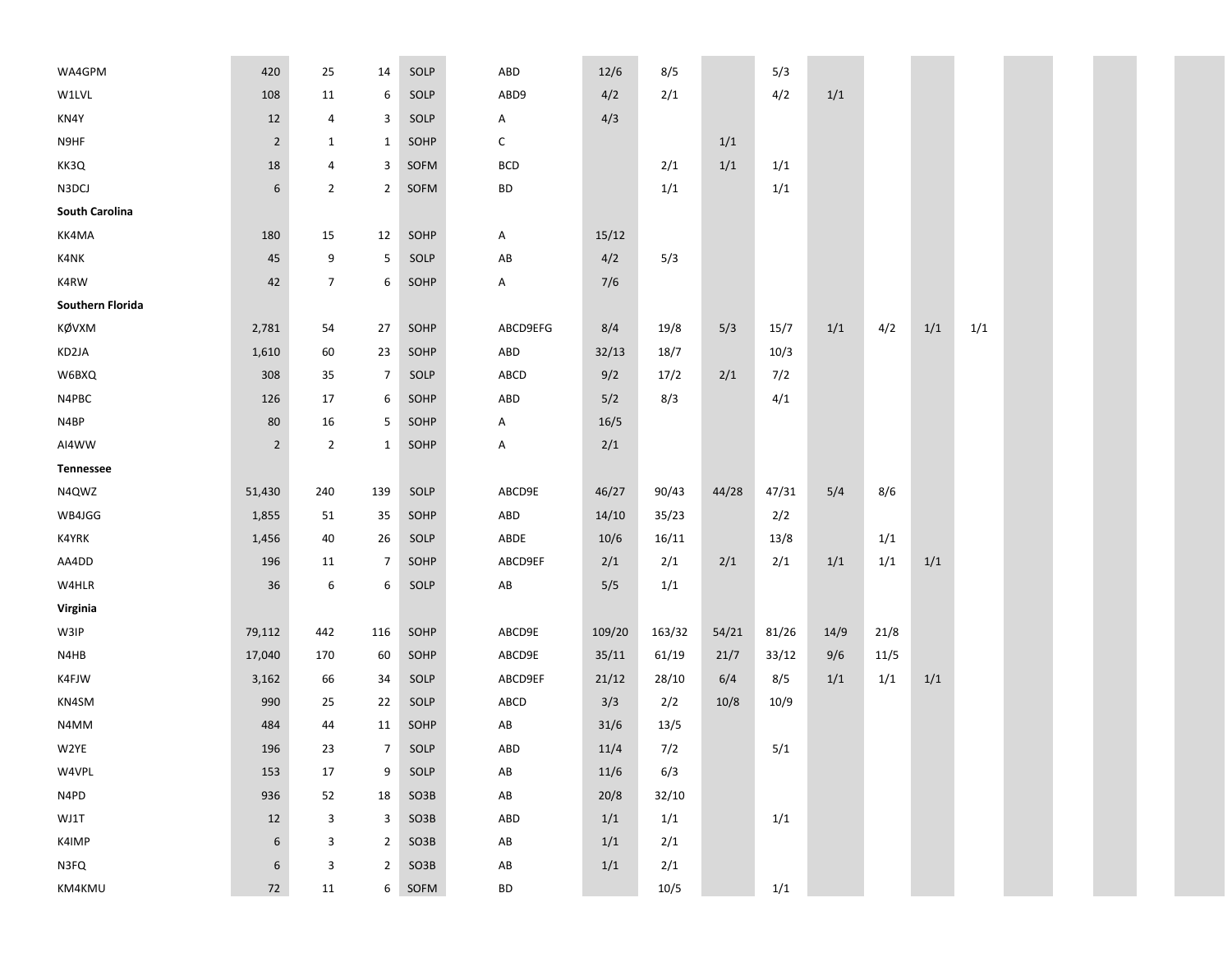| <b>West Central Florida</b> |              |              |                |      |                        |       |       |       |       |       |     |     |     |     |     |  |
|-----------------------------|--------------|--------------|----------------|------|------------------------|-------|-------|-------|-------|-------|-----|-----|-----|-----|-----|--|
| K1TO                        | 198          | 22           | 9              | SO3B | Α                      | 22/9  |       |       |       |       |     |     |     |     |     |  |
|                             |              |              |                |      |                        |       |       |       |       |       |     |     |     |     |     |  |
| Call Area 5                 |              |              |                |      |                        |       |       |       |       |       |     |     |     |     |     |  |
| Mississippi                 |              |              |                |      |                        |       |       |       |       |       |     |     |     |     |     |  |
| N5FG                        | 12           | 4            | 3              | SOLP | Α                      | 4/3   |       |       |       |       |     |     |     |     |     |  |
| <b>NV4B/5</b>               | 792          | 35           | 18             | SOP  | ABCD                   | 11/3  | 15/8  | 4/3   | 5/4   |       |     |     |     |     |     |  |
| KD4NOQ                      | 28           | 6            | 4              | SOP  | ABD                    | 1/1   | 4/2   |       | 1/1   |       |     |     |     |     |     |  |
| KD5CKP                      | 9            | 3            | 3              | SO3B | $\mathsf{A}\mathsf{B}$ | 2/1   | 1/1   |       | 0/1   |       |     |     |     |     |     |  |
| <b>New Mexico</b>           |              |              |                |      |                        |       |       |       |       |       |     |     |     |     |     |  |
| WB2FKO                      | 4,320        | 78           | 45             | SOHP | ABCD                   | 27/24 | 33/14 | 6/5   | 12/2  |       |     |     |     |     |     |  |
| N5SJ                        | 196          | 22           | $\overline{7}$ | SOLP | BD                     |       | 16/6  |       | 6/1   |       |     |     |     |     |     |  |
| <b>North Texas</b>          |              |              |                |      |                        |       |       |       |       |       |     |     |     |     |     |  |
| W5LUA                       | 8,050        | 62           | 46             | SOHP | ABCD9EFGHI             | 3/2   | 14/9  | 11/9  | 14/9  | 5/4   | 8/6 | 4/4 | 1/1 | 1/1 | 1/1 |  |
| WB5ZDP                      | 5,208        | 91           | 42             | SOLP | ABCD9E                 | 16/7  | 46/19 | 12/7  | 15/7  | 1/1   | 1/1 |     |     |     |     |  |
| KB7IJ                       | 169          | 13           | 13             | SOLP | Α                      | 13/13 |       |       |       |       |     |     |     |     |     |  |
| K5ND                        | 1,664        | 57           | 26             | SO3B | ABD                    | 21/11 | 29/11 |       | 7/4   |       |     |     |     |     |     |  |
| KC5JSV                      | 80           | 10           | 8              | SO3B | $\mathsf{A}\mathsf{B}$ | 4/3   | 6/5   |       |       |       |     |     |     |     |     |  |
| Oklahoma                    |              |              |                |      |                        |       |       |       |       |       |     |     |     |     |     |  |
| KO5OK (NL7CO, op)           | 133          | 13           | $\overline{7}$ | SOFM | ABCD                   | 2/1   | 5/3   | 2/1   | 4/2   |       |     |     |     |     |     |  |
| <b>South Texas</b>          |              |              |                |      |                        |       |       |       |       |       |     |     |     |     |     |  |
| K5LLL                       | 39,008       | 191          | 106            | SOHP | ABCD9EFGHI             | 20/13 | 80/37 | 29/18 | 37/22 | 8/4   | 8/6 | 2/2 | 1/1 | 1/1 | 5/2 |  |
| K5AIH                       | 10,472       | 116          | 68             | SOHP | ABCD                   | 15/10 | 63/32 | 22/14 | 16/12 |       |     |     |     |     |     |  |
| W3XO/5                      | 10,143       | 107          | 63             | SOHP | ABCD9E                 | 16/8  | 49/27 | 11/8  | 25/16 | 1/1   | 5/3 |     |     |     |     |  |
| K5TRA                       | 8,694        | 101          | 46             | SOLP | ABCD9EI                | 14/3  | 37/16 | 14/8  | 25/12 | 2/2   | 5/3 |     |     |     | 4/2 |  |
| AJ4F                        | 88           | 11           | 8              | SOLP | ${\sf AB}$             | 4/4   | 7/4   |       |       |       |     |     |     |     |     |  |
| WM5R                        | 28           | 5            | 4              | SOLP | AD                     | 3/2   |       |       | 2/2   |       |     |     |     |     |     |  |
| N5DTT                       | $\mathbf{1}$ | $\mathbf{1}$ | $\mathbf{1}$   | SOLP | Α                      | 1/1   |       |       |       |       |     |     |     |     |     |  |
| KD5QAQ                      | 180          | 18           | 10             | SO3B | AB                     | 6/3   | 12/7  |       |       |       |     |     |     |     |     |  |
| <b>West Texas</b>           |              |              |                |      |                        |       |       |       |       |       |     |     |     |     |     |  |
| AI5H                        | 80           | 9            | 5              | SOHP | ABCD9                  | 2/1   | 2/1   | 2/1   | 2/1   | $1/1$ |     |     |     |     |     |  |
| N5LUL                       | 105          | 25           | $\mathbf{3}$   | SO3B | ${\sf ABD}$            | 1/1   | 14/1  |       | 10/1  |       |     |     |     |     |     |  |
|                             |              |              |                |      |                        |       |       |       |       |       |     |     |     |     |     |  |
| Call Area 6                 |              |              |                |      |                        |       |       |       |       |       |     |     |     |     |     |  |
| East Bay                    |              |              |                |      |                        |       |       |       |       |       |     |     |     |     |     |  |
| KE6QR                       | 1,120        | 61           | 16             | SOLP | ABD                    | 25/6  | 27/7  |       | 9/3   |       |     |     |     |     |     |  |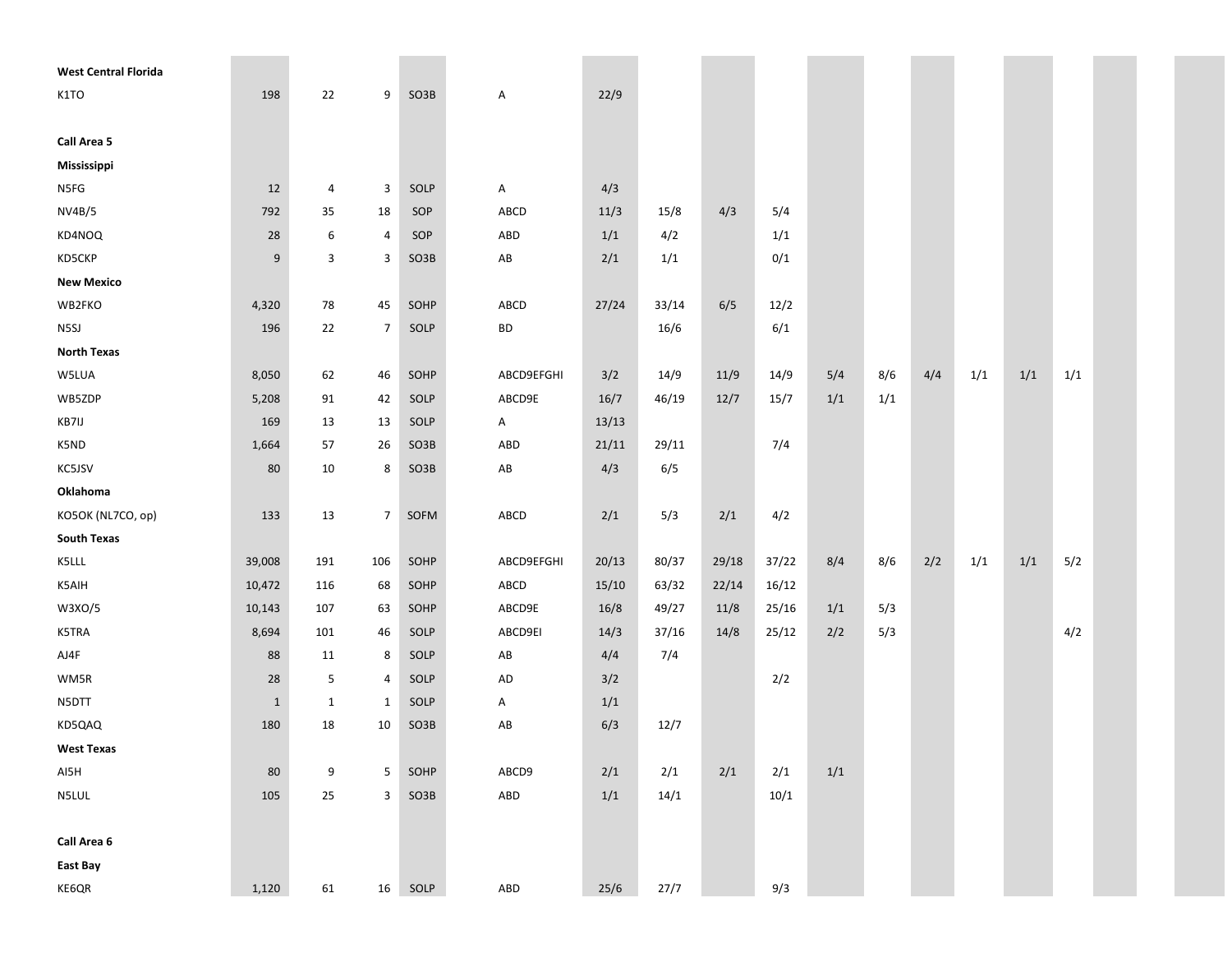| N6ORB                    | 768              | 39     | 16             | SOLP | ABD9                   | 12/4  | 20/7  |      | 6/4   | 1/1 |      |      |      |        |      |     |
|--------------------------|------------------|--------|----------------|------|------------------------|-------|-------|------|-------|-----|------|------|------|--------|------|-----|
| N6ENO                    | 112              | 11     | 8              | SOLP | ABD                    | 3/3   | 5/3   |      | 3/2   |     |      |      |      |        |      |     |
| N4DLA                    | 588              | 36     | 14             | SO3B | ABD                    | 19/5  | 11/5  |      | 6/4   |     |      |      |      |        |      |     |
| <b>К6КНВ</b>             | 288              | 20     | 12             | SO3B | ABD                    | 8/5   | 8/4   |      | 4/3   |     |      |      |      |        |      |     |
| K6OAK                    | 280              | 38     | $\overline{7}$ | SO3B | ABD                    | 18/3  | 18/2  |      | 2/2   |     |      |      |      |        |      |     |
| WB6BET                   | 84               | 11     | 6              | SO3B | ABD                    | 1/1   | 7/3   |      | 3/2   |     |      |      |      |        |      |     |
| KK6GRO                   | $\boldsymbol{9}$ | 3      | 3              | SO3B | B                      |       | 3/3   |      |       |     |      |      |      |        |      |     |
| <b>Los Angeles</b>       |                  |        |                |      |                        |       |       |      |       |     |      |      |      |        |      |     |
| K6MUG                    | 408              | 27     | 12             | SOLP | ABCD                   | 16/4  | 4/3   | 3/2  | 4/3   |     |      |      |      |        |      |     |
| KJ6RAT                   | 120              | 17     | 6              | SOLP | BD                     |       | 14/4  |      | 3/2   |     |      |      |      |        |      |     |
| Orange                   |                  |        |                |      |                        |       |       |      |       |     |      |      |      |        |      |     |
| N6NB                     | 39,184           | 152    | 62             | SOHP | ABCD9EFGHIJ            | 22/8  | 20/7  | 15/6 | 18/7  | 7/3 | 16/6 | 13/6 | 13/6 | $13/6$ | 14/6 | 1/1 |
| W6IT                     | 3,978            | 106    | 26             | SOLP | ABCDE                  | 30/7  | 33/7  | 17/5 | 24/5  |     | 2/2  |      |      |        |      |     |
| K6TDI                    | 1,312            | 50     | 16             | SOLP | ABCDE                  | 11/4  | 15/5  | 11/3 | 9/2   |     | 4/2  |      |      |        |      |     |
| W6VXP                    | 55               | 11     | 5              | SOLP | AB                     | 8/4   | 3/1   |      |       |     |      |      |      |        |      |     |
| N6BSC                    | 24               | 8      | 3              | SOLP | $\mathsf{A}\mathsf{B}$ |       | 9/3   |      |       |     |      |      |      |        |      |     |
| AI6EA                    | 621              | 51     | 9              | SOP  | BC                     |       | 33/5  | 18/4 |       |     |      |      |      |        |      |     |
| KI6X                     | 230              | 19     | 10             | SO3B | ABD                    | 10/4  | 5/3   |      | 4/3   |     |      |      |      |        |      |     |
| K6QCB                    | 96               | 22     | 4              | SOFM | BD                     |       | 20/3  |      | 2/1   |     |      |      |      |        |      |     |
| <b>Sacramento Valley</b> |                  |        |                |      |                        |       |       |      |       |     |      |      |      |        |      |     |
| WA6OSX                   | 10,944           | 156    | 48             | SOHP | ABCD9E                 | 58/26 | 52/9  | 13/5 | 20/4  | 5/2 | 8/2  |      |      |        |      |     |
| KC6ZWT                   | 7,272            | 119    | 36             | SOHP | ABCD9E                 | 36/8  | 34/9  | 14/6 | 18/6  | 6/3 | 11/4 |      |      |        |      |     |
| W6RQR                    | 378              | 21     | 14             | SOLP | ABCD                   | 5/5   | 10/6  | 4/2  | 2/1   |     |      |      |      |        |      |     |
| WU6X                     | $10\,$           | 5      | $\overline{2}$ | SOLP | Α                      | 5/2   |       |      |       |     |      |      |      |        |      |     |
| San Diego                |                  |        |                |      |                        |       |       |      |       |     |      |      |      |        |      |     |
| K6JTT                    | 424              | 42     | 8              | SOLP | ABCD                   | 4/1   | 27/3  | 2/1  | 9/3   |     |      |      |      |        |      |     |
| W6JBR                    | 66               | 10     | 6              | SOLP | ABD                    | 5/3   | 4/2   |      | 1/1   |     |      |      |      |        |      |     |
| KM6NY                    | 112              | 20     | 4              | SOP  | ABCD                   | 4/1   | 8/1   | 1/1  | 7/1   |     |      |      |      |        |      |     |
| KG6IYN                   | 9,953            | 212    | 37             | SO3B | ABD                    | 63/13 | 92/12 |      | 57/12 |     |      |      |      |        |      |     |
| San<br>Francisco         |                  |        |                |      |                        |       |       |      |       |     |      |      |      |        |      |     |
| W6SFH                    | 470              | 26     | 10             | SOLP | ABCDE                  | 7/3   | 8/3   | 1/1  | 5/2   |     | 5/1  |      |      |        |      |     |
| WUØI                     | $40\,$           | $11\,$ | 4              | SOFM | ${\sf BD}$             |       | 12/4  |      |       |     |      |      |      |        |      |     |
| San Joaquin Valley       |                  |        |                |      |                        |       |       |      |       |     |      |      |      |        |      |     |
| N6KOG                    | 1,440            | 56     | 20             | SOHP | ABDE                   | 7/4   | 37/10 |      | 10/5  |     | 2/1  |      |      |        |      |     |
| N6GKJ                    | 590              | $29\,$ | 10             | SOLP | ABCD9E                 | 3/1   | 8/3   | 4/1  | 8/3   | 2/1 | 4/1  |      |      |        |      |     |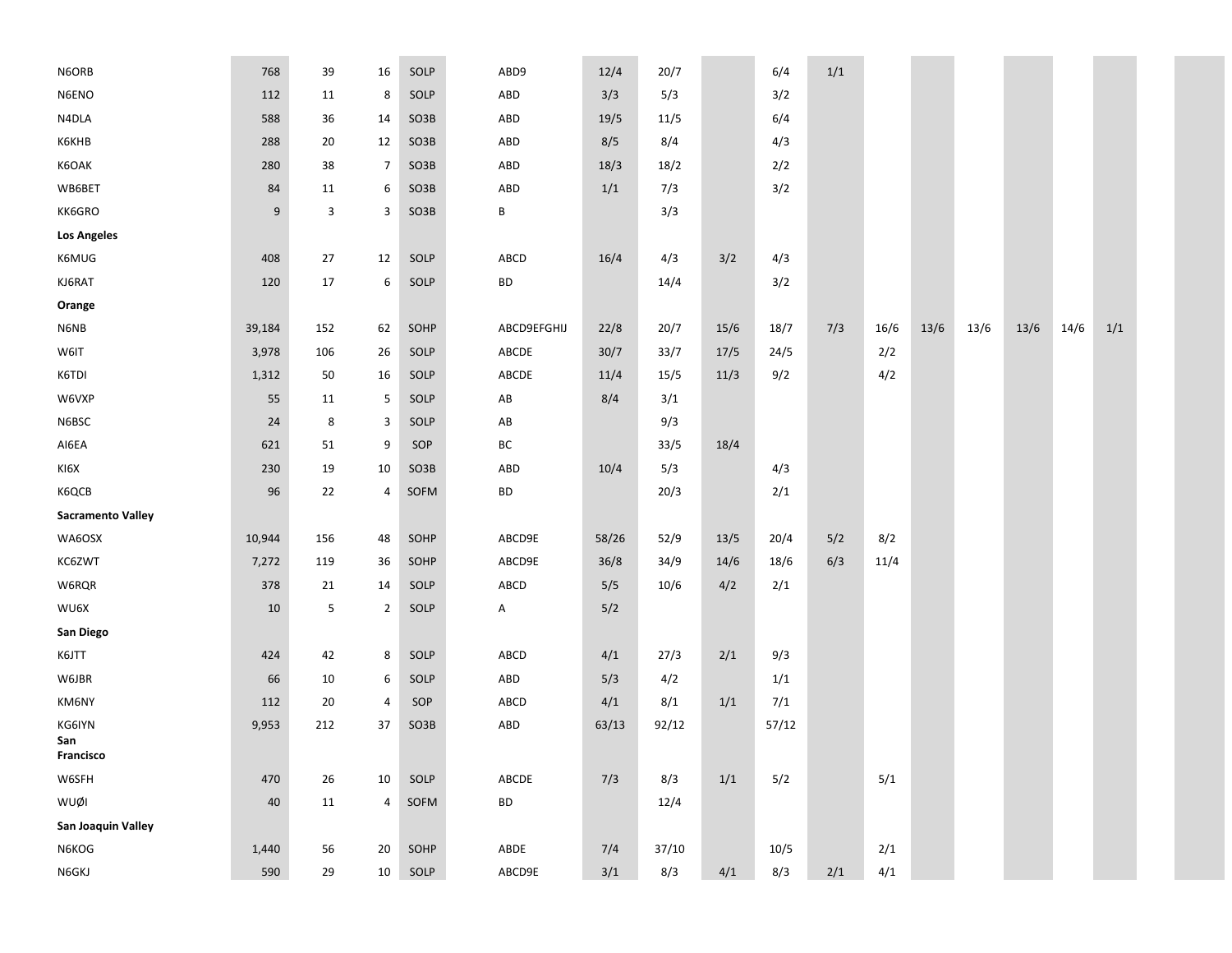| KK6COR                    | 168              | 13              | 6                       | SOLP | ABCDE                  | 2/1   | 2/1   | 3/1 | 3/1  | 0/1 | 3/1 |  |     |  |
|---------------------------|------------------|-----------------|-------------------------|------|------------------------|-------|-------|-----|------|-----|-----|--|-----|--|
| WA6ZTY                    | 360              | 28              | 12                      | SO3B | ABD                    | 15/6  | 11/5  |     | 2/1  |     |     |  |     |  |
| NI6G                      | 50               | $\overline{7}$  | $\overline{\mathbf{5}}$ | SO3B | BD                     |       | 4/3   |     | 3/2  |     |     |  |     |  |
| N9VM (N1VM, op)           | 320              | 22              | $10\,$                  | SOFM | <b>BCD</b>             |       | 12/4  | 4/3 | 6/3  |     |     |  |     |  |
| W7AIT                     | 238              | 25              | $\overline{7}$          | SOFM | ABCD                   | 1/1   | 15/2  | 4/2 | 5/2  |     |     |  |     |  |
| Santa Barbara             |                  |                 |                         |      |                        |       |       |     |      |     |     |  |     |  |
| WA6EJO                    | 290              | 19              | 10                      | SOLP | ABDE                   | 1/1   | 12/5  |     | 4/2  |     | 2/2 |  |     |  |
| Santa Clara Valley        |                  |                 |                         |      |                        |       |       |     |      |     |     |  |     |  |
| K6ATZ                     | 1,824            | 64              | 19                      | SOLP | ABCD9E                 | 22/6  | 18/4  | 9/3 | 11/3 | 1/1 | 3/2 |  |     |  |
| KW6S                      | 595              | 24              | 17                      | SOHP | ABCD                   | 4/3   | 9/5   | 4/4 | 7/5  |     |     |  |     |  |
| K6EU                      | 338              | 26              | 13                      | SOHP | $\mathsf{A}\mathsf{B}$ | 14/10 | 12/3  |     |      |     |     |  |     |  |
| KO6LU                     | $\boldsymbol{6}$ | 3               | $\overline{2}$          | SOLP | A                      | 3/2   |       |     |      |     |     |  |     |  |
| W6CT                      | 36               | $\overline{7}$  | 3                       | SOFM | <b>BD</b>              |       | 2/1   |     | 5/2  |     |     |  |     |  |
|                           |                  |                 |                         |      |                        |       |       |     |      |     |     |  |     |  |
| Call Area 7               |                  |                 |                         |      |                        |       |       |     |      |     |     |  |     |  |
| Alaska                    |                  |                 |                         |      |                        |       |       |     |      |     |     |  |     |  |
| KL7UW                     | 416              | 24              | 16                      | SOHP | ABC                    | 4/2   | 18/12 | 2/2 |      |     |     |  |     |  |
| KL7XJ                     | 90               | 12              | 6                       | SOHP | ABCD                   | 2/1   | 7/2   | 2/2 | 1/1  |     |     |  |     |  |
| WL7CLA                    | 45               | 8               | 5                       | SO3B | ABD                    | 3/2   | 4/2   |     | 1/1  |     |     |  |     |  |
| Arizona                   |                  |                 |                         |      |                        |       |       |     |      |     |     |  |     |  |
| KØKFC                     | 192              | 6               | $\pmb{4}$               | SOLP | $\overline{1}$         |       |       |     |      |     |     |  | 6/4 |  |
| K7RJ                      | $\sqrt{48}$      | $\mathbf{2}$    | 3                       | SOLP | $\mathbf{I}$           |       |       |     |      |     |     |  | 2/3 |  |
| KC7V                      | 4                | $\overline{2}$  | $\overline{2}$          | SOLP | A                      | 2/2   |       |     |      |     |     |  |     |  |
| WØPAN                     | $\mathsf 3$      | 3               | $\mathbf{1}$            | SOLP | A                      | 3/1   |       |     |      |     |     |  |     |  |
| WA7JTM                    | 510              | 41              | 10                      | SOP  | ABD                    | 17/3  | 14/3  |     | 10/4 |     |     |  |     |  |
| N7RK                      | 297              | 28              | 9                       | SO3B | ABD                    | 13/3  | 10/3  |     | 5/3  |     |     |  |     |  |
| W7ON                      | 279              | 25              | 9                       | SO3B | ABD                    | 11/2  | 8/4   |     | 6/3  |     |     |  |     |  |
| N7NEV                     | 55               | $10\,$          | 5                       | SO3B | ABD                    | 4/2   | 5/2   |     | 1/1  |     |     |  |     |  |
| <b>Eastern Washington</b> |                  |                 |                         |      |                        |       |       |     |      |     |     |  |     |  |
| KE7KQA                    | 408              | 25              | 12                      | SOLP | ABCD                   | 5/4   | 11/4  | 5/2 | 4/2  |     |     |  |     |  |
| Idaho                     |                  |                 |                         |      |                        |       |       |     |      |     |     |  |     |  |
| KF7CQ                     | 49               | $7\overline{ }$ | $7\overline{ }$         | SOHP | A                      | 7/7   |       |     |      |     |     |  |     |  |
| Montana                   |                  |                 |                         |      |                        |       |       |     |      |     |     |  |     |  |
| KD7DCR                    | 440              | 22              | 20                      | SOHP | A                      | 22/20 |       |     |      |     |     |  |     |  |
| K1AUS                     | $\boldsymbol{6}$ | $\mathbf{3}$    | $\overline{2}$          | SOLP | $\mathsf{A}\mathsf{B}$ | 2/1   | 1/1   |     |      |     |     |  |     |  |
| WN7Y                      | $\mathbf{1}$     | $\mathbf{1}$    | 1                       | SOLP | A                      | 1/1   |       |     |      |     |     |  |     |  |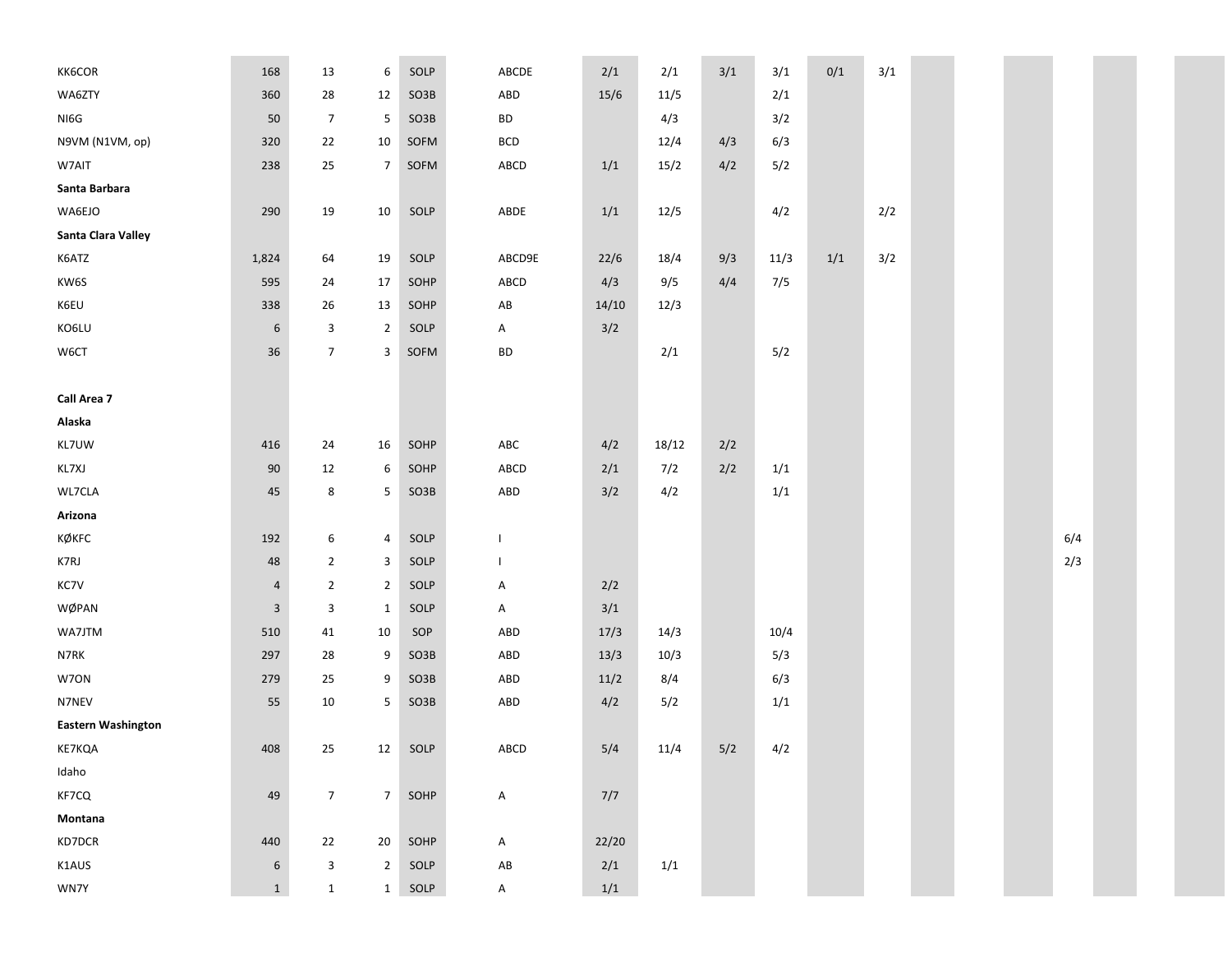| Nevada                    |                  |                |                |      |           |       |       |       |      |      |      |     |       |     |  |
|---------------------------|------------------|----------------|----------------|------|-----------|-------|-------|-------|------|------|------|-----|-------|-----|--|
| K7XC                      | 45               | 9              | 5              | SOLP | AB        | 8/4   | 1/1   |       |      |      |      |     |       |     |  |
| KF7KTC                    | $\overline{2}$   | $\overline{2}$ | $\mathbf{1}$   | SOFM | B         |       | 2/1   |       |      |      |      |     |       |     |  |
| Oregon                    |                  |                |                |      |           |       |       |       |      |      |      |     |       |     |  |
| K7YDL                     | 12,558           | 227            | 39             | SOHP | ABCD9E    | 61/10 | 95/14 | 16/6  | 43/6 | 2/1  | 10/2 |     |       |     |  |
| KØJJ                      | 2,926            | 98             | 22             | SOHP | ABCDE     | 27/5  | 44/10 | 6/2   | 17/3 |      | 4/2  |     |       |     |  |
| W7KKE                     | 1,568            | 53             | 16             | SOLP | ABD9      | 16/4  | 14/4  |       | 12/4 | 11/4 |      |     |       |     |  |
| K7SMA                     | 689              | 43             | 13             | SOLP | ABD       | 14/5  | 19/5  |       | 10/3 |      |      |     |       |     |  |
| KA6BIM                    | 220              | 18             | 11             | SOHP | ABD       | 11/7  | 5/2   |       | 2/2  |      |      |     |       |     |  |
| K7HSJ                     | 91               | 8              | 7              | SOLP | ABCDE     | $1/1$ | 4/3   | 1/1   | 1/1  |      | 1/1  |     |       |     |  |
| <b>KG7ZNN</b>             | 54               | 13             | 3              | SOLP | BD        |       | 8/2   |       | 5/1  |      |      |     |       |     |  |
| K7RBT                     | 40               | 9              | 4              | SOLP | BD        |       | 8/3   |       | 1/1  |      |      |     |       |     |  |
| KI7Y                      | 18               | 6              | 3              | SOLP | A         | 6/3   |       |       |      |      |      |     |       |     |  |
| N7CNH                     | 12               | 4              | 3              | SOLP | AB        | 1/1   | 3/2   |       |      |      |      |     |       |     |  |
| K7IOA                     | $\boldsymbol{6}$ | 6              | $\mathbf{1}$   | SOLP | Α         | 6/1   |       |       |      |      |      |     |       |     |  |
| N7DB                      | $\overline{4}$   | 4              | $\mathbf{1}$   | SOLP | Α         | 4/1   |       |       |      |      |      |     |       |     |  |
| W7WHY                     | $\mathbf 1$      | $\mathbf{1}$   | $\mathbf{1}$   | SOLP | A         | 1/1   |       |       |      |      |      |     |       |     |  |
| K7VIT                     | 1,652            | 97             | 14             | SO3B | ABD       | 29/5  | 47/8  |       | 21/1 |      |      |     |       |     |  |
| KØVIZ                     | 270              | 22             | 10             | SO3B | ABD       | 3/2   | 14/6  |       | 5/2  |      |      |     |       |     |  |
| N7SNW                     | $\mathbf{1}$     | $\mathbf{1}$   | $\mathbf{1}$   | SOFM | B         |       | 1/1   |       |      |      |      |     |       |     |  |
| Utah                      |                  |                |                |      |           |       |       |       |      |      |      |     |       |     |  |
| NJ7A                      | 693              | 42             | 11             | SOLP | ABCDE     | 14/3  | 13/3  | 3/1   | 9/3  |      | 3/1  |     |       |     |  |
| KD7VEA                    | 220              | 15             | 11             | SOHP | ABCD      | 5/3   | 5/3   | 2/2   | 3/2  |      | 0/1  |     |       |     |  |
| K4UB                      | 630              | 36             | 15             | SO3B | ABD       | 20/9  | 10/3  |       | 6/3  |      |      |     |       |     |  |
| <b>Western Washington</b> |                  |                |                |      |           |       |       |       |      |      |      |     |       |     |  |
| KE7SW                     | 13,350           | 162            | 50             | SOHP | ABCD9EFGH | 51/14 | 52/15 | 25/10 | 19/6 | 3/1  | 8/1  | 2/1 | $1/1$ | 1/1 |  |
| N7EPD                     | 12,282           | 166            | 46             | SOHP | ABCD9EF   | 49/11 | 48/12 | 24/8  | 31/9 | 2/2  | 11/3 | 1/1 |       |     |  |
| KD7UO                     | 9,360            | 165            | 40             | SOHP | ABCD9E    | 63/14 | 55/13 | 19/6  | 17/4 | 2/1  | 9/2  |     |       |     |  |
| <b>KEØCO</b>              | 9,200            | 130            | 40             | SOLP | ABCD9E    | 33/9  | 33/11 | 16/5  | 30/8 | 5/3  | 13/4 |     |       |     |  |
| KD7TS                     | 6,392            | 85             | 34             | SOHP | ABCD9EFGH | 15/5  | 23/7  | 14/6  | 17/6 | 4/2  | 6/2  | 2/2 | 2/2   | 2/2 |  |
| K7ND                      | 3,328            | 61             | 26             | SOHP | ACDE      | 14/7  |       | 21/8  | 16/8 |      | 10/3 |     |       |     |  |
| KG7P                      | 3,288            | 82             | 24             | SOLP | ABCD9E    | 23/6  | 24/7  | 14/5  | 11/3 | 1/1  | 9/2  |     |       |     |  |
| K7CW                      | 2,225            | 89             | 25             | SOHP | A         | 89/25 |       |       |      |      |      |     |       |     |  |
| KB7ME                     | 1,560            | 65             | 20             | SOLP | ABCD      | 26/7  | 26/8  | 3/2   | 10/3 |      |      |     |       |     |  |
| WA2BFW                    | 1,120            | 59             | 16             | SOLP | ABCD      | 21/5  | 27/6  | 9/3   | 2/2  |      |      |     |       |     |  |
| WA7TZY                    | 480              | 25             | 8 <sup>1</sup> | SOHP | CDE       |       |       | 8/3   | 12/3 |      | 5/2  |     |       |     |  |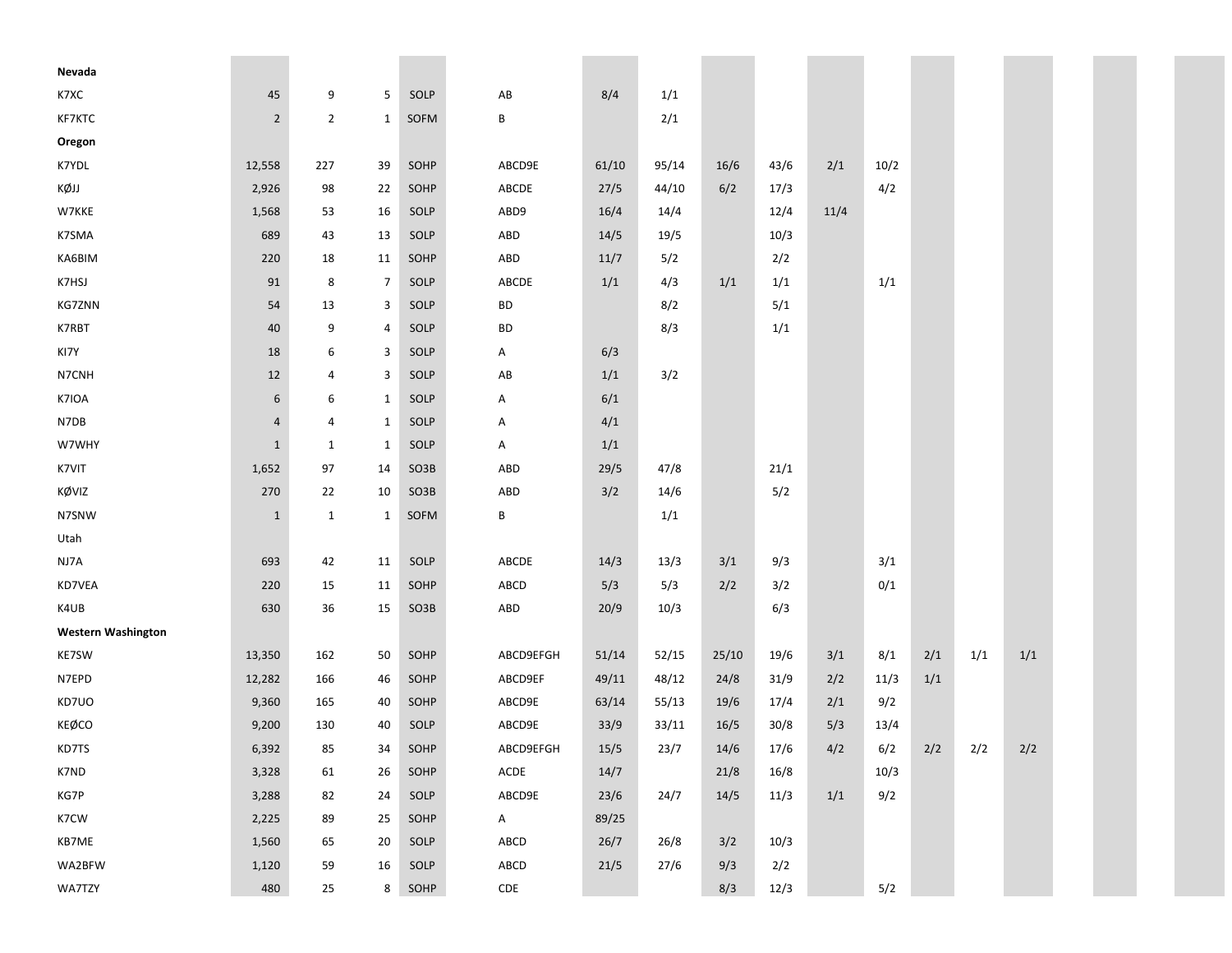| <b>KF7PCL</b> | 294    | 16             | 14             | SOLP | ABD                    | 8/5    | 3/4    |       | 5/5   |     |       |     |  |
|---------------|--------|----------------|----------------|------|------------------------|--------|--------|-------|-------|-----|-------|-----|--|
| KD7PY         | 252    | 28             | 9              | SOHP | $\mathsf{A}$           | 28/9   |        |       |       |     |       |     |  |
| WE7X          | 224    | 19             | 8              | SOLP | ABCD9E                 | 8/1    | 6/3    | 2/1   | 1/1   | 1/1 | 1/1   |     |  |
| N6LB          | $90\,$ | 18             | 5              | SOLP | AB                     | 17/4   | 1/1    |       |       |     |       |     |  |
| WB7BST        | 40     | 5              | $\overline{2}$ | SOHP | E                      |        |        |       |       |     | 5/2   |     |  |
| W7SLS         | 14     | 7              | $\overline{2}$ | SOHP | Α                      | 7/2    |        |       |       |     |       |     |  |
| KE7ZAC        | 12     | 6              | $\overline{2}$ | SOLP | $\mathsf{A}\mathsf{B}$ | 1/1    | 5/1    |       |       |     |       |     |  |
| N6KW          | 700    | 38             | 14             | SO3B | ABD                    | 9/3    | 17/7   |       | 12/4  |     |       |     |  |
| WB7FJG        | 645    | 38             | 15             | SO3B | ABD                    | 20/6   | 13/6   |       | 5/3   |     |       |     |  |
| KX7L          | 540    | 39             | 12             | SO3B | ABD                    | 29/7   | 4/2    |       | 6/3   |     |       |     |  |
| K7BWH         | 168    | 19             | 8              | SO3B | ABD                    | 2/2    | 15/4   |       | 2/2   |     |       |     |  |
| Wyoming       |        |                |                |      |                        |        |        |       |       |     |       |     |  |
| WA7KYM        | 1,330  | 45             | 19             | SOHP | <b>BCDE</b>            |        | 28/9   | 2/3   | 11/5  |     | 4/2   |     |  |
| WY7KY         | 224    | 27             | 8              | SOLP | ABD                    | 6/1    | 20/6   |       | 1/1   |     |       |     |  |
|               |        |                |                |      |                        |        |        |       |       |     |       |     |  |
| Call Area 8   |        |                |                |      |                        |        |        |       |       |     |       |     |  |
| Michigan      |        |                |                |      |                        |        |        |       |       |     |       |     |  |
| KU8Y          | 67,095 | 336            | 135            | SOHP | ABCD9E                 | 103/32 | 108/34 | 37/25 | 70/26 | 7/7 | 11/11 |     |  |
| KB8U          | 13,651 | 158            | 73             | SOHP | ABD                    | 67/26  | 62/32  |       | 29/15 |     |       |     |  |
| N8WNA         | 3,330  | 76             | 30             | SOLP | ABCD9E                 | 27/9   | 24/9   | 8/5   | 12/4  | 2/1 | 3/2   |     |  |
| W8KX          | 2,275  | 55             | 35             | SOHP | ABD                    | 26/14  | 19/13  |       | 10/8  |     |       |     |  |
| N8AIA         | 1,992  | 51             | 24             | SOHP | ABCD9E                 | 15/5   | 16/7   | 8/6   | 6/2   | 2/1 | 4/3   |     |  |
| W7JW          | 1,704  | 71             | 24             | SOHP | $\mathsf{A}$           | 71/24  |        |       |       |     |       |     |  |
| N8YQX         | 720    | 39             | 16             | SOLP | ABD                    | 16/5   | 17/8   |       | 6/3   |     |       |     |  |
| WB8WKQ        | 119    | 17             | $\overline{7}$ | SOLP | $\mathsf{A}\mathsf{B}$ | $15/6$ | 2/1    |       |       |     |       |     |  |
| W8IPD         | 77     | 11             | $\overline{7}$ | SOLP | $\mathsf{A}\mathsf{B}$ | $10/6$ | 1/1    |       |       |     |       |     |  |
| W8CO          | 24     | 8              | 3              | SOLP | Α                      | 8/3    |        |       |       |     |       |     |  |
| NF8M          | 21     | $\overline{7}$ | 3              | SOLP | A                      | 7/3    |        |       |       |     |       |     |  |
| K8RO          | 1,675  | 54             | 25             | SO3B | ABD                    | 21/8   | 20/10  |       | 13/7  |     |       |     |  |
| WA8UMT        | 390    | 25             | 13             | SO3B | ABD                    | 9/4    | 11/7   |       | 5/2   |     |       |     |  |
| KB3EHW        | 200    | 21             | 8              | SO3B | ABD                    | 12/5   | 5/2    |       | 4/1   |     |       |     |  |
| Ohio          |        |                |                |      |                        |        |        |       |       |     |       |     |  |
| K8TQK         | 26,037 | 153            | 99             | SOHP | ABCD9EF                | 51/22  | 48/31  | 16/14 | 18/12 | 7/7 | 9/9   | 4/4 |  |
| WA8RJF        | 15,914 | 132            | 73             | SOHP | ABCD9EF                | 41/16  | 39/20  | 16/11 | 21/13 | 5/5 | 9/7   | 1/1 |  |
| N8BI          | 8,288  | 113            | 56             | SOLP | ${\sf ABCD}$           | 45/17  | 33/16  | 12/10 | 23/13 |     |       |     |  |
| W8DPK         | 162    | 18             | 9              | SOHP | $\mathsf{A}\mathsf{B}$ | 15/7   | 3/2    |       |       |     |       |     |  |

I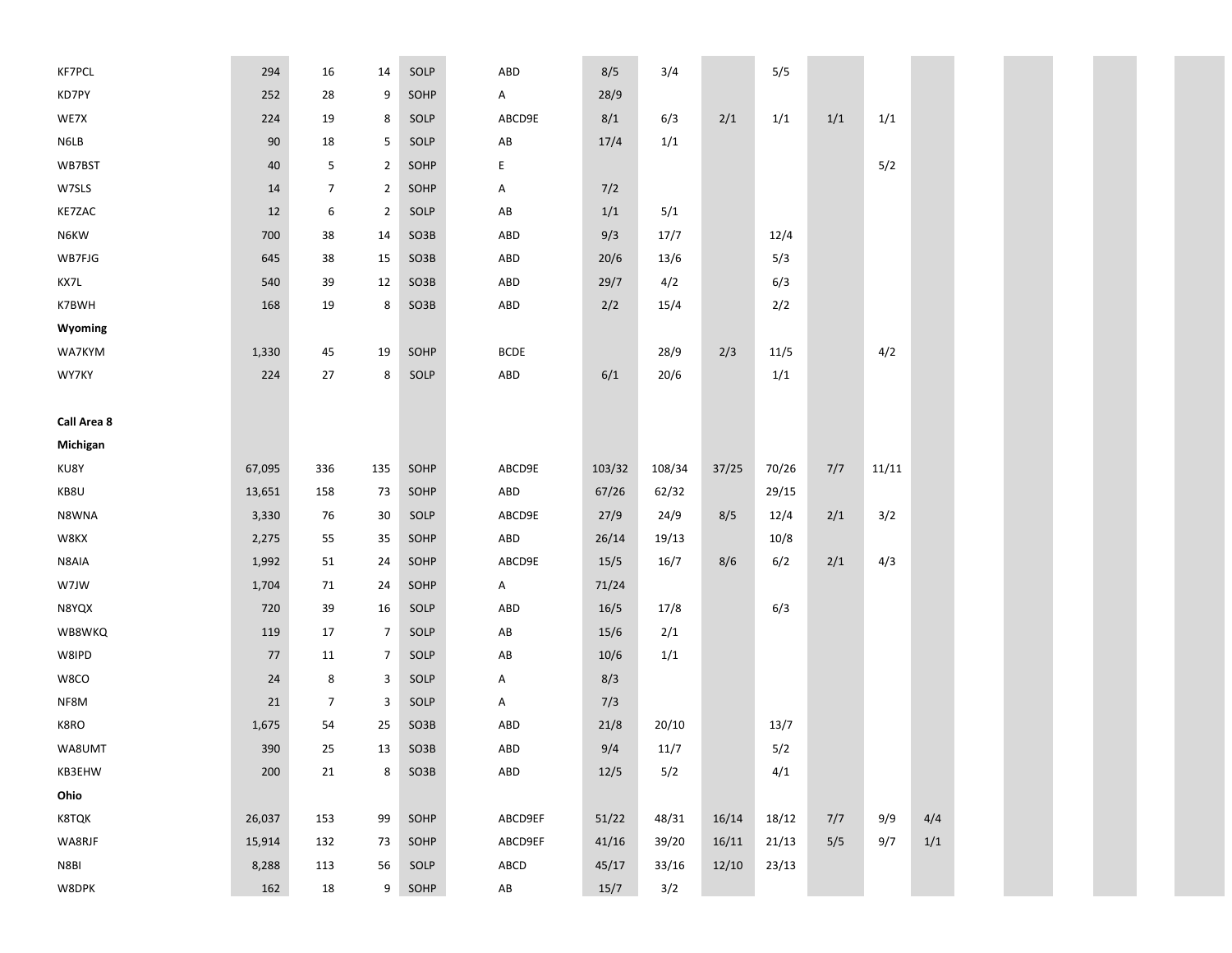| N8BJQ         | 154            | 14             | 11             | SOHP | AB                     | 6/5    | 8/6    |       |       |      |       |     |     |     |
|---------------|----------------|----------------|----------------|------|------------------------|--------|--------|-------|-------|------|-------|-----|-----|-----|
| WB8WUA        | 140            | 13             | 10             | SOLP | ABD                    | 5/2    | 7/7    |       | 1/1   |      |       |     |     |     |
| W8KNO         | 40             | 8              | 5              | SOLP | $\mathsf{A}\mathsf{B}$ | 4/2    | 4/3    |       |       |      |       |     |     |     |
| KC8UDV        | 2,016          | 57             | 32             | SO3B | ABD                    | 27/12  | 24/14  |       | 6/6   |      |       |     |     |     |
| W8WTD         | 299            | 21             | 13             | SO3B | ABD                    | 11/7   | 8/4    |       | 2/2   |      |       |     |     |     |
| KB8UUZ        | 78             | 13             | 6              | SO3B | Α                      | 13/6   |        |       |       |      |       |     |     |     |
| NE8SC         | $\overline{4}$ | $\overline{2}$ | $\overline{2}$ | SO3B | AB                     | 1/1    | 1/1    |       |       |      |       |     |     |     |
|               |                |                |                |      |                        |        |        |       |       |      |       |     |     |     |
| Call Area 9   |                |                |                |      |                        |        |        |       |       |      |       |     |     |     |
| Illinois      |                |                |                |      |                        |        |        |       |       |      |       |     |     |     |
| K2DRH         | 111,220        | 411            | 166            | SOLP | ABCD9EFG               | 102/43 | 128/42 | 57/28 | 91/31 | 11/7 | 19/12 | 1/1 | 2/2 |     |
| WD9GJK        | 4,482          | 113            | 27             | SOLP | ABCDE                  | 26/5   | 42/9   | 16/5  | 25/6  |      | 4/2   |     |     |     |
| WA9FIH        | 3,875          | 114            | 25             | SOLP | ABCDE                  | 26/8   | 51/8   | 16/4  | 19/4  |      | 2/1   |     |     |     |
| W9IIX         | 2,068          | 63             | 22             | SOHP | ABCDE                  | 9/5    | 29/8   | 8/2   | 14/5  |      | 3/2   |     |     |     |
| KOØZ          | 1,175          | 36             | 25             | SOLP | ABDE                   | 11/7   | 18/12  |       | 5/4   |      | 2/2   |     |     |     |
| W9XA          | 988            | 41             | 19             | SOHP | ABCDE                  | 16/5   | 16/8   | 1/1   | 7/4   |      | 1/1   |     |     |     |
| WB9WOZ        | 915            | 44             | 15             | SOLP | ABCD                   | 7/3    | 20/5   | 10/3  | 7/4   |      |       |     |     |     |
| W9AVB         | 546            | 56             | $\overline{7}$ | SOLP | ABCD                   | 8/1    | 26/3   | 13/2  | 9/1   |      |       |     |     |     |
| WA9GQK        | 343            | 44             | $\overline{7}$ | SOLP | BD                     |        | 39/6   |       | 5/1   |      |       |     |     |     |
| KC9PCP        | 336            | 48             | 6              | SOLP | ABCD                   | 8/2    | 32/2   | 5/1   | 3/1   |      |       |     |     |     |
| K9DNW         | 304            | 38             | 8              | SOLP | $\mathsf{A}\mathsf{B}$ | 19/4   | 19/4   |       |       |      |       |     |     |     |
| AK9Y          | 217            | 31             | $\overline{7}$ | SOLP | AB                     | 9/5    | 22/2   |       |       |      |       |     |     |     |
| W9NHX         | 100            | 25             | 4              | SOLP | В                      |        | 25/4   |       |       |      |       |     |     |     |
| <b>KC9TQF</b> | 48             | 11             | 3              | SOLP | BD                     |        | 6/2    |       | 5/1   |      |       |     |     |     |
| W9ILY         | 16             | 3              | 4              | SOLP | ABD                    | 1/2    | 1/1    |       | 1/1   |      |       |     |     |     |
| KA9MJE        | 10             | 10             | $\mathbf{1}$   | SOLP | В                      |        | 10/1   |       |       |      |       |     |     |     |
| WB8RFB        | 8              | 4              | $\overline{2}$ | SOLP | Α                      | 4/2    |        |       |       |      |       |     |     |     |
| W9SE          | 4              | $\overline{2}$ | $\overline{2}$ | SOLP | Α                      | 2/2    |        |       |       |      |       |     |     |     |
| W9TTY         | $\overline{2}$ | $\overline{2}$ | $\mathbf{1}$   | SOHP | В                      |        | 2/1    |       |       |      |       |     |     |     |
| K9PG          | $\mathbf{1}$   | $\mathbf{1}$   | $\mathbf{1}$   | SOHP | А                      | 1/1    |        |       |       |      |       |     |     |     |
| W9SZ          | 624            | 12             | 12             | SOP  | <b>BCD9EFGI</b>        |        | 2/2    | 1/1   | 2/2   | 1/1  | 2/2   | 1/1 | 2/2 | 1/1 |
| KO9A          | 9,776          | 163            | 52             | SO3B | ABD                    | 80/33  | 58/12  |       | 25/7  |      |       |     |     |     |
| WD9EXD        | 2,394          | 106            | 19             | SO3B | ABD                    | 31/7   | 55/7   |       | 20/5  |      |       |     |     |     |
| WB8BZK        | 442            | 34             | 13             | SO3B | AB                     | 18/8   | 16/5   |       |       |      |       |     |     |     |
| N9TUQ         | 308            | 40             | $\overline{7}$ | SO3B | ABD                    | 9/3    | 27/3   |       | 4/1   |      |       |     |     |     |
| WD9GDB        | 9              | 9              | $\mathbf{1}$   | SOFM | В                      |        | 9/1    |       |       |      |       |     |     |     |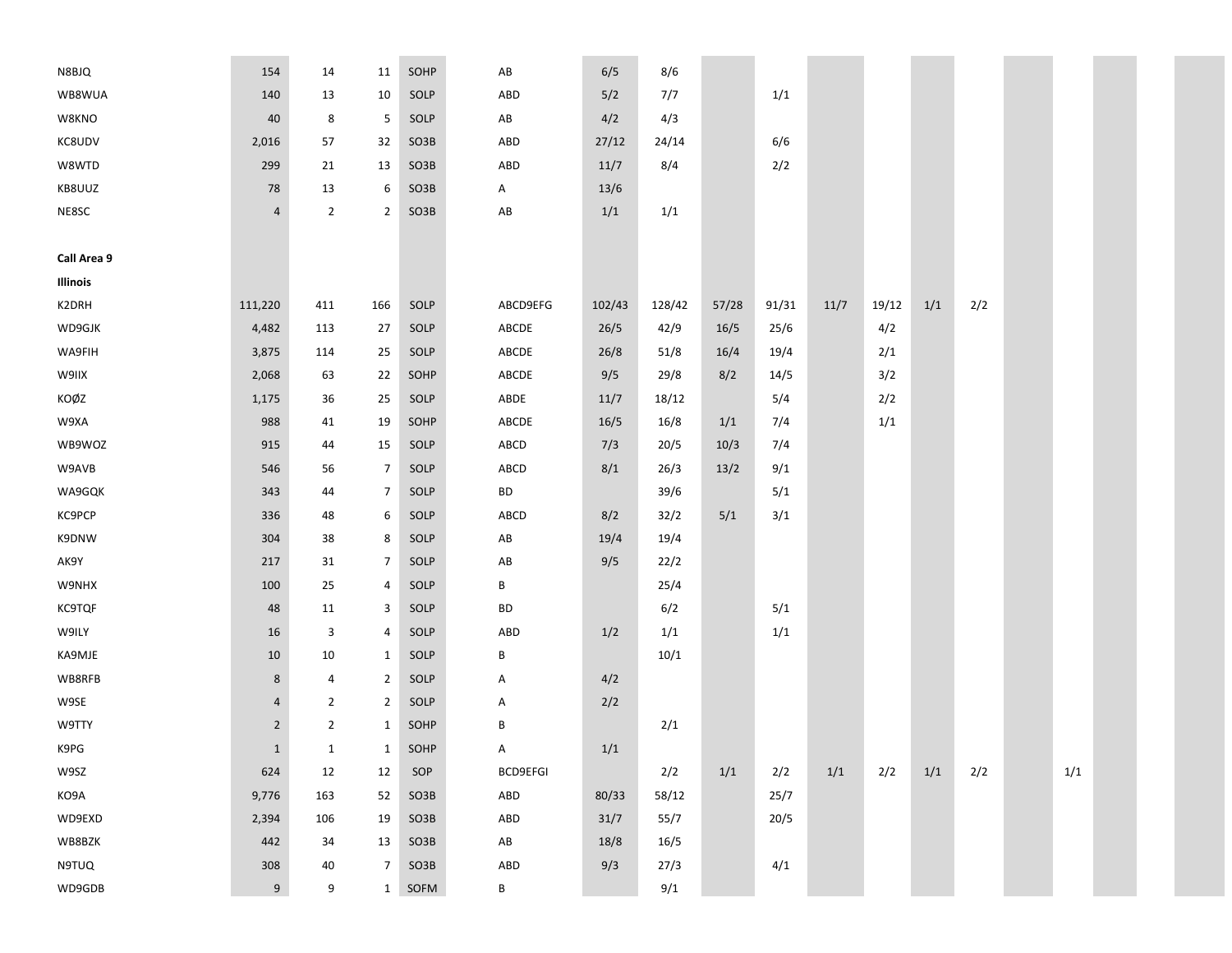| Indiana                     |              |                 |              |      |                        |       |       |       |       |      |      |     |     |     |     |  |     |
|-----------------------------|--------------|-----------------|--------------|------|------------------------|-------|-------|-------|-------|------|------|-----|-----|-----|-----|--|-----|
| K9EA                        | 22,413       | 158             | 93           | SOHP | ABCD9E                 | 37/21 | 62/28 | 21/15 | 26/17 | 5/5  | 7/7  |     |     |     |     |  |     |
| WA9ASZ                      | 720          | 36              | 20           | SOHP | $\mathsf{A}$           | 36/20 |       |       |       |      |      |     |     |     |     |  |     |
| N9YK                        | 400          | 20              | 16           | SOLP | ABCD                   | 6/5   | 9/6   | 1/1   | 4/4   |      |      |     |     |     |     |  |     |
| KT9L                        | 1            | 1               | $\mathbf{1}$ | SOLP | A                      | 1/1   |       |       |       |      |      |     |     |     |     |  |     |
| W9ZB                        | 368          | 19              | 16           | SO3B | ABD                    | 7/7   | 8/6   |       | 4/3   |      |      |     |     |     |     |  |     |
| Wisconsin                   |              |                 |              |      |                        |       |       |       |       |      |      |     |     |     |     |  |     |
| WØUC                        | 59,508       | 293             | 116          | SOHP | ABCD9EFGHI             | 78/28 | 81/28 | 51/23 | 48/19 | 16/6 | 15/8 | 1/1 | 1/1 | 1/1 | 1/1 |  |     |
| K9MU                        | 14,472       | 146             | 67           | SOLP | ABCD9                  | 50/27 | 42/17 | 16/9  | 30/12 | 8/2  |      |     |     |     |     |  |     |
| W9GA                        | 13,734       | 144             | 63           | SOLP | ABCD9E                 | 28/12 | 56/20 | 15/10 | 38/15 | 2/2  | 5/4  |     |     |     |     |  |     |
| NØAKC                       | 3,636        | 63              | 36           | SOHP | ABCD9E                 | 17/9  | 16/9  | 14/8  | 12/7  | 2/1  | 2/2  |     |     |     |     |  |     |
| WB9YZU                      | 731          | 43              | 17           | SOLP | AB                     | 21/8  | 22/9  |       |       |      |      |     |     |     |     |  |     |
| KA9VDU                      | 2,759        | 71              | 31           | SO3B | ABD                    | 23/8  | 30/14 |       | 18/9  |      |      |     |     |     |     |  |     |
| WA9PWP                      | 760          | 40              | 19           | SO3B | $\mathsf{A}\mathsf{B}$ | 16/7  | 24/12 |       |       |      |      |     |     |     |     |  |     |
|                             |              |                 |              |      |                        |       |       |       |       |      |      |     |     |     |     |  |     |
| Canada                      |              |                 |              |      |                        |       |       |       |       |      |      |     |     |     |     |  |     |
| Alberta                     |              |                 |              |      |                        |       |       |       |       |      |      |     |     |     |     |  |     |
| VE6AO (VE6CCL, op)          | 546          | 30              | 13           | SOLP | ABCD                   | 3/3   | 15/4  | 3/3   | 9/3   |      |      |     |     |     |     |  |     |
| VE6KC                       | 507          | 29              | 13           | SOLP | ABCD                   | 4/3   | 15/4  | 4/3   | 6/3   |      |      |     |     |     |     |  |     |
| VA6TDG                      | 136          | 12              | 8            | SOFM | BD                     |       | 7/4   |       | 5/4   |      |      |     |     |     |     |  |     |
| <b>British Columbia</b>     |              |                 |              |      |                        |       |       |       |       |      |      |     |     |     |     |  |     |
| VE7DAY                      | 392          | 28              | 14           | SOHP | $\mathsf{A}\mathsf{B}$ | 26/12 | 2/2   |       |       |      |      |     |     |     |     |  |     |
| VA7FC                       | 187          | 15              | 11           | SOLP | ABD                    | 7/5   | 6/4   |       | 2/2   |      |      |     |     |     |     |  |     |
| VE7SGW                      | 154          | 18              | 7            | SOLP | ABC                    | 12/4  | 2/1   | 4/2   |       |      |      |     |     |     |     |  |     |
| VE7HR                       | 78           | 10              | 6            | SOLP | AC                     | 7/4   |       | 3/2   |       |      |      |     |     |     |     |  |     |
| VA7MM                       | 108          | 10              | 9            | SO3B | ABD                    | 3/2   | 5/5   |       | 2/2   |      |      |     |     |     |     |  |     |
| <b>Greater Toronto Area</b> |              |                 |              |      |                        |       |       |       |       |      |      |     |     |     |     |  |     |
| VE3WJ                       | 550          | 15              | 10           | SOLP | ABCD9FHIP              | 3/1   | 4/2   | 1/1   | 1/1   | 1/1  |      | 1/1 |     | 1/1 | 2/1 |  | 1/1 |
| VE3KZ                       | 377          | 29              | 13           | SO3B | AB                     | 12/6  | 17/7  |       |       |      |      |     |     |     |     |  |     |
| Maritime                    |              |                 |              |      |                        |       |       |       |       |      |      |     |     |     |     |  |     |
| VE1SKY                      | 132          | 12              | 11           | SOLP | $\mathsf{A}\mathsf{B}$ | 8/7   | 4/4   |       |       |      |      |     |     |     |     |  |     |
| VE9AA                       | 81           | 9               | 9            | SOLP | $\mathsf{A}\mathsf{B}$ | 4/4   | 5/5   |       |       |      |      |     |     |     |     |  |     |
| VE9CB                       | $\mathbf{1}$ | $\mathbf{1}$    | $\mathbf{1}$ | SOLP | A                      | 1/1   |       |       |       |      |      |     |     |     |     |  |     |
| <b>Ontario East</b>         |              |                 |              |      |                        |       |       |       |       |      |      |     |     |     |     |  |     |
| VA3KA                       | 1,020        | 34              | 20           | SOLP | ABCDE                  | 4/1   | 15/9  | 7/5   | 7/4   |      | 1/1  |     |     |     |     |  |     |
| VE3VCF                      | 36           | $7\overline{ }$ | 4            | SOLP | ${\sf ABCD}$           | 1/1   | 4/1   | $1/1$ | $1/1$ |      |      |     |     |     |     |  |     |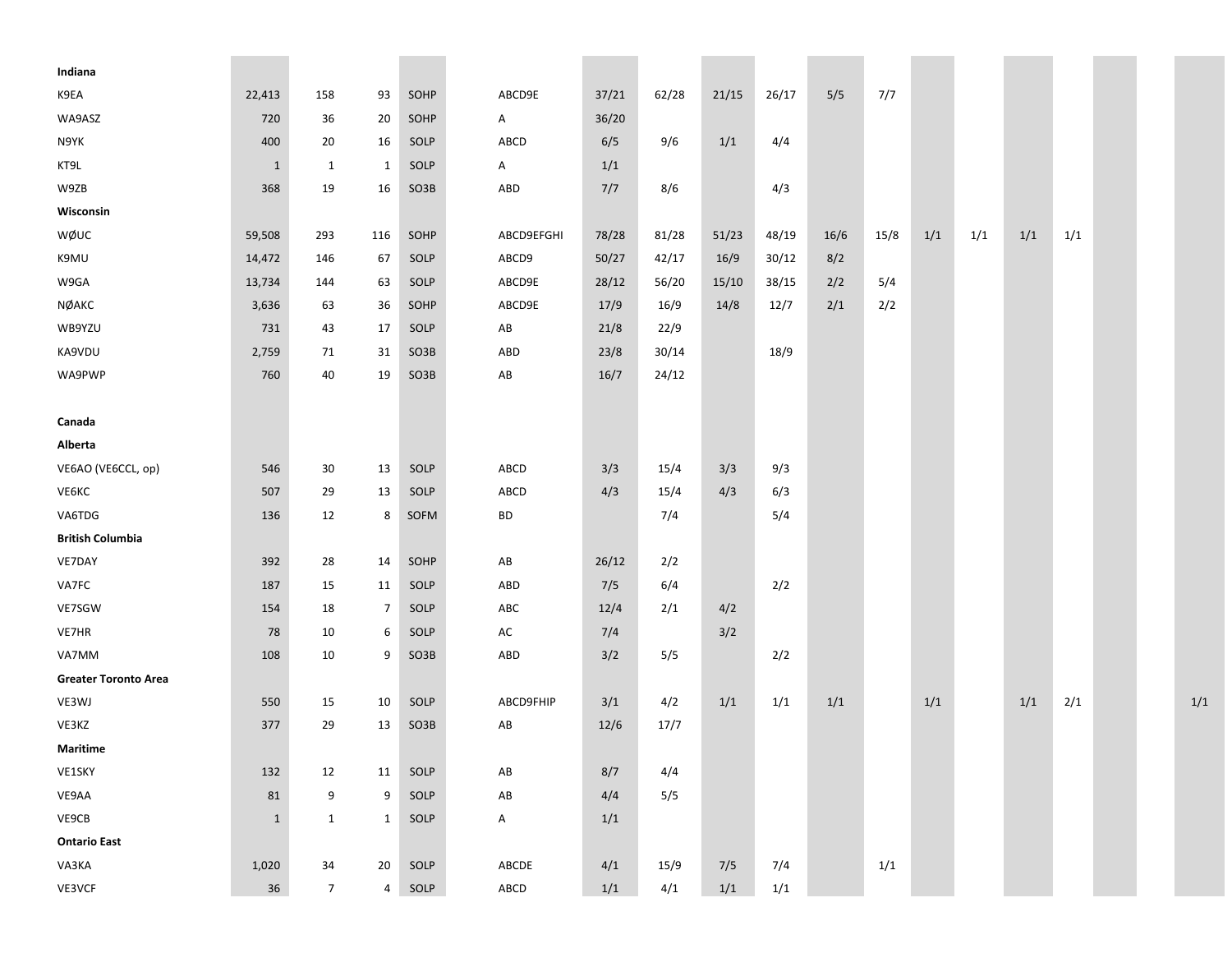| VA3SY                | 28             | $\overline{7}$ | 4               | SOLP | Α                      | 7/4   |       |       |       |     |       |     |  |  |
|----------------------|----------------|----------------|-----------------|------|------------------------|-------|-------|-------|-------|-----|-------|-----|--|--|
| VA3KAI               | $\sqrt{6}$     | 3              | $\overline{2}$  | SOLP | A                      | 3/2   |       |       |       |     |       |     |  |  |
| VA3RKM               | 48             | 6              | 6               | SOP  | ABD                    | 2/2   | 2/2   |       | 2/2   |     |       |     |  |  |
| <b>Ontario North</b> |                |                |                 |      |                        |       |       |       |       |     |       |     |  |  |
| VE3RX                | $\overline{2}$ | $\mathbf{1}$   | $\overline{2}$  | SOLP | ${\sf AB}$             |       | 2/2   |       |       |     |       |     |  |  |
| <b>Ontario South</b> |                |                |                 |      |                        |       |       |       |       |     |       |     |  |  |
| VE3ZV                | 49,476         | 230            | 114             | SOHP | ABCD9EF                | 41/17 | 75/32 | 35/19 | 46/24 | 9/7 | 18/11 | 6/4 |  |  |
| VA3ST                | 18,720         | 127            | 78              | SOLP | ABCDEF                 | 23/13 | 41/22 | 21/14 | 27/18 |     | 10/7  | 5/4 |  |  |
| VA3ZV                | 11,799         | 141            | 57              | SOLP | ABCDE                  | 42/13 | 47/16 | 17/11 | 28/12 |     | 7/5   |     |  |  |
| VE3LVW               | 63             | 9              | $7\overline{ }$ | SOLP | $\mathsf{A}\mathsf{B}$ | 3/2   | 6/5   |       |       |     |       |     |  |  |
| VE3PCW               | 476            | 28             | 17              | SO3B | B                      |       | 28/17 |       |       |     |       |     |  |  |
| Quebec               |                |                |                 |      |                        |       |       |       |       |     |       |     |  |  |
| VE2DSB               | 1,740          | 42             | 29              | SOHP | ABCD                   | 1/1   | 23/15 | 9/6   | 9/7   |     |       |     |  |  |
| VE2HAY               | 374            | 24             | 11              | SOLP | ABCD                   | 3/2   | 11/4  | 5/2   | 5/3   |     |       |     |  |  |
| VE2GT                | 12             | 4              | 3               | SOHP | ${\sf AB}$             | 1/1   | 3/2   |       |       |     |       |     |  |  |
|                      |                |                |                 |      |                        |       |       |       |       |     |       |     |  |  |
| <b>Europe</b>        |                |                |                 |      |                        |       |       |       |       |     |       |     |  |  |
| European Russia      |                |                |                 |      |                        |       |       |       |       |     |       |     |  |  |
| RX1AS                | 64             | 8              | 8               | SOHP | B                      |       | 8/8   |       |       |     |       |     |  |  |
| Latvia               |                |                |                 |      |                        |       |       |       |       |     |       |     |  |  |
| YL2GD                | 12             | 3              | 3               | SOHP | <b>BD</b>              |       | 2/2   |       | 1/1   |     |       |     |  |  |
|                      |                |                |                 |      |                        |       |       |       |       |     |       |     |  |  |

## **Multioperator Entries**

**Operating Category:**

**LM <sup>=</sup> Limited Multioperator**

**UM <sup>=</sup> Unlimited Multioperator**

**Entries are listed by Call Area, then ARRL Section; followed by Canada and DX**

| Call        | Operator(s)<br>and/or Host | Score | <b>Total</b><br>Q | <b>Total</b><br>M | Cat       | <b>Bands</b><br>Operated | <b>50 MHz</b> | <b>144 MHz</b> | 222<br><b>MHz</b> | 432<br><b>MHz</b> | 902<br><b>MHz</b> | 1.2<br>GHz | 2.3<br>GHz | 3.4<br>GHz | 5.7<br>GHz | 10<br>GHz | 24<br>GHz | 47<br>GHz | Light |
|-------------|----------------------------|-------|-------------------|-------------------|-----------|--------------------------|---------------|----------------|-------------------|-------------------|-------------------|------------|------------|------------|------------|-----------|-----------|-----------|-------|
|             |                            |       |                   |                   |           |                          |               |                |                   |                   |                   |            |            |            |            |           |           |           |       |
| Call Area Ø |                            |       |                   |                   |           |                          |               |                |                   |                   |                   |            |            |            |            |           |           |           |       |
| Minnesota   |                            |       |                   |                   |           |                          |               |                |                   |                   |                   |            |            |            |            |           |           |           |       |
| WØVB        | (+WØSHL)                   | 1,870 | 55                | 34                | <b>LM</b> | AB                       | 23/18         | 32/16          |                   |                   |                   |            |            |            |            |           |           |           |       |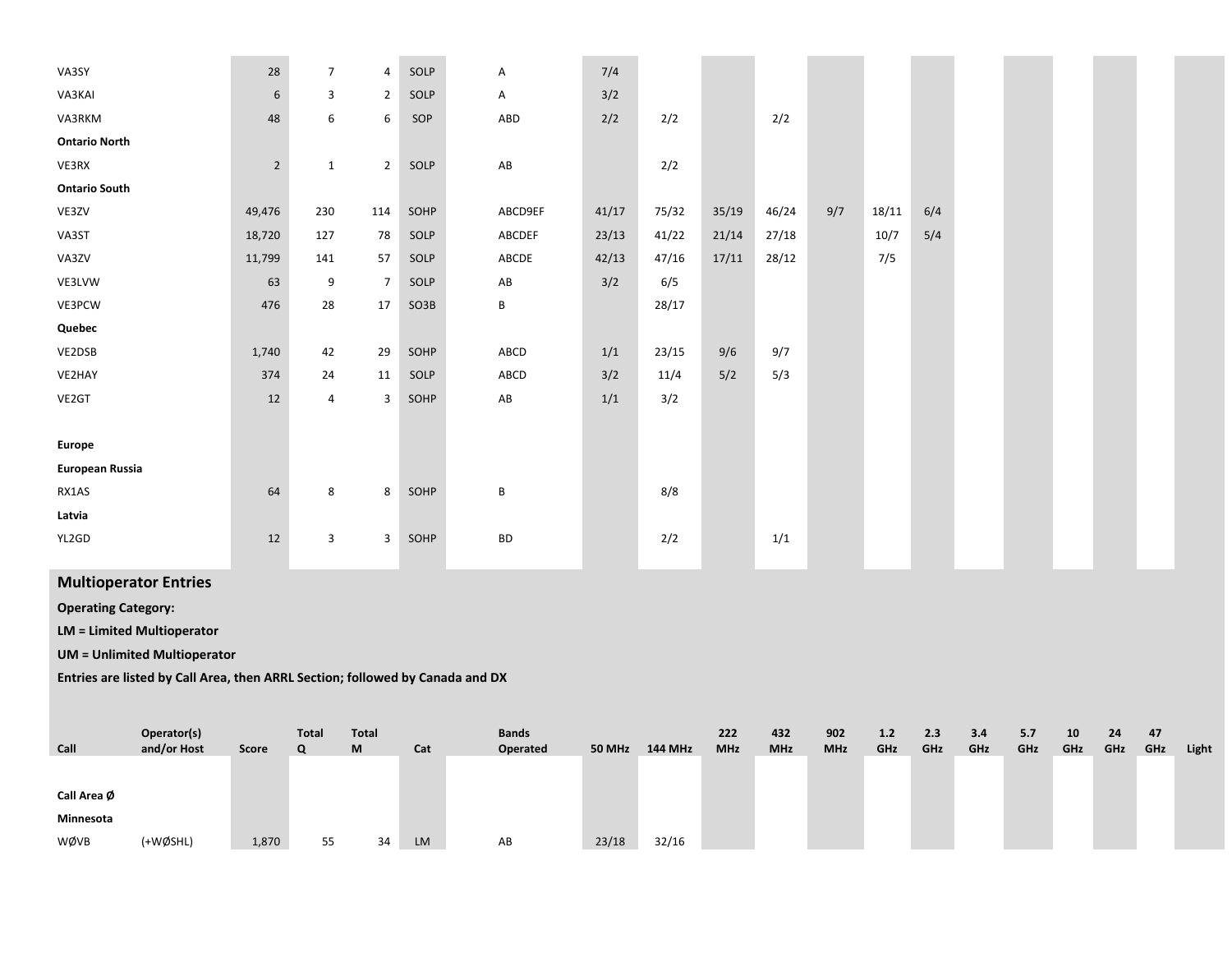|                              | (AEØEE,<br>ADØMJ,<br>KEØOR,<br>КЕØННК,                    |         |     |     |            |              |        |        |       |        |     |      |     |  |  |  |
|------------------------------|-----------------------------------------------------------|---------|-----|-----|------------|--------------|--------|--------|-------|--------|-----|------|-----|--|--|--|
| WCØAAA                       | NØANP, ops)                                               | 12      | 4   | 3   | ${\sf LM}$ | AB           | 3/2    | 1/1    |       |        |     |      |     |  |  |  |
| Call Area 1                  |                                                           |         |     |     |            |              |        |        |       |        |     |      |     |  |  |  |
| Connecticut                  |                                                           |         |     |     |            |              |        |        |       |        |     |      |     |  |  |  |
|                              | $(+NG1R,$<br>N1ABY,<br>KA1SYG,                            |         |     |     |            |              |        |        |       |        |     |      |     |  |  |  |
| W1QK                         | AB1WV)<br>(+KB1ORX,<br>K1ZE, N1ROZ,                       | 25,482  | 342 | 62  | LM         | ABCD         | 157/18 | 116/22 | 29/11 | 40/11  |     |      |     |  |  |  |
| KE1LI                        | KB1TIM)                                                   | 17,950  | 270 | 50  | UM         | ABCD9E       | 111/11 | 86/16  | 27/9  | 38/8   | 3/3 | 5/3  |     |  |  |  |
| W1SMS                        | $(+KD5CHG)$                                               | 7,200   | 162 | 36  | <b>UM</b>  | ABD          | 66/11  | 58/14  |       | 38/11  |     |      |     |  |  |  |
| KC1CIL                       |                                                           | 66      | 11  | 6   | <b>UM</b>  | AB           | 9/4    | 2/2    |       |        |     |      |     |  |  |  |
| <b>Eastern Massachusetts</b> |                                                           |         |     |     |            |              |        |        |       |        |     |      |     |  |  |  |
| W1XM                         | (KB1CGZ,<br>KC1EPN,<br>KF2VV, KJ6QBJ,<br>W1GSL, ops)      | 8,855   | 169 | 35  | UM         | ABCD9EF      | 59/6   | 74/13  | 13/4  | 7/2    | 5/4 | 7/4  | 4/2 |  |  |  |
| <b>New Hampshire</b>         |                                                           |         |     |     |            |              |        |        |       |        |     |      |     |  |  |  |
| K1SIG                        | (WA1TE,<br>KG6CIH, ops)                                   | 1,222   | 88  | 13  | LM         | ABCD         | 57/5   | 25/4   | 3/2   | 3/2    |     |      |     |  |  |  |
| Vermont                      |                                                           |         |     |     |            |              |        |        |       |        |     |      |     |  |  |  |
| N1JEZ                        | (+N1MJD,<br>KT1VT, W1SJ)                                  | 27,176  | 221 | 79  | UM         | ABCD9E       | 78/18  | 62/21  | 27/12 | 33/13  | 9/7 | 12/8 |     |  |  |  |
| <b>Call Area 2</b>           |                                                           |         |     |     |            |              |        |        |       |        |     |      |     |  |  |  |
| New York City-Long Island    | (KC2GOW,<br>KB2BSL, W2SN,                                 |         |     |     |            |              |        |        |       |        |     |      |     |  |  |  |
| WA2CP                        | ops)                                                      | 32,096  | 403 | 59  | LM         | ABCD         | 148/17 | 114/15 | 63/15 | 78/12  |     |      |     |  |  |  |
| Northern New Jersey          | (+N2NC,                                                   |         |     |     |            |              |        |        |       |        |     |      |     |  |  |  |
| N2NT                         | WW2Y)                                                     | 100,395 | 695 | 115 | <b>LM</b>  | ABCD         | 221/29 | 296/38 | 79/26 | 99/22  |     |      |     |  |  |  |
| K2AMI                        | $(+WI2W)$                                                 | 10,760  | 206 | 40  | UM         | ${\sf ABCD}$ | 89/12  | 54/10  | 28/9  | 35/9   |     |      |     |  |  |  |
| <b>Western New York</b>      |                                                           |         |     |     |            |              |        |        |       |        |     |      |     |  |  |  |
| K2LIM                        | (KA2LIM,<br>W9KXI, NX2W,<br>KB2YCC, N2IK,<br>WA3CSP, ops) | 118,002 | 622 | 142 | UM         | ABCD         | 169/33 | 244/45 | 90/32 | 119/32 |     |      |     |  |  |  |
|                              |                                                           |         |     |     |            |              |        |        |       |        |     |      |     |  |  |  |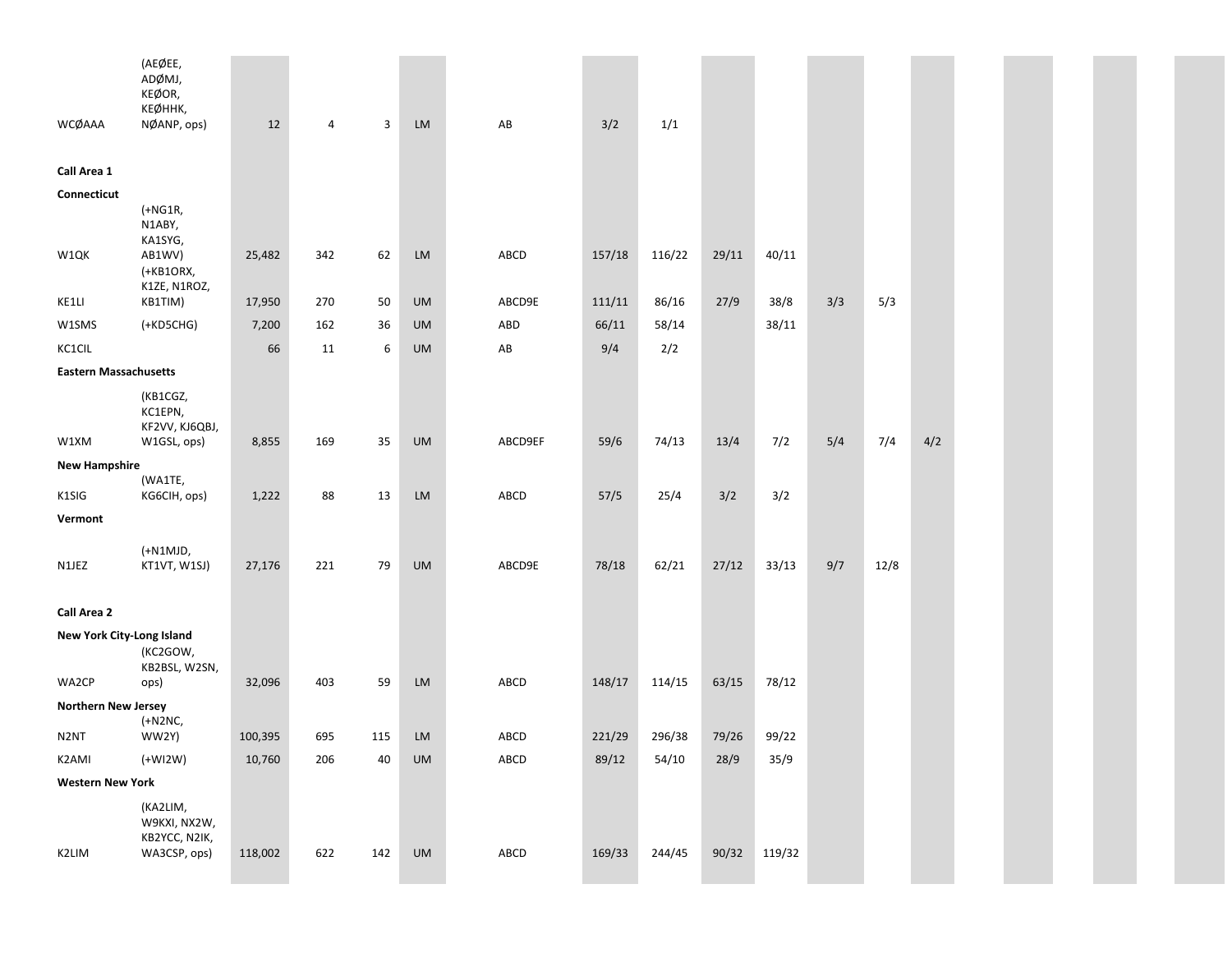| Call Area 3          |                                                                                                                                                      |         |       |     |           |                        |        |        |        |        |       |       |      |      |      |      |  |     |
|----------------------|------------------------------------------------------------------------------------------------------------------------------------------------------|---------|-------|-----|-----------|------------------------|--------|--------|--------|--------|-------|-------|------|------|------|------|--|-----|
|                      |                                                                                                                                                      |         |       |     |           |                        |        |        |        |        |       |       |      |      |      |      |  |     |
| Eastern Pennsylvania | (KA3UBG,<br>WA2CCN,<br>WB3KTW,<br>WD4GXT,<br>WB2ULR,<br>KM3F, NA2T,                                                                                  |         |       |     |           |                        |        |        |        |        |       |       |      |      |      |      |  |     |
| W3ARO                | WB2HJQ, ops)<br>(KC3GEM,<br>KC3FSJ,<br>KC3EWN,<br>N3VQH,<br>KB3CNH,<br>KC3EED,<br>KB3JSV,<br>AA1ON,<br>WA1HEW,<br>KT3A, N3QZS,<br>KB3WQI,<br>KC3EED, | 4,950   | 131   | 33  | LM        | ABCD                   | 60/13  | 52/13  | 2/2    | 17/5   |       |       |      |      |      |      |  |     |
| W3HZU                | N3XUD, ops)                                                                                                                                          | 4,920   | 176   | 24  | LM        | ABD                    | 72/9   | 75/11  |        | 29/4   |       |       |      |      |      |      |  |     |
| W3MEL                |                                                                                                                                                      | 1,530   | 102   | 15  | LM        | $\mathsf{A}\mathsf{B}$ | 73/8   | 29/7   |        |        |       |       |      |      |      |      |  |     |
| N3NGE                | (+K3EGE,<br>K9PW, K1WHS,<br>WA3WUL,<br>K3DK)                                                                                                         | 478,436 | 1,199 | 196 | <b>UM</b> | ABCD9EFGHIP            | 341/43 | 334/44 | 134/31 | 209/34 | 42/11 | 50/10 | 30/9 | 22/5 | 16/4 | 16/4 |  | 5/1 |
| WA3EHD               | (+K3DMA)                                                                                                                                             | 37,459  | 365   | 47  | <b>UM</b> | ABCD9EFGIP             | 85/7   | 112/11 | 44/6   | 54/7   | 22/4  | 17/4  | 13/3 | 13/3 |      | 2/1  |  | 3/1 |
| Maryland-<br>DC      |                                                                                                                                                      |         |       |     |           |                        |        |        |        |        |       |       |      |      |      |      |  |     |
| WB3IGR               | $(+WB3LTH)$                                                                                                                                          | 1,298   | 43    | 22  | LM        | ABDP                   | 13/7   | 20/8   |        | 9/6    |       |       |      |      |      |      |  | 1/1 |
| W3RFC                | (+KØOO, K3OQ,<br>WA3OFF)                                                                                                                             | 2,725   | 77    | 25  | UM        | ABCD9E                 | 25/7   | 26/9   | 9/2    | 14/5   | 1/1   | 2/1   |      |      |      |      |  |     |
| Call Area 4          |                                                                                                                                                      |         |       |     |           |                        |        |        |        |        |       |       |      |      |      |      |  |     |
| Georgia              |                                                                                                                                                      |         |       |     |           |                        |        |        |        |        |       |       |      |      |      |      |  |     |
|                      | (K4SQC, N4NIA,<br>W4ZST,<br>WW8RR,<br>WG8S, W4KXY,<br>K4VJM, K5FSE,<br>W5TDY, KI4US,<br>N8UR,                                                        |         |       |     |           |                        |        |        |        |        |       |       |      |      |      |      |  |     |
| W4NH                 | KM4OHR, ops)                                                                                                                                         | 18,720  | 190   | 78  | UM        | ABCD                   | 87/33  | 53/21  | 22/11  | 28/13  |       |       |      |      |      |      |  |     |
| Northern Florida     |                                                                                                                                                      |         |       |     |           |                        |        |        |        |        |       |       |      |      |      |      |  |     |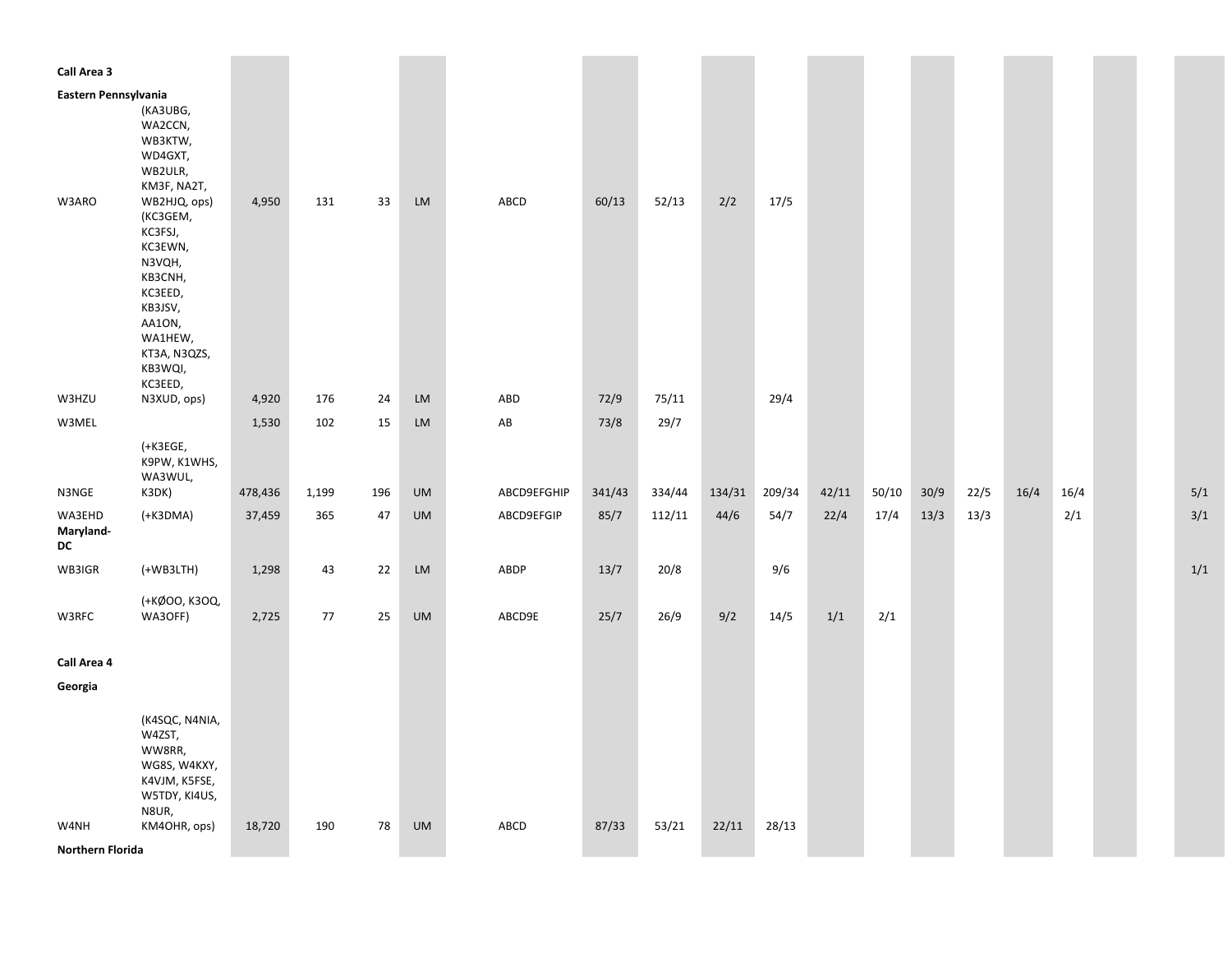|                           | (KD4AMP,<br>K4QQT,<br>W4VKD,<br>W4NQP,<br>W1GHZ, N2CEI,                        |        |     |                |            |                        |        |        |       |       |       |      |  |     |  |
|---------------------------|--------------------------------------------------------------------------------|--------|-----|----------------|------------|------------------------|--------|--------|-------|-------|-------|------|--|-----|--|
| N4SVC                     | ops)                                                                           | 3,116  | 57  | 41             | LM         | ABCD                   | 13/10  | 25/15  | 9/8   | 10/8  |       |      |  |     |  |
| <b>Tennessee</b>          |                                                                                |        |     |                |            |                        |        |        |       |       |       |      |  |     |  |
| W4JUU                     | $(+$ K4JFM $)$                                                                 | 135    | 15  | 9              | UM         | $\mathsf{A}\mathsf{B}$ | $10/5$ | 5/4    |       |       |       |      |  |     |  |
|                           |                                                                                |        |     |                |            |                        |        |        |       |       |       |      |  |     |  |
| Call Area 5               |                                                                                |        |     |                |            |                        |        |        |       |       |       |      |  |     |  |
| <b>South Texas</b>        |                                                                                |        |     |                |            |                        |        |        |       |       |       |      |  |     |  |
| K5QE                      | (+N5YA, N5NU,<br>WQ5S, AE5VB,<br>KE5VKZ, AF8Z,<br>K5MQ, N5KDA,<br>VE3WY, W5LD) | 94,724 | 385 | 199            | LM         | ABCD                   | 97/58  | 197/96 | 41/22 | 50/23 |       |      |  |     |  |
| K5TR                      |                                                                                | 86,135 | 338 | 161            | UM         | ABCD9EI                | 86/37  | 139/53 | 27/19 | 60/34 | 6/4   | 12/9 |  | 8/5 |  |
| <b>West Texas</b>         |                                                                                |        |     |                |            |                        |        |        |       |       |       |      |  |     |  |
| KC5MVZ                    | $(+KD5ULG)$                                                                    | 350    | 22  | 10             | <b>UM</b>  | ABCD9                  | 5/2    | 6/3    | 4/2   | 6/2   | $1/1$ |      |  |     |  |
|                           |                                                                                |        |     |                |            |                        |        |        |       |       |       |      |  |     |  |
| Call Area 6               |                                                                                |        |     |                |            |                        |        |        |       |       |       |      |  |     |  |
| Orange                    |                                                                                |        |     |                |            |                        |        |        |       |       |       |      |  |     |  |
| WO1S                      | $(+$ KE6GFI $)$                                                                | 98     | 11  | $\overline{7}$ | LM         | ABD                    | 5/2    | 3/3    |       | 3/2   |       |      |  |     |  |
| San Joaquin Valley        |                                                                                |        |     |                |            |                        |        |        |       |       |       |      |  |     |  |
| K6ARP                     | (AE6GE,<br>W6KKO, ops)                                                         | 10,800 | 161 | 45             | UM         | ABCD9E                 | 44/12  | 50/12  | 26/8  | 35/9  | 4/2   | 2/2  |  |     |  |
| Call Area 7               |                                                                                |        |     |                |            |                        |        |        |       |       |       |      |  |     |  |
| <b>Western Washington</b> |                                                                                |        |     |                |            |                        |        |        |       |       |       |      |  |     |  |
| W7PT                      |                                                                                | 672    | 44  | 14             | <b>UM</b>  | ABD                    | 22/6   | 18/6   |       | 4/2   |       |      |  |     |  |
|                           |                                                                                |        |     |                |            |                        |        |        |       |       |       |      |  |     |  |
| Call Area 8               |                                                                                |        |     |                |            |                        |        |        |       |       |       |      |  |     |  |
| Ohio                      |                                                                                |        |     |                |            |                        |        |        |       |       |       |      |  |     |  |
| N8ZM                      | (+W8PLZ, K8DZ,<br>WB8ART,<br>W8ULC, KB8ZR,<br>W8BFT, N8IDS)                    | 26,095 | 250 | 85             | ${\sf LM}$ | ${\sf ABCD}$           | 98/27  | 95/30  | 30/15 | 27/13 |       |      |  |     |  |
|                           |                                                                                |        |     |                |            |                        |        |        |       |       |       |      |  |     |  |
| Call Area 9               |                                                                                |        |     |                |            |                        |        |        |       |       |       |      |  |     |  |
| Illinois                  |                                                                                |        |     |                |            |                        |        |        |       |       |       |      |  |     |  |